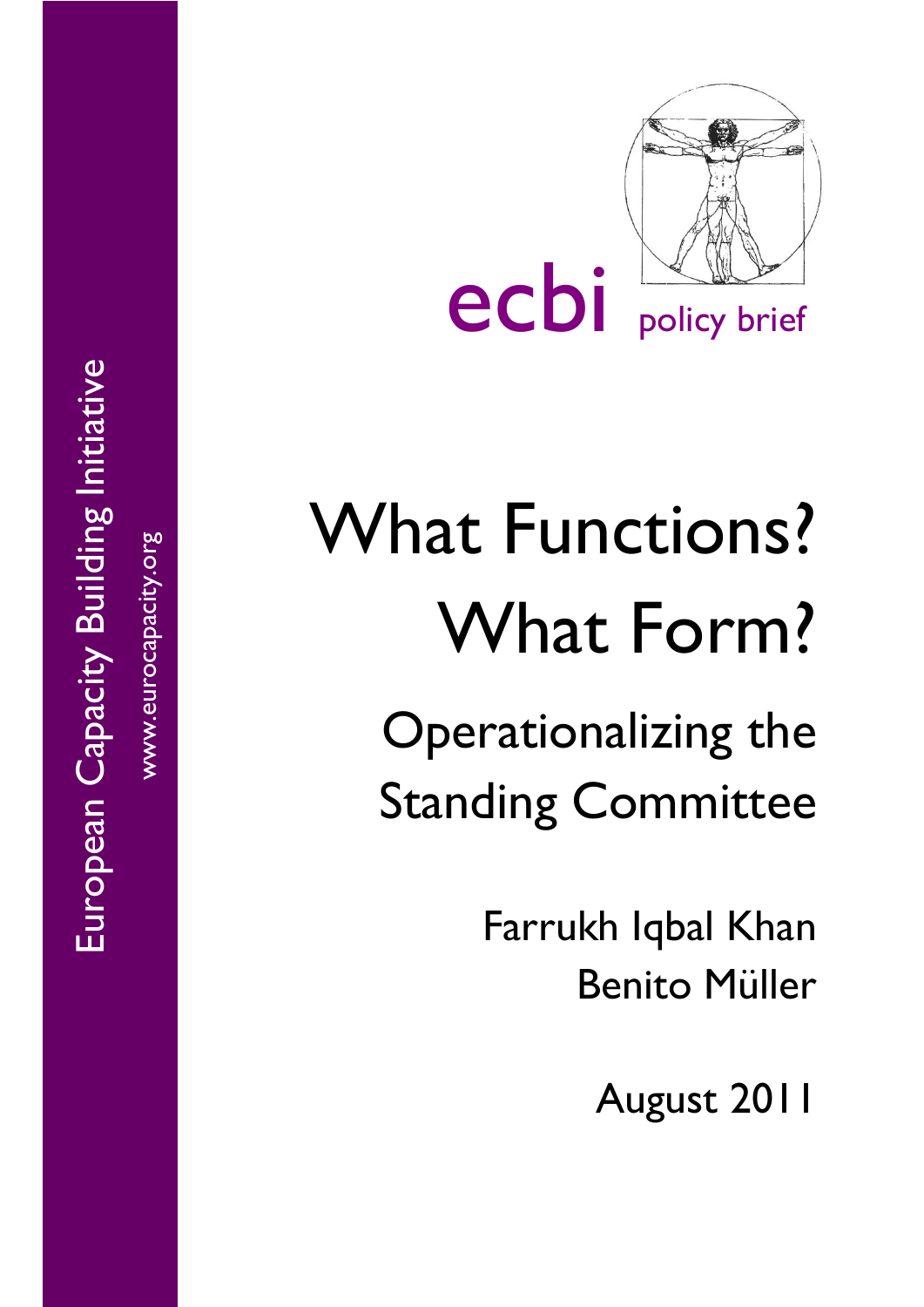The contents of this paper are the authors' sole responsibility. They do not necessarily represent the views of the European Capacity Building Initiative (ecbi) or any of its Partners.

All rights reserved. No part of this publication may be reproduced, stored in a retrieval system, or transmitted in any form or by any means, electronic, mechanical, photocopying, recording, or otherwise, without prior permission of the ecbi.

## **Partners**

Swedish International Development Cooperation Agency



GIZ Climate Protection Programme on behalf of the German Federal Ministry for Economic

Cooperation and Development (BMZ)

Climate and Development Knowledge Network

## **About the authors:**

## *Farrukh Iqbal Khan*

Lead Negotiator for Climate Change (Pakistan); Counsellor, Permanent Mission of Pakistan to the UN in New York; Member Transitional Committee to Design the Green Climate Fund; Former Chairman, Adaptation Fund Board. e-mail: fik2101@columbia.edu

## *Benito Müller*

Director Energy & Climate Change, Oxford Institute for Energy Studies; Managing Director, Oxford Climate Policy. e-mail: benito.mueller@philosophy.ox.ac.uk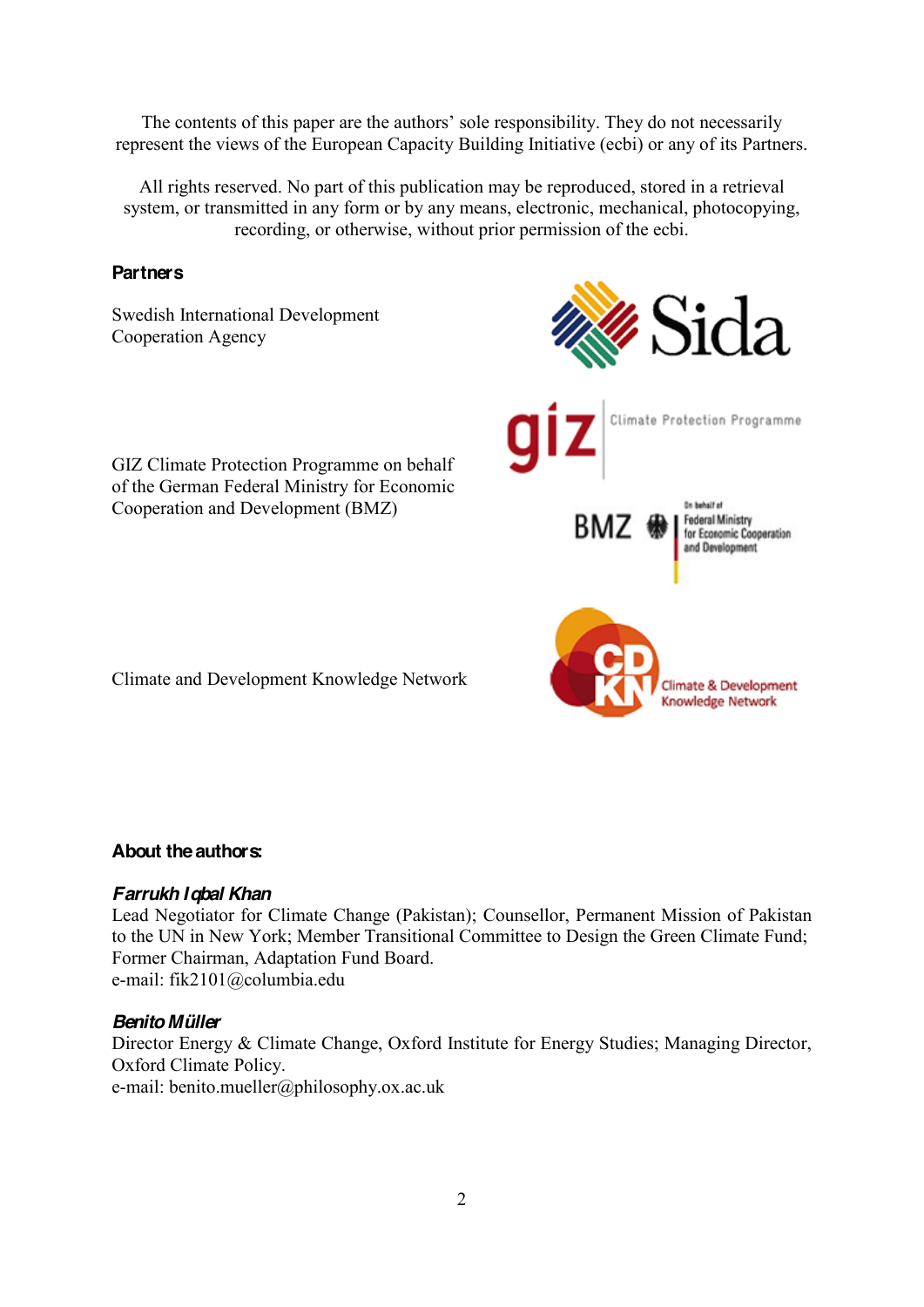# **Table of Contents**

| 1.3. Tier Two: The push for improved governance and coherence in the delivery of     |     |
|--------------------------------------------------------------------------------------|-----|
|                                                                                      |     |
| Improving coherence and coordination in the delivery of climate change financing  16 |     |
|                                                                                      |     |
|                                                                                      |     |
|                                                                                      |     |
|                                                                                      |     |
|                                                                                      |     |
|                                                                                      |     |
|                                                                                      |     |
|                                                                                      |     |
| 2.2. Reporting and verifying of financial support to developing countries 24         |     |
|                                                                                      |     |
|                                                                                      |     |
|                                                                                      |     |
|                                                                                      |     |
|                                                                                      |     |
|                                                                                      |     |
|                                                                                      |     |
|                                                                                      |     |
|                                                                                      |     |
|                                                                                      |     |
|                                                                                      | .33 |
|                                                                                      |     |
|                                                                                      |     |
|                                                                                      |     |
|                                                                                      |     |
|                                                                                      |     |
| Article 12. Communication of Information Related to Implementation36                 |     |
|                                                                                      |     |
|                                                                                      |     |
| Memorandum of Understanding between the Conference of the Parties and the Council    |     |
|                                                                                      |     |
|                                                                                      |     |
|                                                                                      |     |
|                                                                                      |     |
|                                                                                      |     |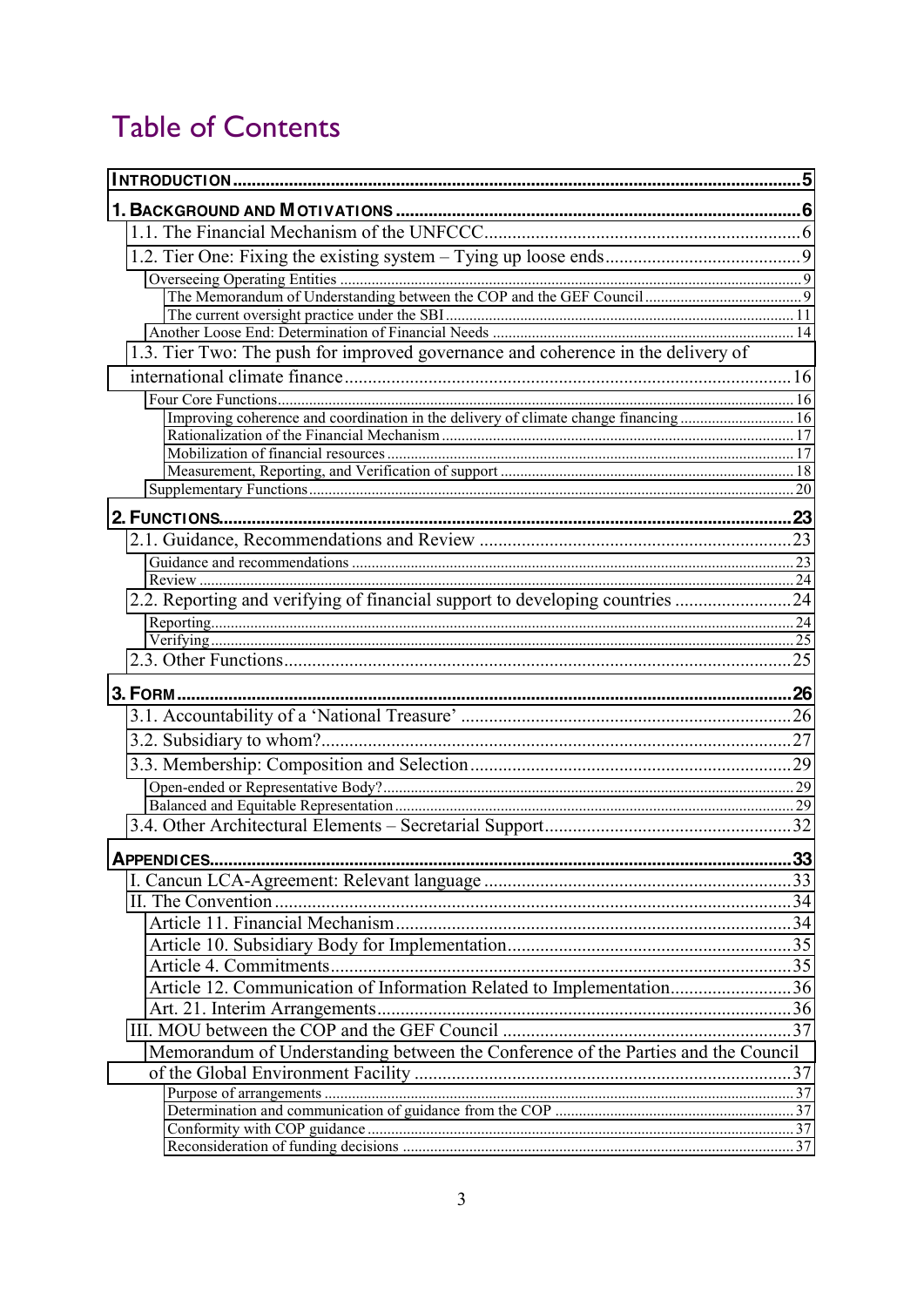| Annex on the determination of funding necessary and available for the implementation          |    |
|-----------------------------------------------------------------------------------------------|----|
|                                                                                               |    |
|                                                                                               |    |
|                                                                                               |    |
|                                                                                               |    |
| Implementation of decisions 12/CP.2 and 12/CP.3: determination of funding for the             |    |
| implementation of the Convention, Note by the UNFCCC Secretariat40                            |    |
|                                                                                               |    |
| II. Agreement between the Conference of the Parties and the Council of the Global Environment |    |
|                                                                                               |    |
|                                                                                               |    |
| Initial guidance on policies, programme priorities and eligibility criteria to the Operating  |    |
|                                                                                               |    |
| VII. Additional (Draft) Guidance to the GEF as adopted in the SBI regarding National          |    |
|                                                                                               |    |
|                                                                                               |    |
|                                                                                               |    |
|                                                                                               |    |
|                                                                                               |    |
| VIII. Enhanced action on the provision of financial resources and investment 44               |    |
|                                                                                               |    |
| Outcome of the work of the Ad Hoc Working Group on Long-term Cooperative Action               |    |
| under the Convention -Draft conclusions proposed by the AWG-LCA Chair in                      |    |
|                                                                                               | 44 |
|                                                                                               |    |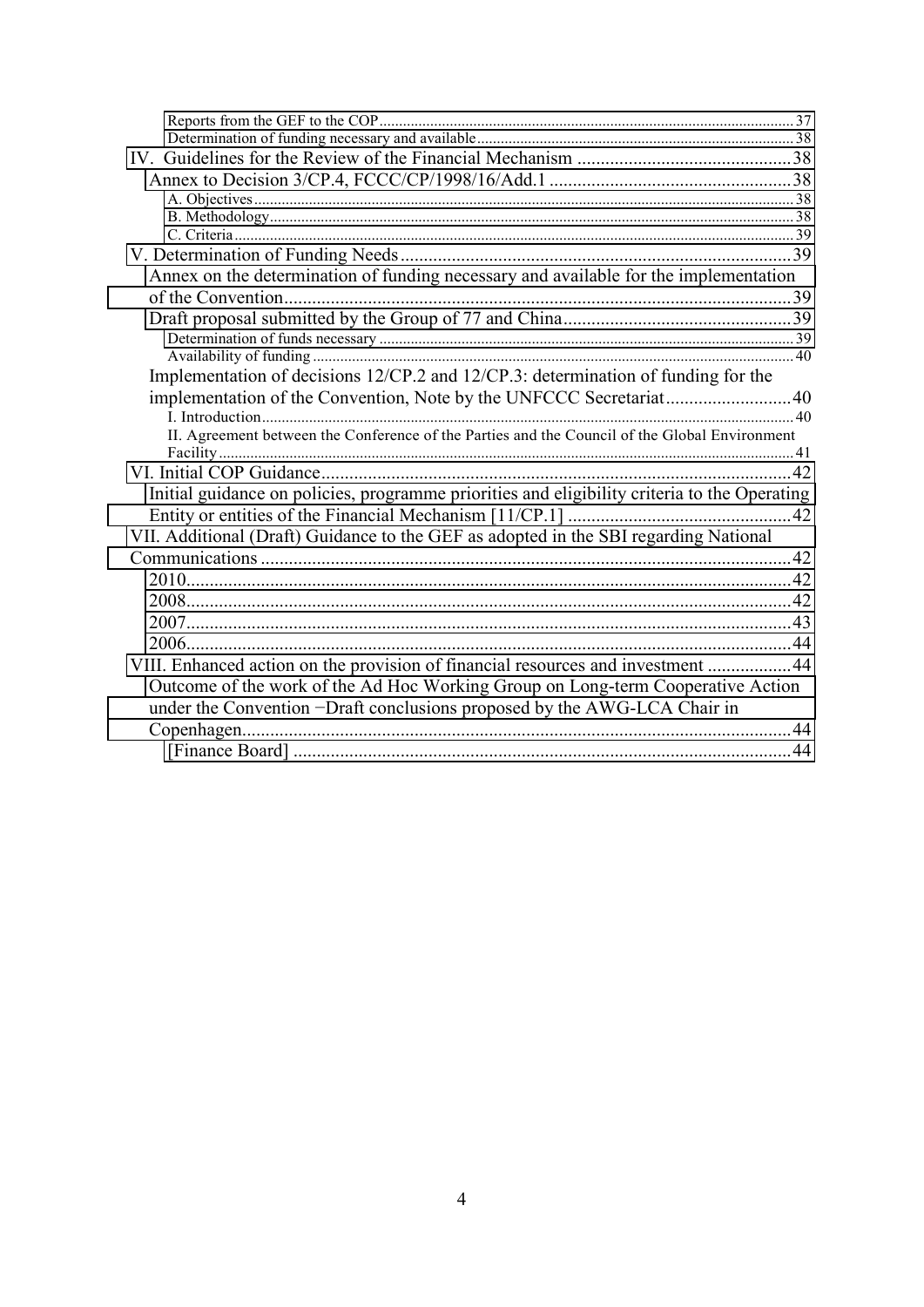## <span id="page-4-0"></span>**Introduction**

The 'Cancun Agreements'<sup>1</sup> – widely acknowledged as the life-savers of the international climate change regime after the Copenhagen shipwreck  $-$  contain a number of important decisions on climate finance. By far the most prominent one has proven to be the decision to establish a **Green Climate Fund** (GCF)*, to be designated as an Operating Entity of the Financial Mechanism of the Convention under Article 11, with arrangements to be concluded between the Conference of the Parties and the Green Climate Fund to ensure that it is accountable to, and functions under, the guidance of the Conference of the Parties, to support projects, programmes, policies, and other activities in developing country Parties using thematic funding windows*. 2

The COP at Cancun also decided *to establish a Standing Committee under the Conference of the Parties to assist the Conference of the Parties in exercising its functions with respect to the Financial Mechanism of the Convention, in terms of improving coherence and coordination in the delivery of climate change financing, rationalization of the Financial Mechanism, mobilization of financial resources and measurement, reporting, and verification of support provided to developing country Parties*. 3

Notwithstanding the contrasting enthusiasm felt by some Parties towards these two decisions, together the two new institutions agreed to at Cancun have laid the foundation of new climate finance architecture, which also resolves some of the definitional and operational riddles concerning the Financial Mechanism of the Convention and its operating entities. There is now greater institutional clarity on what may or should constitute the Financial Mechanism of the Convention.

Paucity of time at Cancun, and complexity of negotiations, prevented a comparable degree of elaboration of the two decisions, though the COP did agree to formally establish the Standing Committee, with a caveat that *Parties agree to further define the roles and functions of this Standing Committee*. 4

The aim of this ecbi Policy Brief is to outline some ideas of *what functions* the Standing Committee should have, and *what form* it should take. The brief is divided into two parts. Section  $1$  – roughly the first half of the brief – describes the **background** of the decision to establish such a body, and the *motivations* for doing so. The second half describes the proposed nature of the Standing Committee. Following the well-known adage in the design of governance architectures that 'form follows function', Section 2 lists the **functions** which the Standing Committee ought to perform, in light of the preceding analysis, which in turn provide (some of) the justifications as to *form*, described in Section 3.

Decision 1/CP.16; FCCC/CP/2010/7/Add.1. para. 102

 $para.112$ 

 $4 \text{ pp.} \text{ cit.}$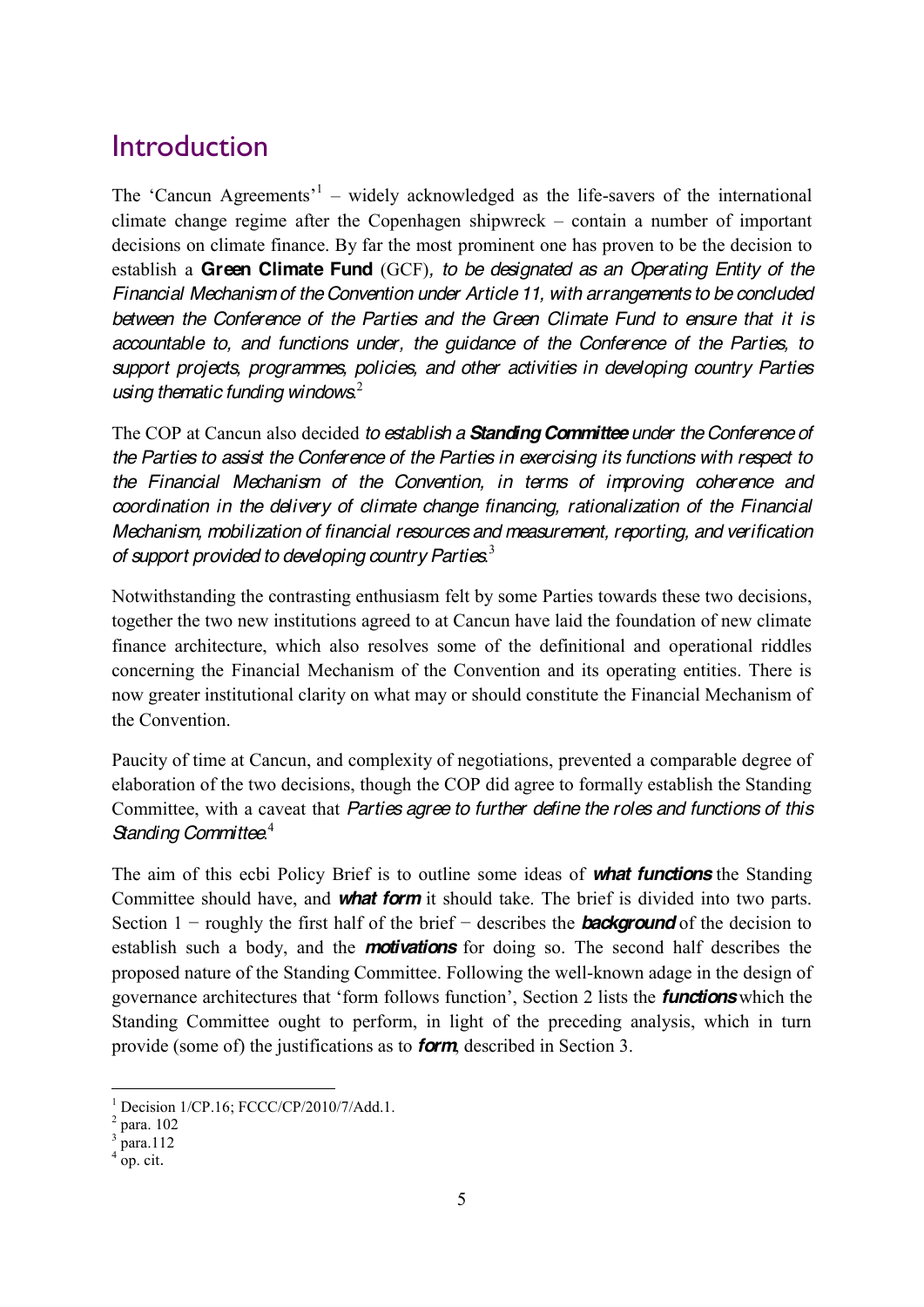# <span id="page-5-0"></span>1. Background and Motivations

This Section provides some of the background on the decision to establish a Standing Committee, and some motivations – particularly for the Standing Committee functions listed in Section 2. The Section is divided into three parts.

The first part (1.1) simply provides some general background on the Financial Mechanism of the UN Framework Convention on Climate Change (Convention), as defined in Article 11 of the Convention.

The second part  $(1.2)$  discusses what we refer to as 'Tier One' issues, that is **problems with** *the existing system* – in particular, *problems with the current implementation* of the Financial Mechanism.

The third part  $(1.3)$  discusses some ('Tier Two') issues of initial implementations/ operationalizations, either of the relevant decisions in the Cancun Agreement, or issues that may become pertinent depending on how the negotiations evolve.

## <span id="page-5-1"></span>1.1. The Financial Mechanism of the UNFCCC

Article 11 of the Convention defines, in paragraph 1, *a mechanism for the provision of financial resources on a grant or concessional basis, including for the transfer of technology*. The same paragraph stipulates that this Financial Mechanism is to *function under the guidance of and be accountable to the Conference of the Parties* (COP), and *its operation*  **shall be entrusted to one or more existing international entities** ('Operating Entities'). The COP is charged with deciding the Financial Mechanism's *policies, programme priorities, and eligibility criteria related to this Convention*.

Paragraph 3, in turn, requires the COP and Operating Entities to agree upon arrangements, including:

- (a) *modalities to ensure that the funded projects to address climate change are in conformity with the policies, programme priorities, and eligibility criteria established by the Conference of theParties*;
- (b) *modalities by which a particular funding decision may be reconsidered in light of these policies, programme priorities, and eligibility criteria*;
- (c) *provision by the entity or entities of regular reports to the Conference of the Parties on its funding operations, which is consistent with the requirement for accountability set out in paragraph 1 above*; *and*
- (d) *determination in a predictable and identifiable manner of the amount of funding necessary and available for the implementation of this Convention and the conditions under which that amount shall be periodically reviewed*.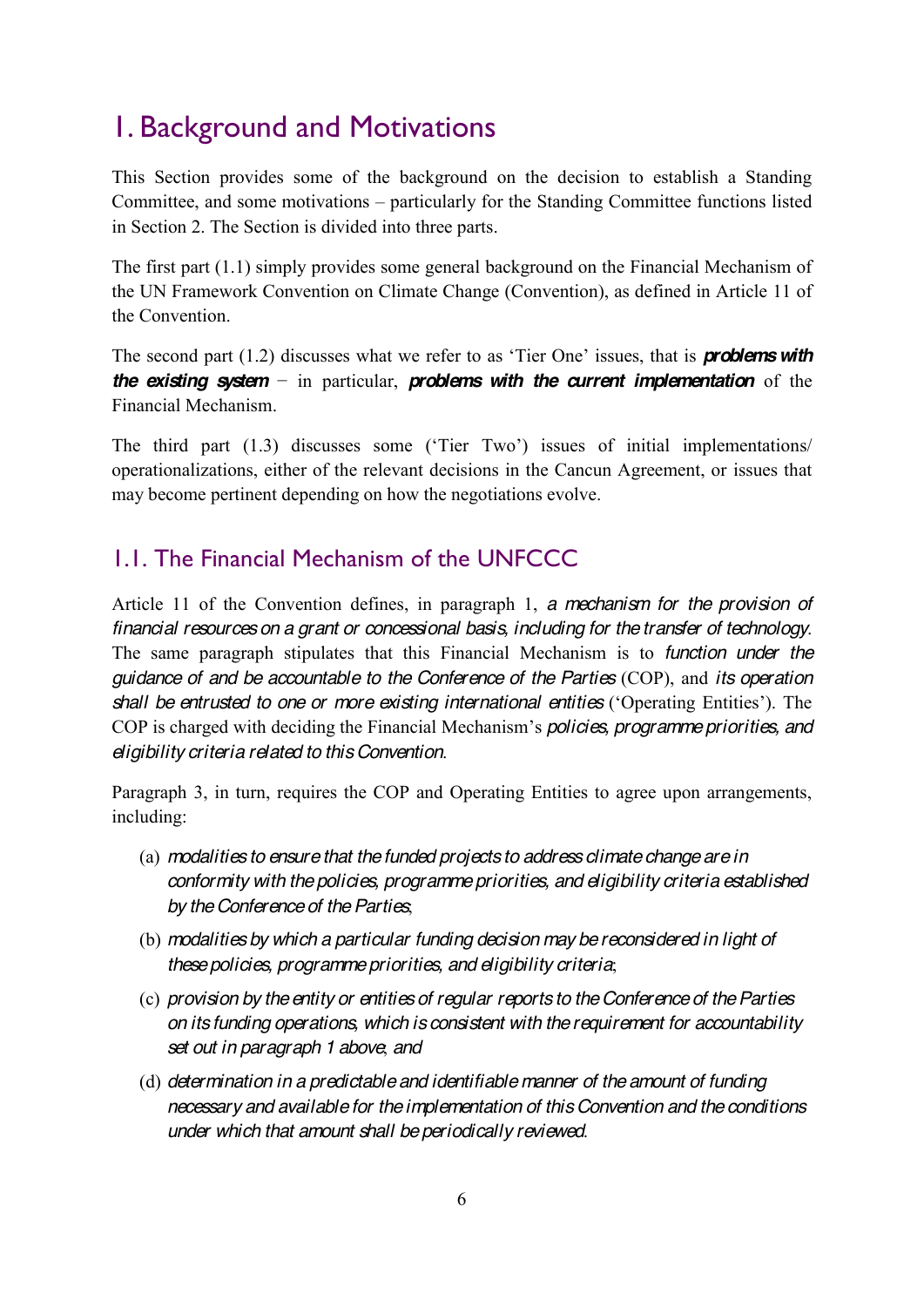The Interim Arrangements adopted in Article 21 of the Convention designated the *Global Environment Facility* (GEF) as (interim) *Operating Entity*, with the proviso that it *should be appropriately restructured and its membership made universal to enable it to fulfil the*  requirements of Article 11.<sup>6</sup> In 1998, the COP took the decision to review the Financial Mechanism every four years. In Decision 3/CP.4, the COP not only specified the terms of reference for these reviews, but also decided, on the basis of a *study of the overall*  performance of the restructured Global Environment Facility carried out by the GEF,<sup>7</sup> that *the restructured Global Environment Facility shall be an entity entrusted with the operation of the Financial Mechanism*, thus ending the GEF's interim status as Operating Entity.

The fact that there is currently (still<sup>8</sup>) only one Operating Entity of the Financial Mechanism has led to some confusion about the status of the GEF in the Financial Mechanism. While there can be no doubt that the GEF is *an Operating Entity* of the Financial Mechanism, time and again it is referred to as being *the* Financial Mechanism The GEF website, for example, currently states that the GEF 'serves as Financial Mechanism for<sup>,9</sup> the UNFCCC.<sup>10</sup>

Without reading too much into possible motives behind this confusion, $11$  let us move on to another provision in Article 11, namely that the *Financial Mechanism shall have an equitable and balanced representation of all Parties within a transparent system of governance*.

This paragraph only makes sense if it is read as applying to a body (or bodies) involved in the governance of the Financial Mechanism. At present, there are three such bodies: the UNFCCC COP; the Subsidiary Body for Implementation (SBI); and the GEF Council (as executive organ of an Operating Entity). While it makes no sense to talk of 'equitable and balanced representation' in the context of the COP or its open-ended Subsidiary Bodies  $-$  as both include representation from *all* members of the UNFCCC – the paragraph does make sense with respect to executive bodies of operating entities, and to committees of the COP as (representative) subsidiary bodies. This will have to be kept in mind when discussing the form of the Standing Committee in Section 3 below.

<sup>&</sup>lt;sup>5</sup> At the time, the GEF was a project of three organizations: the World Bank, UNDP, and UNEP, which became the three original implementing entities of the UNFCCC Financial Mechanism.

 $6$  In Decision  $3$ /CP.4

<sup>&</sup>lt;sup>7</sup> Gareth Porter, Raymond Clémençon, Waafas Ofosu-Amaah, and Michael Philips, *Study of GEF's Overall* Performance Global Environment Facility. March 1998.

<sup>&</sup>lt;sup>8</sup> The Green Climate Fund currently being planned, is to be designated as another Operating Entity of the Financial Mechanism.<br><sup>9</sup> www.thegef.org/gef/whatisgef, accessed 22 May 2011.

 $10$  'As part of the restructuring, the GEF was entrusted to become the Financial Mechanism for both the UN Convention on Biological Diversity and the UN Framework Convention on Climate Change. (http://en.wikipedia.org/wiki/Global\_Environment\_Facility#GEF\_History). <sup>11</sup> The role of the GEF as an Operating Entity of the Financial Mechanism of (i) the Convention on Biological

Diversity (CBD), and (ii) the Stockholm Convention of Persistent Organic Pollutants (where it is designated as the principal entity entrusted with the operation of the Financial Mechanism') is subject to the same confusion. Under the Convention to Combat Desertification (CCD) the GEF is actually designated as 'a Financial Mechanism' of the CCD, conforming to the usage of that term in CCD/Art. 4.2 (h): to 'promote the use of existing bilateral and multilateral Financial Mechanisms and arrangements'.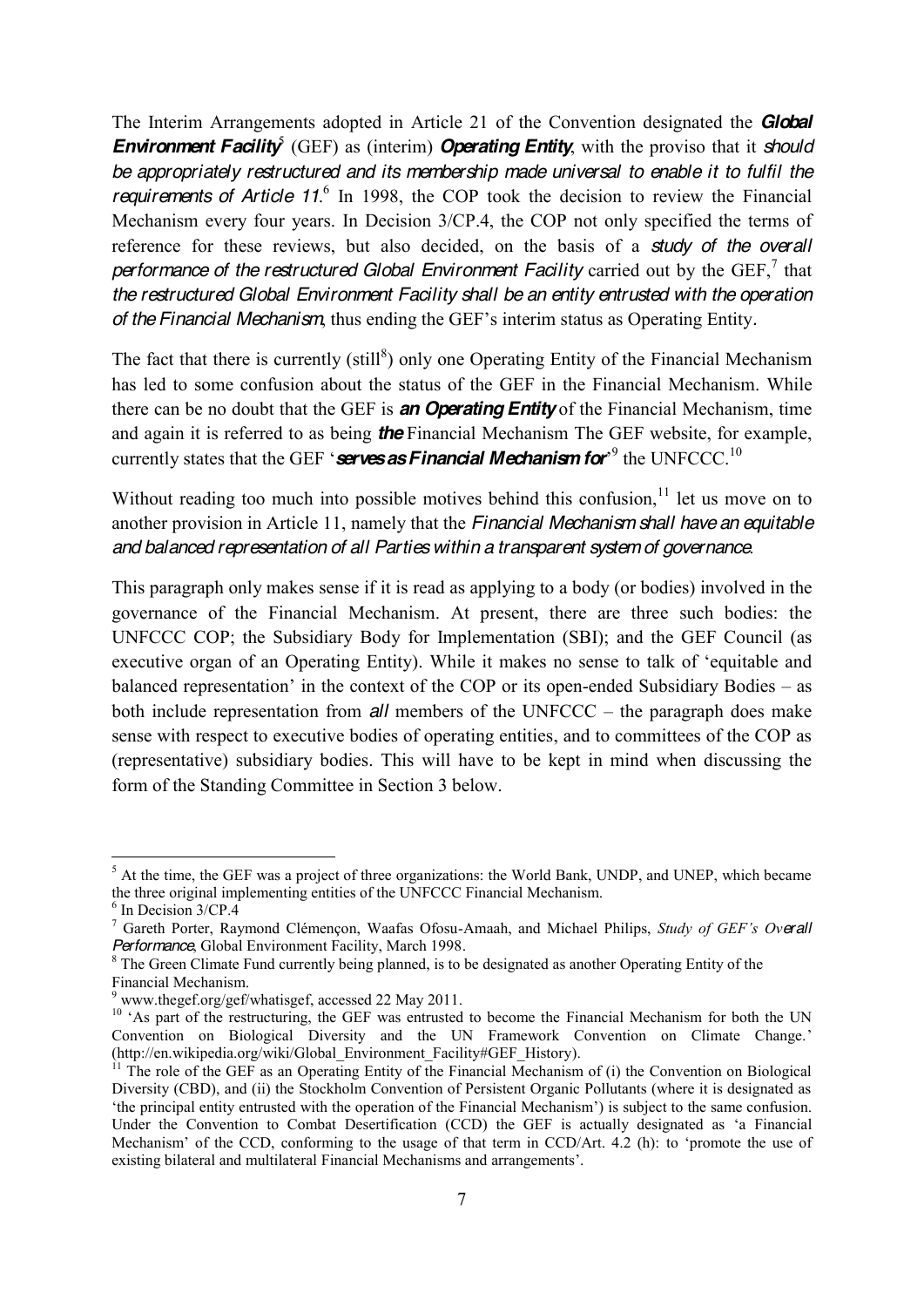To date, the COP has been exercising an oversight function over the Financial Mechanism and its Operating Entities through its *Subsidiary Body for Implementation* (SBI), which was established under Article 10 of the Convention *to assist the Conference of the Parties in the assessment and review of the effective implementation of the Convention*. The initial scope of the SBI is given in the second paragraph of this founding Article, which tasks the  $SBI$  – under the guidance of the  $COP -$  to consider information on national emission inventories and steps taken towards implementation of the Convention, including material relevant for calculating global emissions trends (Art. 12.1.a) and information (from developed countries) regarding mitigation policies and measures (Art. 12.1.b), in order to assist the COP in reviewing developed country commitments.

While the scope of the SBI was not explicitly restricted to mitigation issues, other thematic areas may not always have been given the prominence that some Parties think they deserved. The decisions adopted at Cancun could rightly be read as being the collective will of the Parties to rectify this operational anomaly through the creation of additional (subsidiary) bodies to cover (most of<sup>12</sup>) these areas – namely an Adaptation Committee, a Technology Executive Committee, and the Standing Committee (on finance).

This raises an important question: if all these additional bodies are to report directly to the COP, what will be the division of responsibilities between them and the SBI? In particular, is the SBI going to continue to deal with finance matters? If so, which ones? Or, has the time come for the SBI to function simply as the *subsidiary body for implementation of mitigation objectives*?

<sup>&</sup>lt;sup>12</sup> The only major theme that was not given its own (subsidiary) body being capacity building.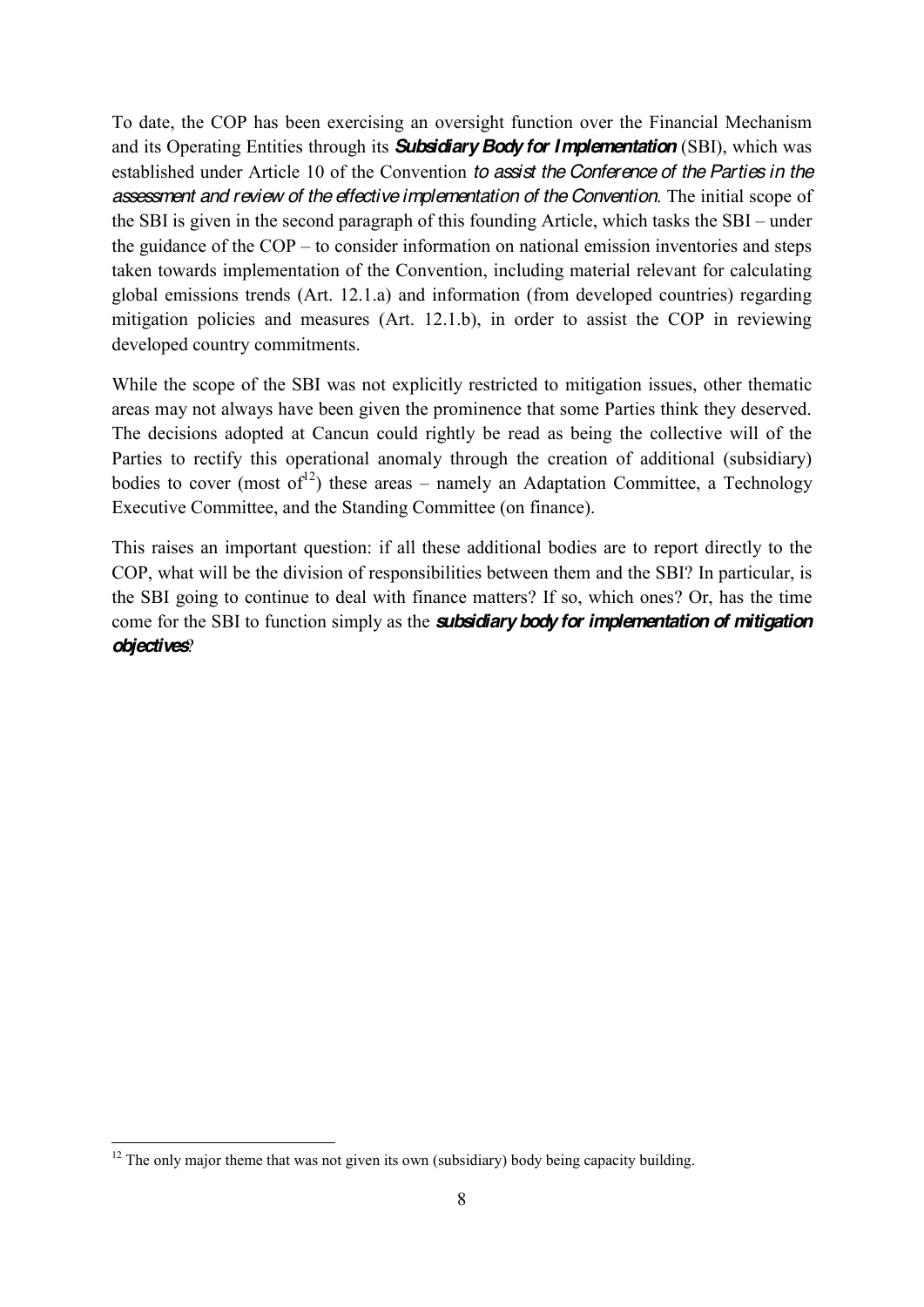## <span id="page-8-0"></span>1.2. Tier One: Fixing the existing system  $-$  Tying up loose ends

## <span id="page-8-1"></span>**OVERSEEING OPERATING ENTITIES**

At present, the UNFCCC Financial Mechanism has only one Operating Entity  $-$  the GEF. It is envisaged that at COP 17 in Durban, the Green Climate Fund will be operationalized as a second Operating Entity. As mentioned above, Article 11 of the Convention stipulates that the Financial Mechanism *shall function under the guidance of, and be accountable to, the Conference of the Parties*. This has been applied, *mutatis mutandis*, to both the existing and the prospective new Operating Entity (paragraph 102 of the Cancun Agreement).

The original decisions regarding the operationalization of COP oversight of Operating Entities are laid down in Article 11.3 of the Convention:

*The Conference of the Parties and the entity or entities entrusted with the operation of the Financial Mechanism shall agree upon arrangements to give effect to the above paragraphs, which shall include the following*:

- (a) *modalities to ensure that the funded projects to address climate change are in conformity with the policies, programme priorities, and eligibility criteria established by the Conference of the Parties*;
- (b) *modalities by which a particular funding decision may be reconsidered in light of these policies, programme priorities, and eligibility criteria*;
- (c) *provision by the entity or entities of regular reports to the Conference of the Parties on its funding operations, which is consistent with the requirement for accountability set out in paragraph 1 above*;

## <span id="page-8-2"></span>**The Memorandum of Understanding between the COP and the GEF Council**

A Memorandum of Understanding (MOU) was agreed between the COP and the GEF Council in 1996,<sup>13</sup> (Appendix III), *to give effect to the respective roles and responsibilities of the COP*  $\ldots$  and the GEF  $\ldots$  and to provide for the required interaction between them under *Article 11 of the Convention and paragraphs 26 and 27 of the* [GEF] *Instrument.*

Accordingly, the MOU addresses a number of areas pertinent to the issue of oversight over Operating Entities, namely:

- (i) *determination and communication of guidance from the COP* (paras. 2 and 3);
- (ii) *conformity with COP guidance*(para. 4);
- (iii) *reconsideration of funding decisions* (para. 5); and
- (iv) *reports from the GEF to the COP* (paras. 6, 7, and 8).

Having established that the COP will communicate guidance to the GEF Council after each of its annual sessions (para. 3), the MOU explicitly *identifies the GEF Council as carrying the ultimate responsibility* of *ensuring the effective operation of the GEF as a source of funding activities for the purposes of the Convention in conformity with the guidance of the* 

 <sup>13</sup> Decision 12/CP.2, FCCC/CP/1996/15/Add.1, 29 October 1996.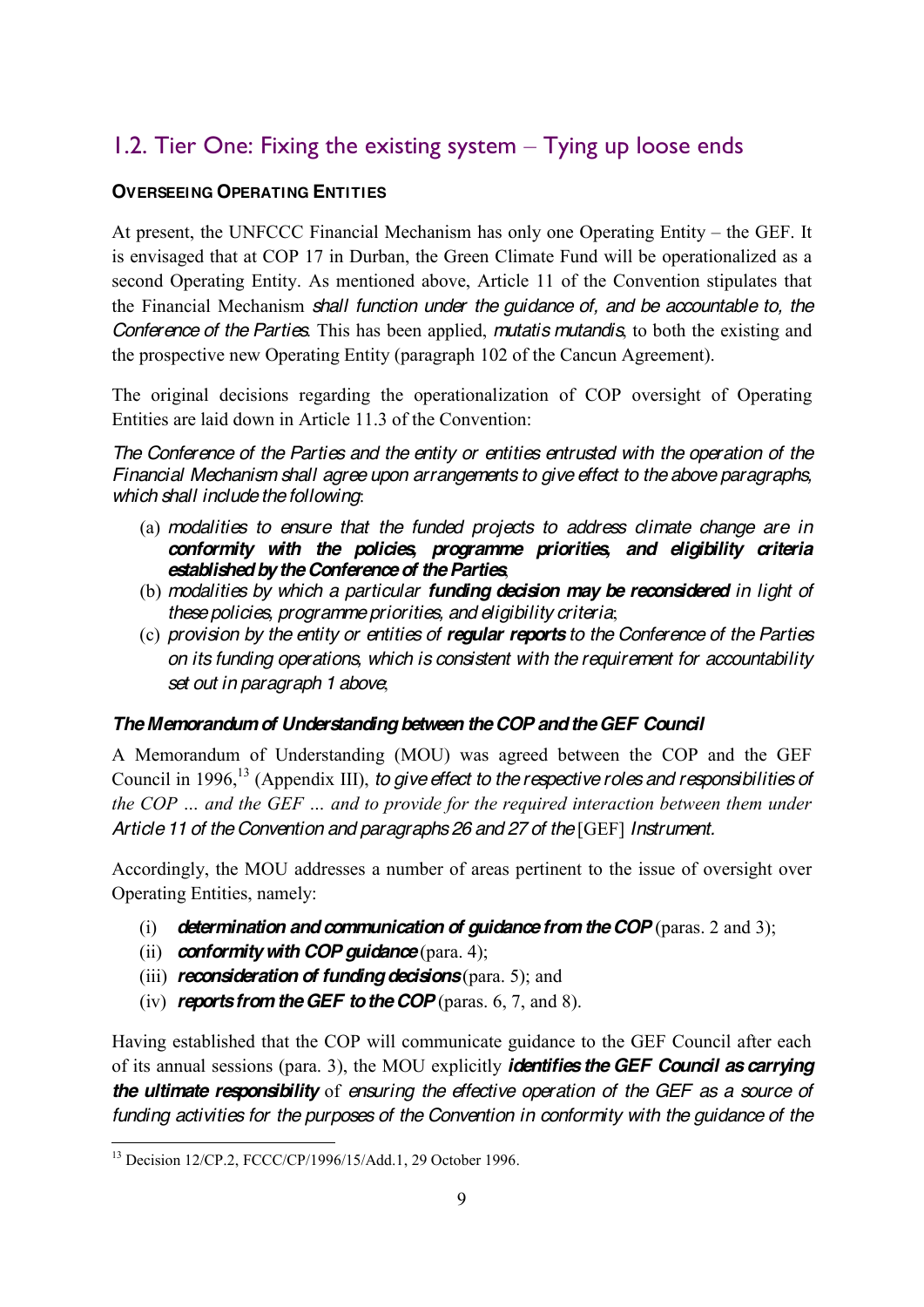*COP* and *to report regularly to the COP on its activities « and on the conformity of those activities with the guidance received from the COP* (§4).

The section on *Reports from the GEF to the COP* elaborates on the content of the Annual Reports which the GEF Council is expected to prepare. In particular, it stipulates (para. 6) that, *in order to meet the requirement of its accountability to the COP*, the Annual Report must cover all activities carried out in implementing the Convention, and that it *should include specific information on how it has applied the guidance and decisions of the COP*  (§7). In other words, the process for holding the GEF accountable as an Operating Entity of the Financial Mechanism  $-$  as defined in the MOU section on **Conformity with COP** *guidance* – is very simple: the GEF Council is meant to report on its own performance. While evidently very simple, the objectivity of such a self-reporting process is not selfevident. Reviews and evaluations commissioned by the Council can be useful tools for the *internal management* of the GEF by its Council, they cannot be a substitute for *external reviews and evaluations*of the GEF.<sup>14</sup>

As to the redress modality envisaged in Art. 11.3 (b) of the Convention (see above), the MOU encourages Parties which consider a particular project funding decision by the GEF Council as not being in compliance with COP guidance to present their reservations to the COP for analysis. If the COP upholds the complaint, then *it may ask the Council of the GEF for further clarification on the specific project decision, and in due time may ask for a reconsideration of that decision*. (para. 5)

It is doubtful whether an appeal to the full COP for analysis is really practicable. Where there can be little doubt, is that the ultimate sanction  $-$  the issuance of a request to reconsider a decision that has been found defective  $-$  falls short of what one would expect of a proper redress procedure. Moreover, the MOU procedure is limited to complaints about *specific funding decisions*. It thus cannot be used to lodge complaints, for example, about operating rules/modalities and their compliance with COP guidance.

The MOU, in short, fails to establish either an *external review and evaluation of the GEF* as an Operating Entity of the Convention, or a *practicable redress mechanism*. The only body that has the legitimacy to commission such external reviews and evaluations, particularly with regard to adherence to guidance, *is the body that issues the guidance, namely the COP* (possibly through one of its subsidiary bodies). The MOU was mutually agreed by the GEF Council and the COP. The current ambition should be, particularly on the side of the COP, to improve on what was agreed at the time, in the context of the current efforts to enhance the implementation of the Financial Mechanism.

<sup>&</sup>lt;sup>14</sup> As was rightly pointed out in a personal communication by a GEF Council member, 'OPS-4 was indeed produced by the GEF Evaluation Office, which is independent from the Secretariat and sits under and responds to the GEF Council directly. All previous OPSs were outsourced to specialized companies.' But the point here is not whether the GEF Evaluation Office, or for that matter the specialized companies in question, are independent of the GEF Secretariat, but that they were commissioned by the GEF Council, chaired by the GEF CEO, who incidentally also happens to head the GEF Secretariat.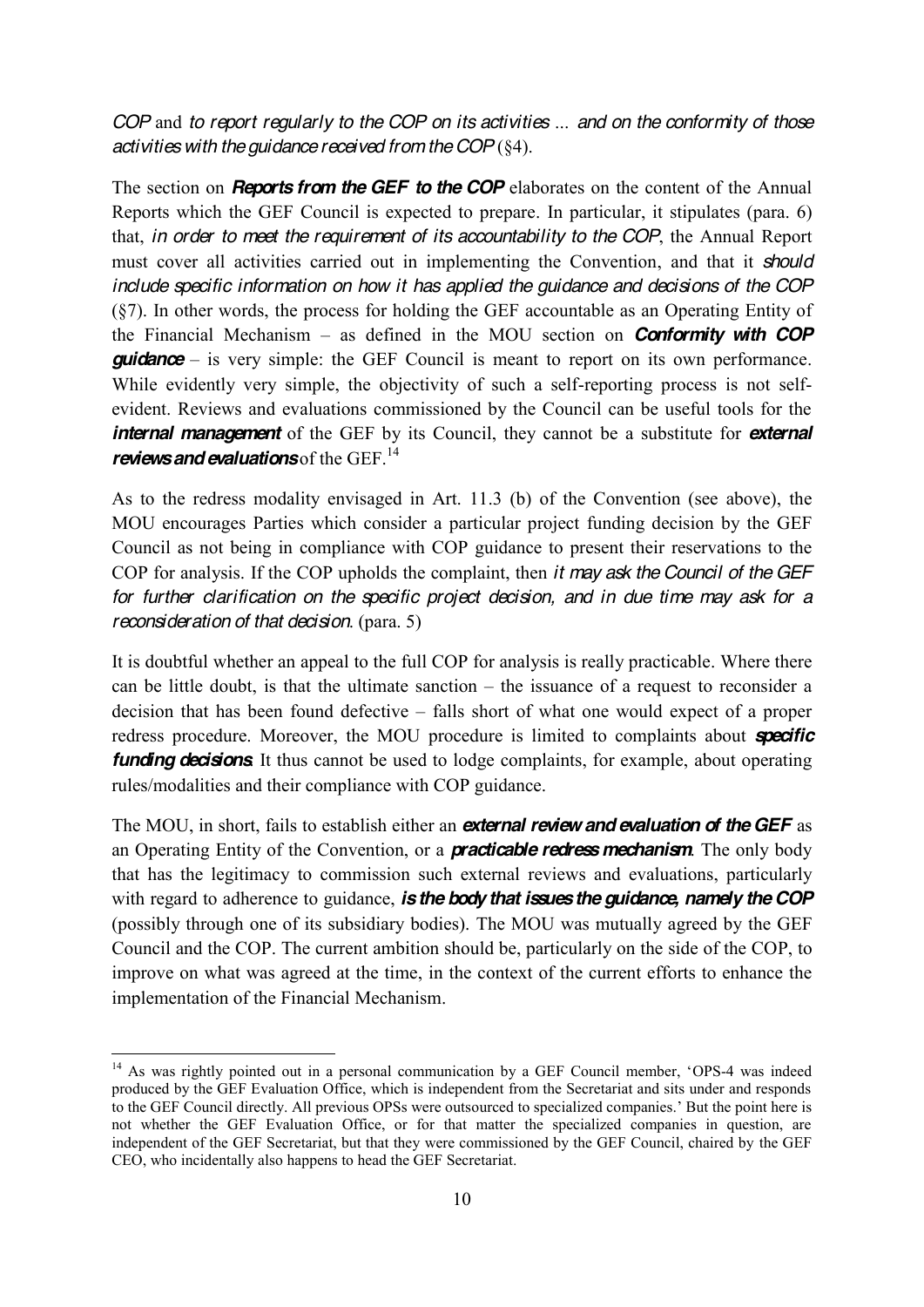## <span id="page-10-0"></span>*The current oversight practice under the SBI*

As mentioned earlier, COP oversight over Operating Entities is defined in terms of the provision of guidance by, and of being accountable to, the COP. The annual process of providing guidance is launched in an SBI Contact Group, which drafts guidance for SBI endorsement and subsequent COP adoption. The Contact Group is open-ended (open to all Parties), as is the SBI. The present process of providing guidance therefore involves a trinity of bodies, made up (in principle) of **exactly the same actors**  $-$  the 195 Parties to the Convention.

The SBI meets twice a year for a fortnight, to deal with an agenda that has been steadily expanding over the years. For example, the Agenda of the 32nd SBI session, in May/June 2010, contained 19 items and many more sub-items. In particular, Agenda Item 5, on the *Financial Mechanism of the Convention*, included consideration of the GEF Annual Report, COP guidance to the GEF, the fourth review of the Financial Mechanism, and the assessment of the Special Climate Change Fund. This Agenda item grew by one sub-item at the 33rd session in Cancun, where consideration of the Least Developed Countries Fund was added.

The SBI completed its work on Agenda Item 5 on 3 December 2010 in Cancun, and a draft decision on guidance to the GEF was forwarded to the COP for consideration and adoption.<sup>15</sup> The SBI Contact Group on Agenda Item 5 met formally three times for a total of three hours during 2010.<sup>16</sup> Taking into account the additional informal meetings (closed to observers), the time allocated in 2010 to overseeing the GEF *was less than 9 hours*<sup>17</sup>

To review the Financial Mechanism and give guidance to its Operating Entity in that amount of time would seem to be a Herculean task, possible only  $-$  as one lead negotiator pointed out in a personal communication  $-$  because COP guidance to the Operating Entity tends to be very repetitive.

Consider, for example, the issue of funding developing country National Communications addressed under Article 4.3 of the Convention, adopted in  $1992$ <sup>18</sup>. The Article stipulates that Parties listed under Annex II of the Convention are to *provide new and additional financial resources to meet the agreed full costs* incurred by developing country Parties in preparing their National Communications, through the Operating Entity(ies) of the Financial Mechanism.

As it happens (see Box 1.1), this issue has figured regularly in the guidance by the COP to the GEF, year in and year out. Yet the most recent review of the Financial Mechanism by the SBI simply takes note of the finding of the Fourth Overall Performance Study of the GEF that

<sup>&</sup>lt;sup>15</sup> FCCC/SBI/2010/L.39 and Add.1.<br><sup>16</sup> 2 June 10–11:30a.m., 8 June 10–11a.m., and 1 December 10–10:30a.m.<br><sup>17</sup> Contrary to general practice, these informal consultations were announced in the Daily Programmes of Cancun, namely: 2 Dec.  $10-10.45$ , and 3 Dec.  $10-11.30$ . Extrapolating from this to the practice at SBI 32, and taking into account that the oversight was only one of 3 (4) sub-items, it seems reasonable to assume that the time taken up in informal consultation on oversight of the Operating Entity in 2010 was not more than six hours. <sup>18</sup> See Annex II.1.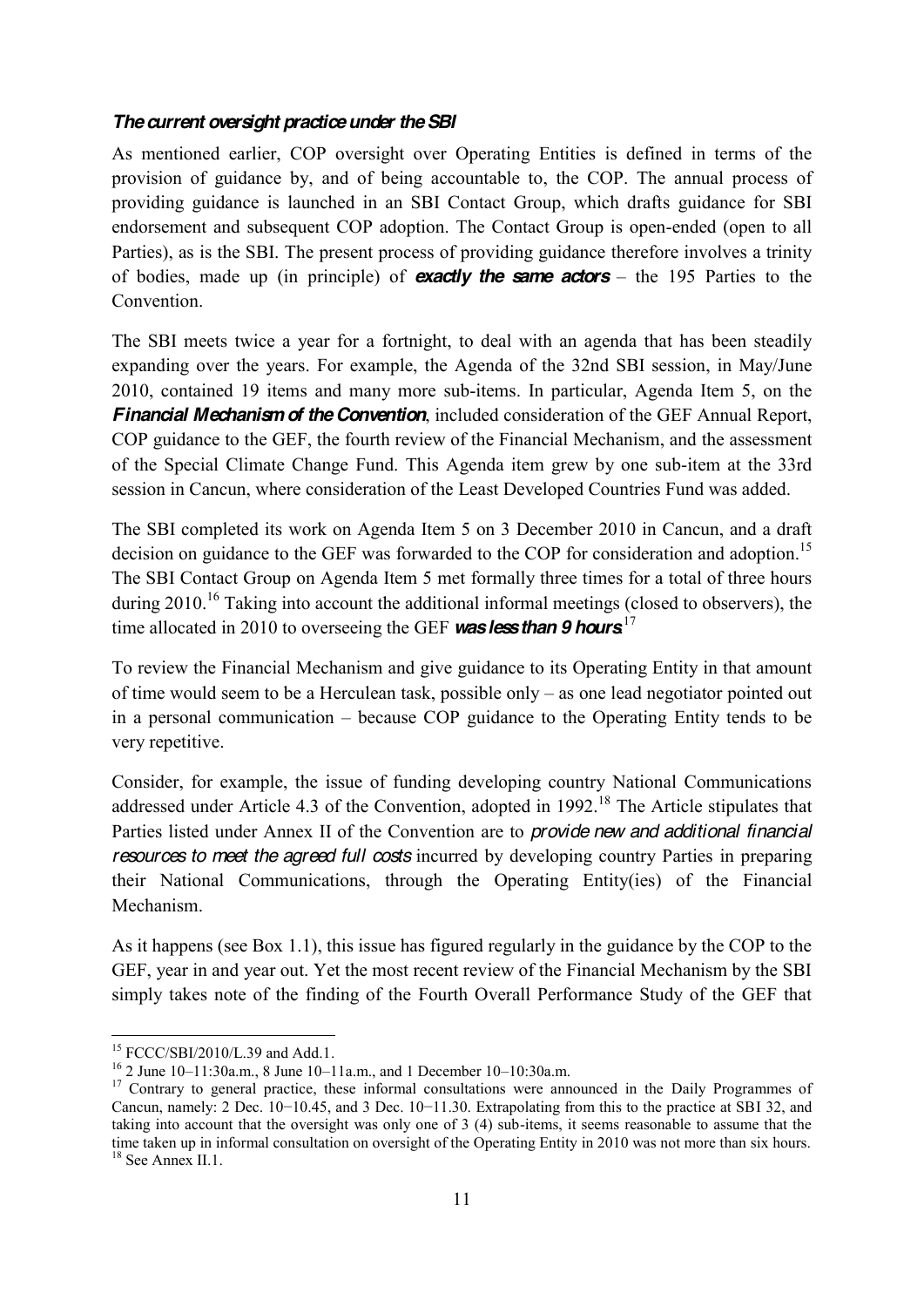*Global Environment Facility support continues to be in line with guidance from the*  Conference of the Parties<sup>19</sup> This is curious, for clearly something must be wrong with the current oversight regime if after close to two decades Parties still feel the need to reiterate the very same guidance on this issue. But what exactly?

In 2007, the Stockholm Environment Institute (SEI) published a paper assessing, among other things, GEF adherence to guidance from the COP*.* <sup>20</sup> The paper concluded that GEF funds *are not technically adequate for responding to developing countries' needs, owing both to the* 

## **Box 1.1: SBI Draft Guidance to the GEF on funding National Communications**

- **2006**: The COP *invites the Global Environment Facility, as an operating entity of the financial*   $\bullet$ *Phiff Rightaphism of the Convention, ... (b) To provide updated information on the operational procedures for the expedited financing of national communications from Parties not included in Annex I to the Convention, for consideration by the Subsidiary Body for Implementation at its twenty-sixth session;*
- **2007**: The COP *requests the Global Environment Facility, as an operating entity of the financial mechanism of the Convention:*
	- *(g) To continue to ensure that financial resources are provided to meet the agreed full costs incurred by developing country Parties in complying with their obligations under Article 12, paragraph 1, of the Convention;*
	- *(j) To refine, as appropriate, operational procedures to ensure the timely disbursement of funds to meet the agreed full costs incurred by those non-Annex I Parties that are in the process of preparing their third and, where appropriate, fourth national communications*;
- **2008**: The COP *reiterates the following requests to the Global Environmental Facility made by the Conference of Parties at its thirteenth session to the Global Environmental Facility:* 
	- *(a) To continue to ensure that financial resources are provided to meet the agreed full costs incurred by developing country Parties in complying with their obligations under Article 12, paragraph 1, of the Convention;*
	- *(b) To refine, as appropriate, operational procedures to ensure the timely disbursement of funds to meet the agreed full costs incurred by those non-Annex I Parties that are in the process of preparing their third and, where appropriate, fourth national communications;*
- **2009**: No guidance (Copenhagen)
- **2010**: The COP *requests the Global Environment Facility:* 
	- *(c) To work with its implementing agencies to further simplify its procedures and improve the effectiveness and efficiency of the process through which non-Annex I Parties receive funding to meet their obligations under Article 12, paragraph 1, of the Convention, with the aim of ensuring the timely disbursement of funds to meet the agreed full costs incurred by developing country Parties in complying with these obligations, and to avoid gaps between enabling activities of current and subsequent national communications, recognizing that the process of preparation of national communications is a continuous cycle;*
	- *(d) To finalize any remaining operational procedures to ensure the timely disbursement of funds for those Parties that decide to access resources for the preparation of their national communications through direct access;*

<sup>&</sup>lt;sup>19</sup> FCCC/SBI/2010/L.38/Add.1, 4 December 2010.<br><sup>20</sup> Annett Möhner and Richard J.T. Klein, *The Global Environment Facility: Funding for Adaptation or Adapting to Funds?*, Climate and Energy Working Paper, Stockholm Environment Institute, June 2007.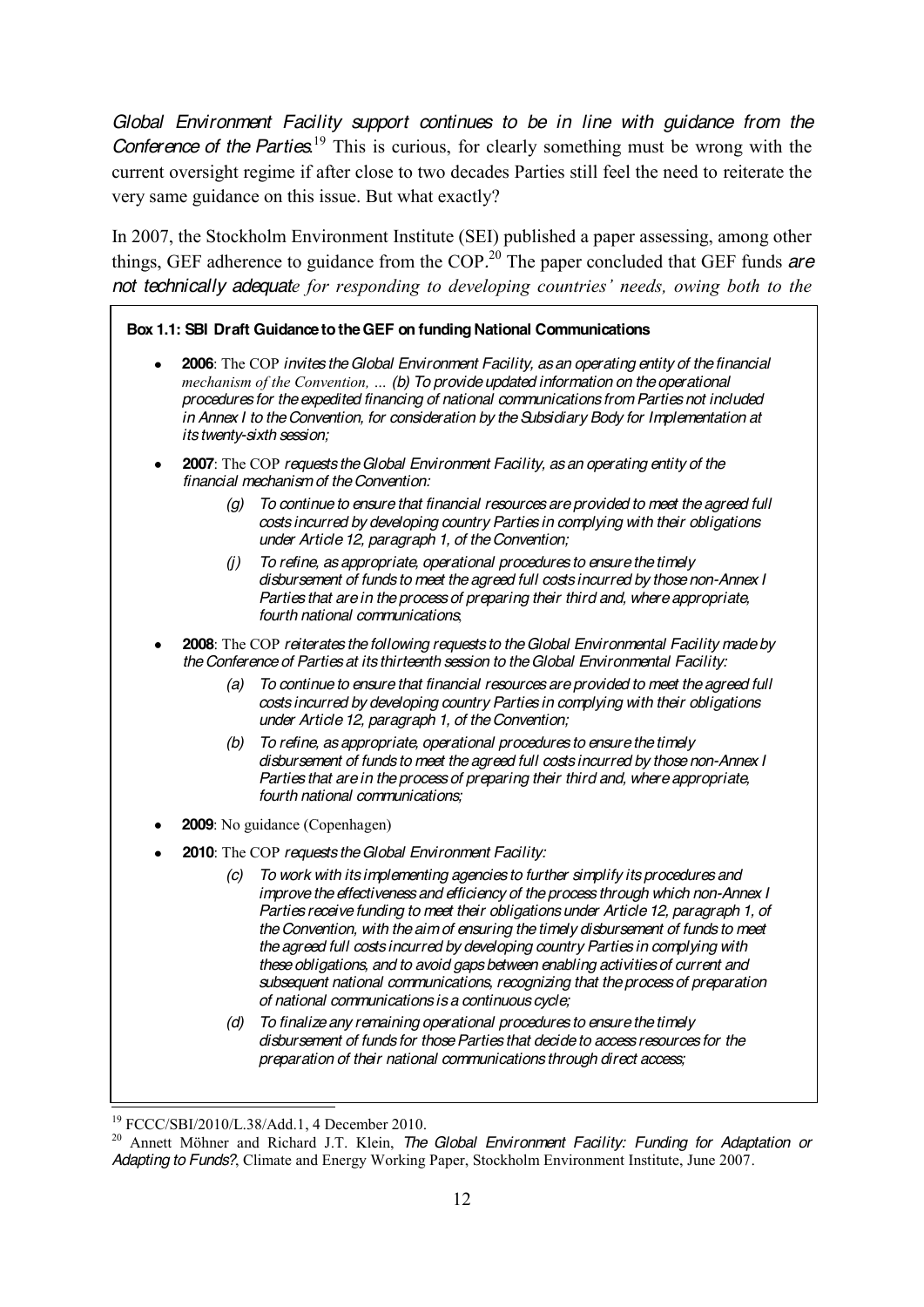*complex design of the funds and to poor implementation of the guidance*. Although the paper ruffled some feathers when it first appeared, it does list a number of examples where guidance has been followed, $^{21}$  not just where it was not. More importantly, it stresses that it is important *to understand the nature and reasons for non-adherence to guidance if the situation is to be improved*.

The paper concludes *that non-adherence relates to both the design and the implementation of guidance. The design of guidance can lead to non-adherence, if guidance is unspecific or ambiguous. For example, the COP has not defined adaptation costs in a way that allows the GEF to make a clear distinction between adaptation and development. As a result, the GEF has developed and applied the concepts of additional and incremental costs to determine its share of project funding ... Even if guidance is relatively unambiguous, implementation of the guidance can still contradict the design intent. For example, COP guidance stipulates that funding under the*[Special Priority on Adaptation] *and the* [Special Climate Change Fund] *be available only to developing countries, yet countries with economies in transition have received or are about to receive funding as well.*

One issue the paper does not address is that of evaluation. As mentioned earlier, this is an important aspect of COP oversight, as it is not possible to hold someone accountable, or even to provide proper guidance, without an objective evaluation of past performance.

In 1998, the COP issued *Guidelines for the Review of the Financial Mechanism*, to be implemented by the SBI in their four-yearly reviews (Appendix IV). The first two objectives of the Guidelines are to ensure *conformity with the provisions of Article 11 of the Convention;* and *conformity with the guidance of the Conference of the Parties.* However, the operational focus of the Guidelines is exclusively on the effectiveness of the Operating Entity. Not a single criterion is provided in the Guidelines as how to judge these first two objectives! Moreover, the methodology prescribed in the Guidelines consists of a list of existing sources of information that may be taken into consideration, but not the option of commissioning an external evaluation.

It is therefore not surprising that the reviews carried out by the SBI, using these Guidelines, are not really performance evaluations, particularly as regards adherence to COP guidance. For example, the closest the most recent (the fourth) review gets to making evaluative statements is in its extensive acknowledgment of the GEF's own Overall Performance Study. The rest of the review consists mainly of requests to the  $GEF - no$  different from the annual guidance.

In conclusion, the current setup involves an overcrowded agenda leading to mantra guidance, drafted in haste. An inadequate institutional design is as much to be blamed for the oversight shortcomings as anything else. A remedy for the current shortcomings in the COP oversight

 <sup>21</sup> *GEF funding under the Least Developed Countries Fund* (*LDCF*) *is more favourable than under the Special Climate Change Fund* (*SCCF*)*. This responds to guidance from the COP, which requested the GEF to take into account the circumstances of LDCs when developing the co-financing scale (UNFCCC Decision 3/CP.11)*.[p.10].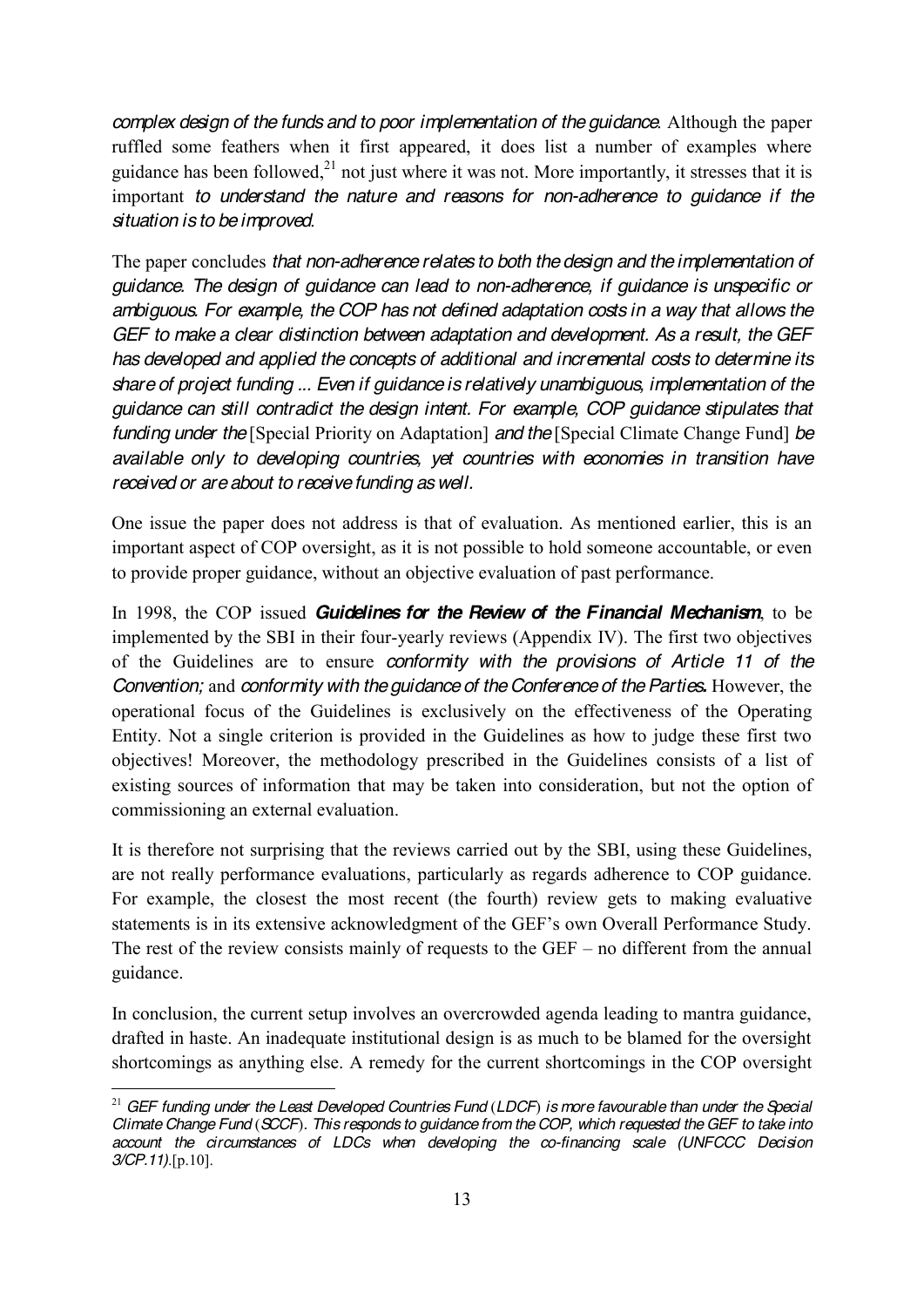regime of the Financial Mechanism has to involve *enhanced guidance* to, as well as *improved holding to account* of, the Operating Entities.

## <span id="page-13-0"></span>**ANOTHER LOOSE END: DETERMINATION OF FINANCIAL NEEDS**

Article 11 of the Convention specified guidance on how to operationalize the Financial Mechanism, not only with respect to overseeing Operating Entities, but also regarding financial needs assessments. Paragraph 3, in particular, demands that the Operating Entity/ies of the Financial Mechanism agree with the COP on arrangements concerning, *inter alia*, the

(d) *Determination in a predictable and identifiable manner of the amount of funding necessary and available for the implementation of this Convention and the conditions under which that amount shall be periodically reviewed*.

This task was acknowledged in the MOU between the COP and the GEF Council (Appendix III), and the COP decided to refer the issue  $-$  together with a draft Proposal submitted during that time by the G77 and China (Appendix V) – for consideration to the SBI at its subsequent session in July 1996. In December 1997, COP 3 (Kyoto) decided to adopt the *Annex to the Memorandum of Understanding* [with the GEF Council] *on the determination of funding necessary and available for the implementation of the Convention* (Decision 12/CP.3).

A note by the UNFCCC Secretariat on this topic (Appendix V) published in April 2004 describes the Annex in question as prescribing *that in anticipation of a replenishment of the GEF, the COP will make an assessment of the amount of funds that are necessary to assist developing countries, in accordance with the guidance provided by the COP, in fulfilling their commitments under the Convention over the next GEF replenishment cycle. It outlines information that should be taken into consideration in determining the amount of funding necessary and available for the implementation of the Convention*.

In that context, it is interesting to note the differences between the Annex as adopted, and the G77 and China Proposal. On the 'supply side', the Annex introduces information on:

(d) *Other sources of funding available for the implementation of the Convention*.

On the 'demand-side', by contrast, the information on *financial resources requested by developing country Parties to meet the agreed incremental costs of measures covered by Article 4.1 of the Convention* of the Proposal is narrowed down to information *as agreed between a developing country Party and the international entity or entities referred to in Article 11 of the Convention.* Indeed, the Proposal's reference to information on:

(c) *Financial resources requested by developing country Parties to meet the costs of adaptation to the adverse effects of climate change*

is dropped altogether in the Annex.

This cannot be the place for an in-depth analysis of the procedure adopted to implement Article 11 (d) regarding the determination of financial needs. What is, however, abundantly clear is that this determination *doesnot amount to a full financial needs assessment*, in any sense of the term.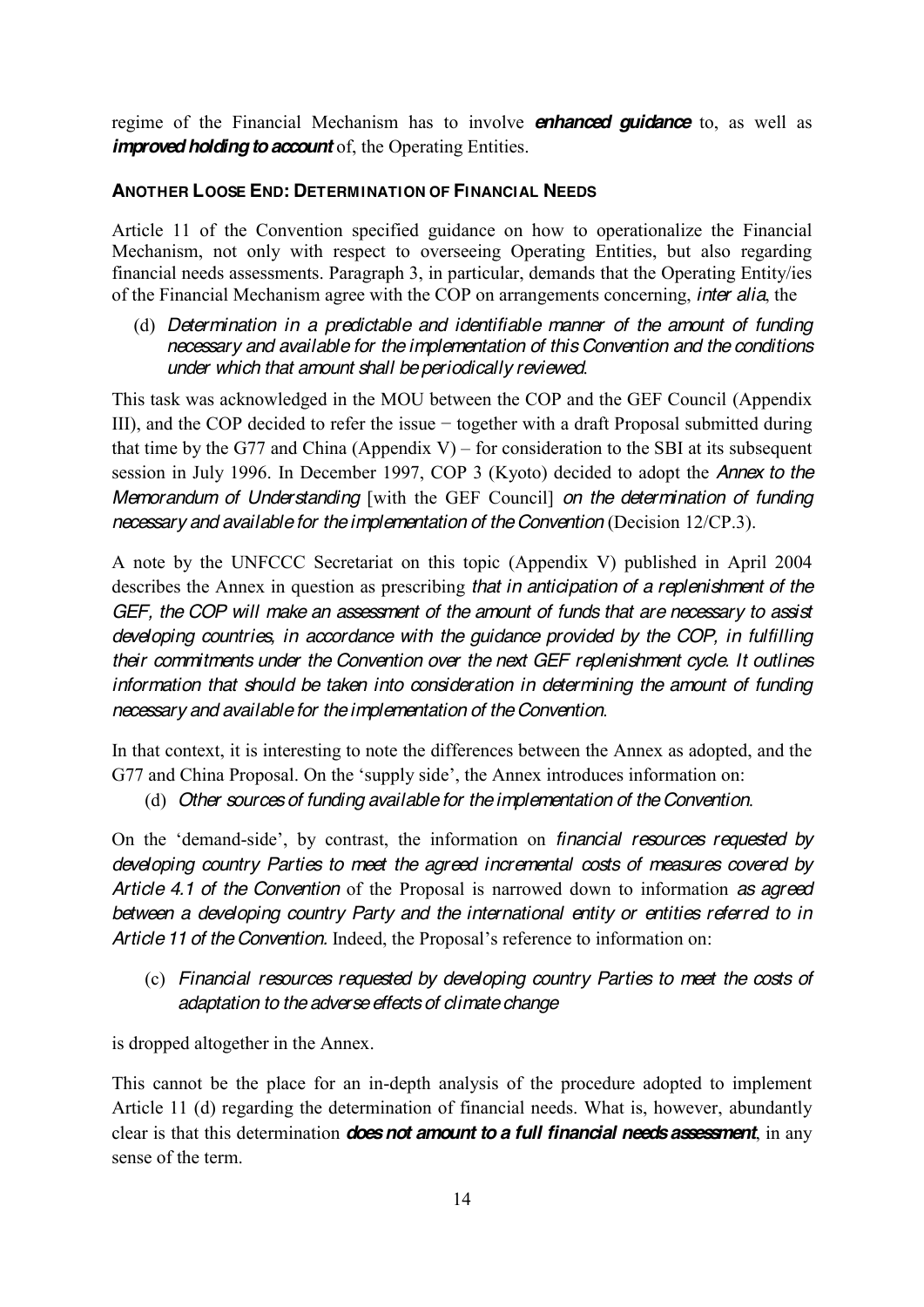In June 2008, the SBI – in its consideration of the fourth review of the Financial Mechanism ± requested the UNFCCC Secretariat to provide information *on the assessment of financing needs* [of non-Annex I Parties] *to implement mitigation and adaptation measures*. [22] *In response to this mandate, the secretariat established the National Economic, Environment, and Development Study (NEEDS) for climate change project*. 23

At Cancun (2010), the Secretariat presented a **synthesis report on the NEEDS project**,<sup>24</sup> which the SBI noted, and decided to continue considering. Again, this is not the place to discuss the findings of this project. But it is safe to say that its methodology, while still not perfect,<sup>25</sup> is clearly closer to what a genuine fully fledged implementation of Art. 11 (d) would require, and hence needs to be taken seriously in any attempt to enhance the implementation of the Financial Mechanism.

<sup>&</sup>lt;sup>22</sup> FCCC/SBI/2008/8, paragraph 30.<br><sup>23</sup> FCCC/SBI/2010/INF.7, 24 November 2010.<br><sup>24</sup> op. cit.<br><sup>25</sup> Apart from certain methodological problems (referred to in the Secretariat note) NEEDS was conducted only in 11 Countries namely: Costa Rica, Egypt, Ghana, Indonesia, Jordan, Lebanon, Maldives, Mali, Nigeria, Pakistan, and the Philippines.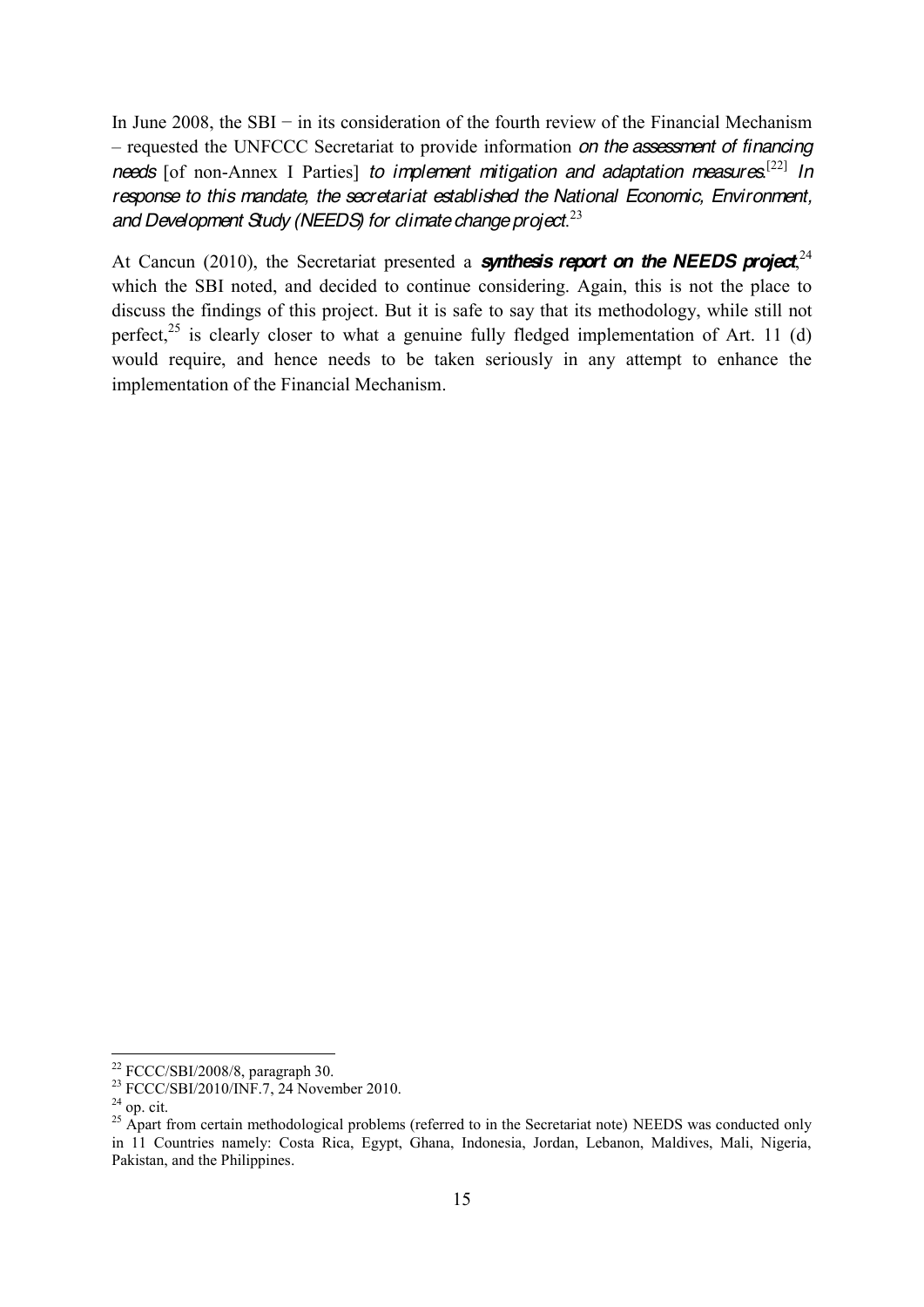## <span id="page-15-0"></span>1.3. Tier Two: The push for improved governance and coherence in the delivery of international climate finance

## <span id="page-15-1"></span>**FOUR CORE FUNCTIONS**

Tier Two' issues and functions, in our terminology, are issues and functions that are 'new'  $$ either connected with the Cancun LCA Agreement ('the Agreement', see Annex I below), or issues/functions that might arise in the future. At the heart of this are the *core functions* explicitly assigned to the new Standing Committee (in paragraph 112 of the Agreement) to *assist the Conference of the Parties in exercising its functions with respect to the Financial Mechanismof the Convention*:

- [1] *improving coherence and coordination in the delivery of climate change financing*;
- [2] *rationalization of the Financial Mechanism*;
- [3] *mobilization of financial resources*; and
- [4] *measurement, reporting, and verification of support provided to developing country Parties*.

Some of these functions are clearly related to functions originally raised in Article 11 of the Convention. Functions [3] and [4], in particular, seem to be closely related to the function defined in Article 11.d: *Determination in a predictable and identifiable manner of the amount of funding necessary and available for the implementation of this Convention and the conditions under which that amount shall be periodically reviewed*.

Function [2], by contrast, appears to be new, and in need of some clarification, but it seems reasonable to think that it is connected to function [1], which in turn has a respectable pedigree dating back to conclusions of the Intergovernmental Negotiating Committee for a Framework Convention on Climate Change, as taken note of in the initial guidance by the COP (Decision, 11/CP.1, see Annex II.2).

## <span id="page-15-2"></span>*Improving coherence and coordination in the delivery of climate change financing*

Not only has there been a long-term recognition that climate change financing in support of developing countries is fragmented and disorganized, but there is also broad consensus on a need to *improve the coherence* of the overall regime. Where there have been considerable differences in the past is on whether this should be achieved through coordinating or consolidating the fragmented funding streams. As it happens, both are required. In establishing the new Green Climate Fund, the COP followed the view of those Parties, particularly from developing countries, that preferred coherence through consolidation. In tasking the Standing Committee with improving the coordination of climate finance delivery, the COP also followed the view of those Parties, particularly from developed countries, that improved coherence of the funding streams should be achieved not through consolidation but through coordination of the existing fragmented funding patterns.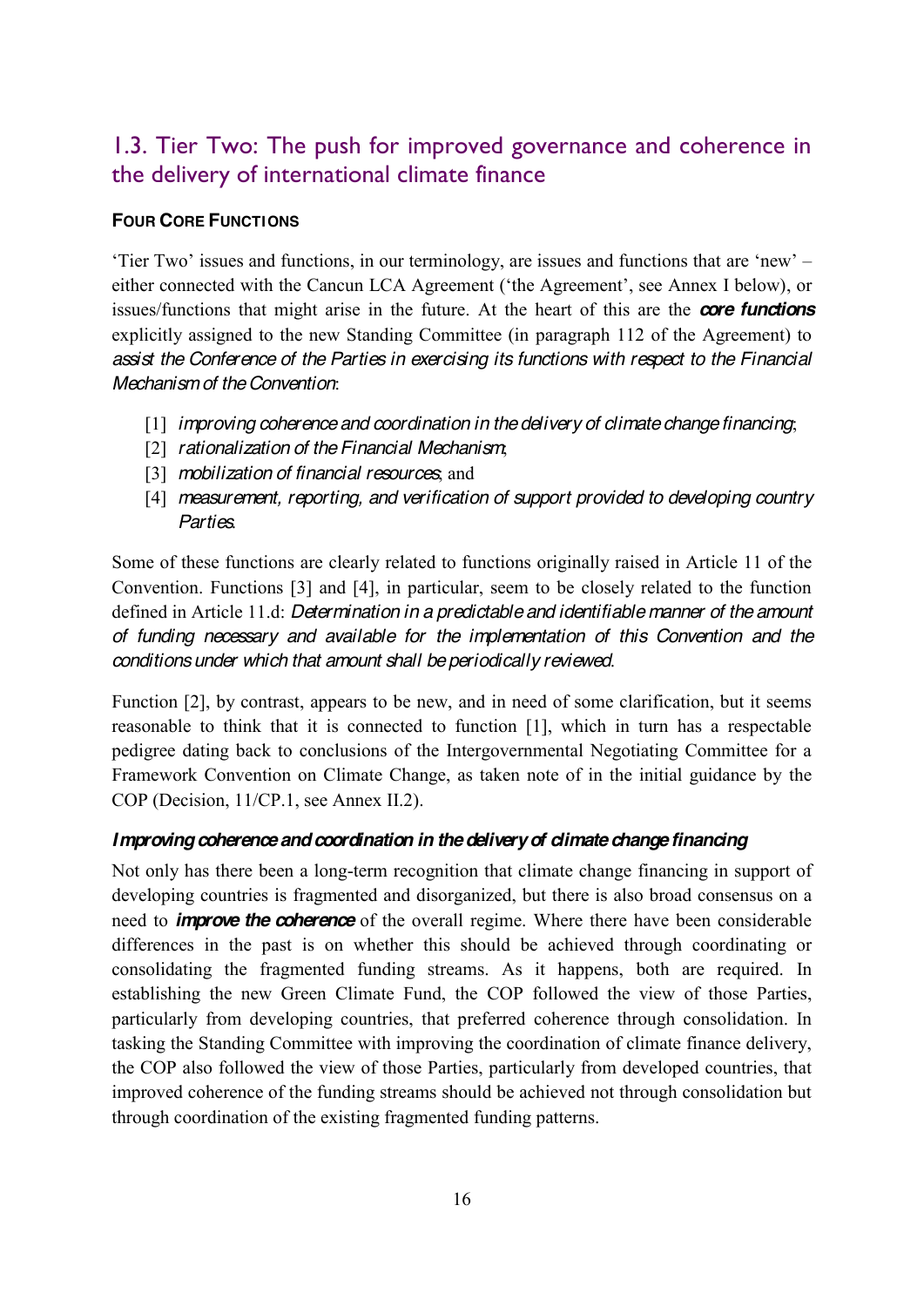## <span id="page-16-0"></span>*Rationalization of the Financial Mechanism*

The Oxford English Dictionary defines 'Rationalization' (3. Chiefly Econ. and Sociol.): *The action, fact, or process of applying rational methods of analysis or planning to economic or social organization, esp. in order to achieve maximum profitability or efficiency; spec. the reorganization of a business, industry, etc., so as to reduce or eliminate waste of labour, time, or materials; an instance of this.*<sup>26</sup> Among the illustrative quotations supplied in the OED for this meaning, the most interesting in the present context are:

- One of the most important aspects of the process of 'rationalization' of action is the *substitution for the unthinking acceptance of ancient custom, of deliberate adaptation to situations in terms of self-interest.*<sup>27</sup>
- The company had announced 'rationalization' plans meaning the closure of the *Dronfield works.*<sup>28</sup>

Therefore, 'rationalization' in the present context could well refer to closing down certain entities of the Financial Mechanism and subsuming their activities under others. How exactly this is to happen is to be looked at by the Standing Committee and should not be pre-judged here. The point here is simply that the usefulness of a plurality of funds under the Convention and its Kyoto Protocol (Green Climate Fund, LDC Fund, Special Climate Change Fund, Adaptation Fund) could be considered under this heading, with the inevitable implications on the usefulness of a plurality of Operating Entities. If all the existing funds are subsumed (e.g. as funding windows) under a single unified fund, then a plurality of Operating Entities would not seem to be particularly useful.

## <span id="page-16-1"></span>*Mobilization of financial resources*

Apart from paragraph 112 (Standing Committee) the term 'mobilization' appears substantively in two further places in the Cancun LCA Agreement, namely, under *Shared*  **Vision** in paragraph 2.d – affirming that *mobilization and provision of scaled-up, new, additional, adequate, and predictable financial resources is necessary* – and, best known, in paragraph 98, recognizing *that developed country Parties commit, in the context of meaningful mitigation actions and transparency on implementation, to a goal of mobilizing jointly USD 100 billion per year by 2020 to address the needs of developing countries.*<sup>29</sup>

Paragraph 112 itself tasks the Standing Committee with *assisting the Conference of the Parties in exercising its functions with respect to the Financial Mechanism of the Convention in terms of ... mobilization of financial resources.* The Convention obliges developed country Parties to provide financial resources for addressing adaptation and mitigation challenges in developing country Parties. The problem is that what we face today is a challenge that cannot be met with public sector budgetary contributions alone. The cost of meeting the challenge of

<sup>26</sup> Oxford English Dictionary. http://www.oed.com/view/Entry/158509?redirectedFrom=rationalization#eid <sup>27</sup> M. Weber, (tr. A. M. Henderson & T. Parsons), *The Theory of Social and Economic Organization*, New York: OUP, 1947, i. 112. <sup>28</sup> *Sheffield Star*, 20 November 1976. 29 Emphasis added.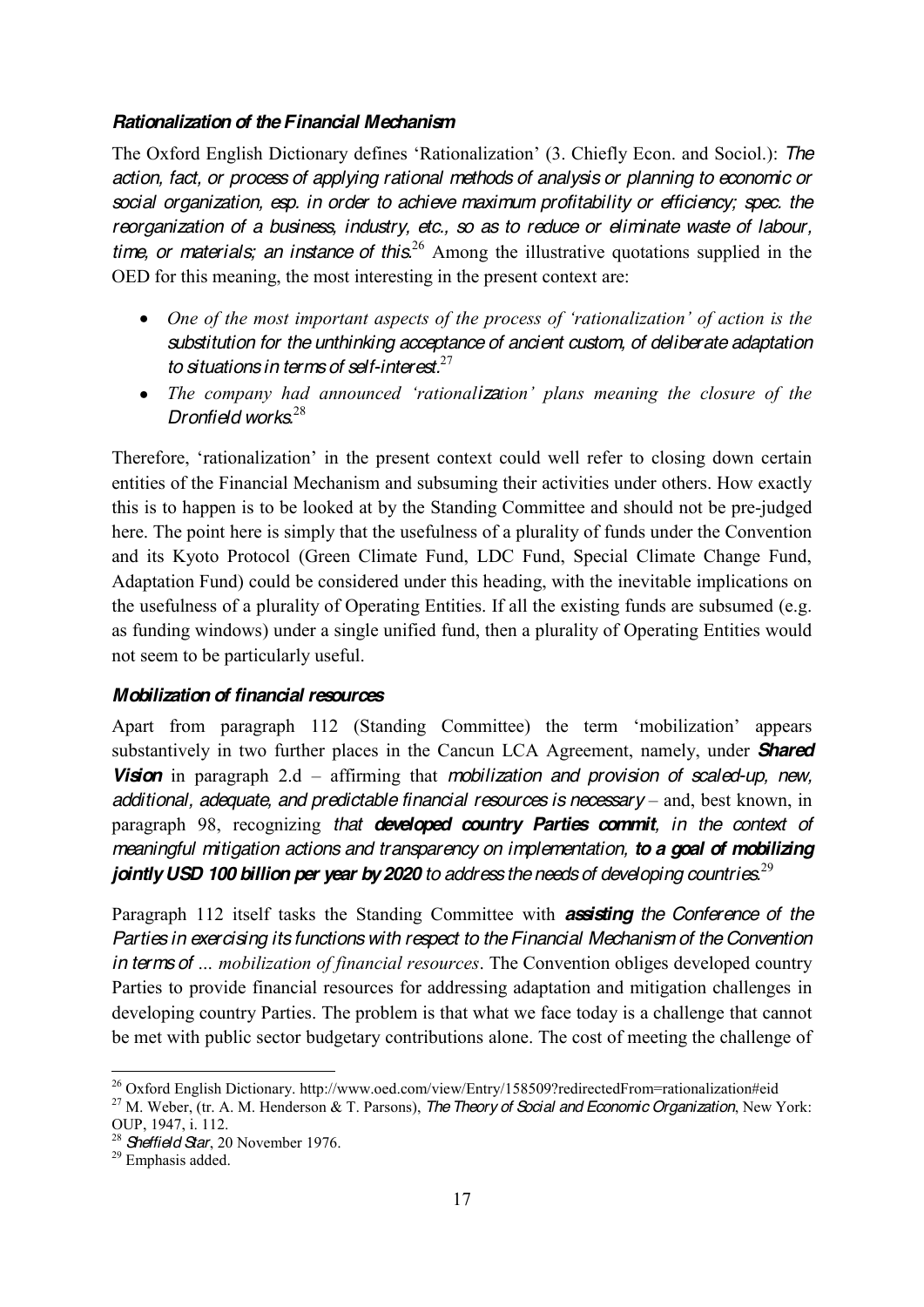climate change runs into trillions of dollars and necessitates supplementary sources, most likely from the private sector.

Given the complexity of challenge and overlapping mandates, what possible role could the Standing Committee play in 'mobilizing' such resources? This is an important technical (and possibly political) question. We believe that the Standing Committee can perform two functions in fulfilling its mandate towards the mobilization of financial resources, namely (i) provide policy level guidance; and (ii) commission relevant independent studies  $-\text{ such as}$ have in the past been produced by bodies outside the UNFCCC.

The Standing Committee should also act as a major platform for interaction with the private sector. It could, for example, establish regular meetings with the private sector in order to delineate the range of options that could mobilize private sector finance.

## <span id="page-17-0"></span>*Measurement, Reporting, and Verification of support*<sup>30</sup>

The phrase 'measurable, reportable, verifiable' first appeared in the Bali Plan of Action ('Bali Road Map'), adopted by the COP in 2007 at its Bali conference, where it gave rise to a heated debate right to the very end,<sup>31</sup> with regard to whether it should just refer to *nationally appropriate mitigation actions by developing country Parties*, or also to their support and enablement *by technology, financing, and capacity-building*. In the end, the view that it is to apply to both prevailed.

The 'background motivation' for the insistence by developing countries in Bali on MRV of support, can be illustrated by the following case study, taken from Müller (2010).

At the resumed session of COP 6 in Bonn in 2006, ministers from the EU15, together with those from Canada, Iceland, New Zealand, Norway, and Switzerland, issued a political commitment in the so-called *Bonn Declaration*, promising that by 2005 they would collectively provide US\$ 410 million annually to developing countries for climate change activities.

In 2009, four years after the deadline set by the Bonn Declaration, Marc Pallemaerts and Jonathan Armstrong from the Institute for European Environmental Policy published a paper on their attempts to track the compliance with the Declaration's political commitment.<sup>32</sup> They found that while they were able to ascertain easily how much was paid into the dedicated multilateral climate change funds and instruments, they faced considerable *difficulties in tracking fragmented bilateral transactions*. Assessing climate-related bilateral funding was

<sup>&</sup>lt;sup>30</sup> This section is based on Benito Müller, *Climate Finance after Tianjin: How to reach a deal at Cancún?*, ecbi Policy Brief November 2010: p. 8f. (Müller (2010))

<sup>&</sup>lt;sup>31</sup> See, for example, Benito Müller, *Bali 2007: On the road again! Impressions from the Thirteenth UN Climate Change Conference*, Oxford Energy and Environment Comment, February 2008, in particular the section on 'The Bali Road Map: The many plots of the Ides of December'.

<sup>&</sup>lt;sup>32</sup> Marc Pallemaerts and Jonathan Armstrong, *Financial Support to Developing Countries for Climate Change Mitigation and Adaptation: Is the EU Meeting Its Commitments?*, Institute for European Environmental Policy, January 2009.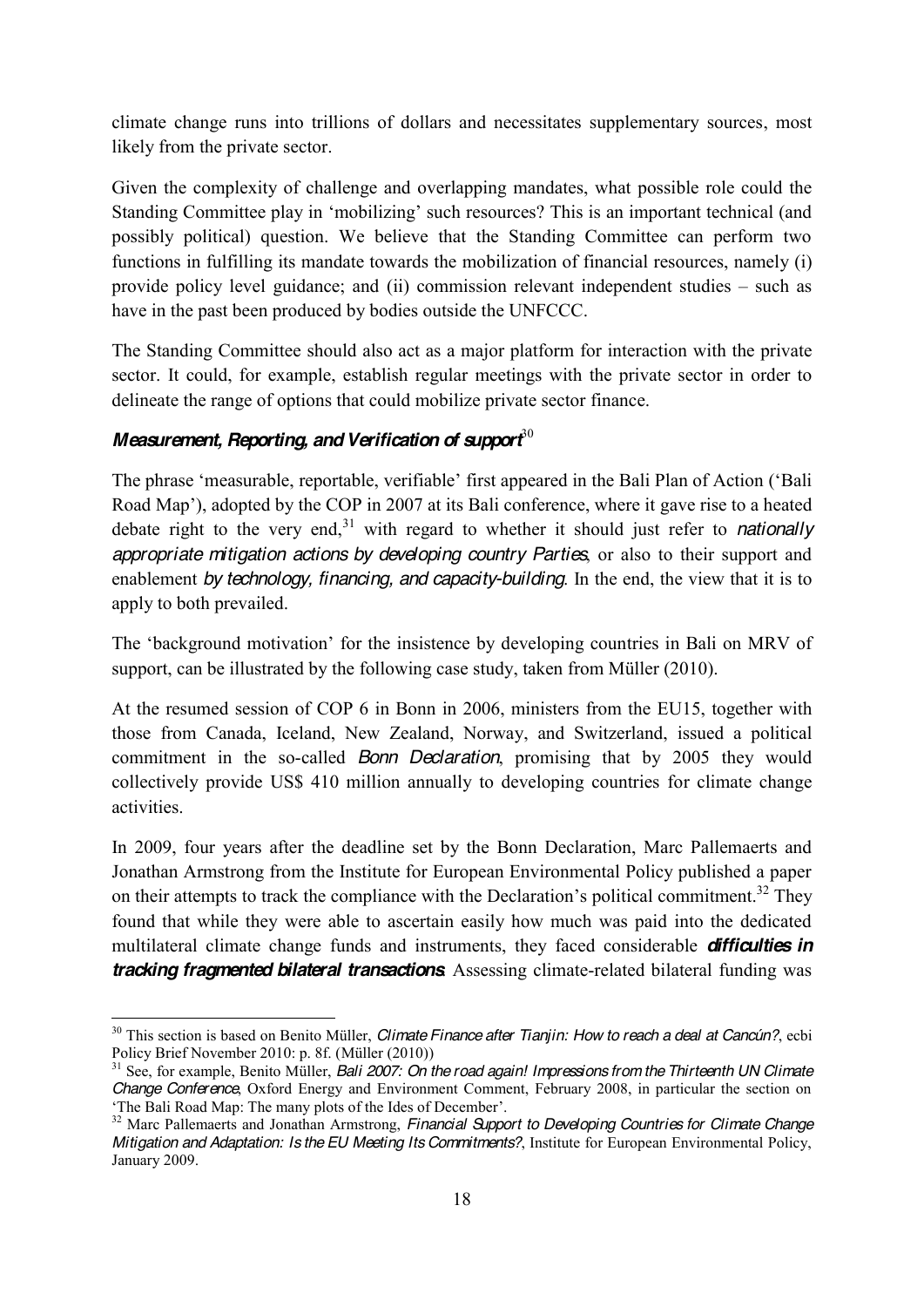problematic both methodologically and practically, because of a lack of data in the National Communications; varying quality of reporting of bilateral funding; inadequate compliance with the requirement of reporting guidelines; a lack of clarity in defining what constitutes new and additional funding; and a lack of clear uniform criteria for determining the bilateral aid projects which are directly relevant to climate change mitigation or adaptation. The authors speculated that countries could easily have taken advantage of these ambiguities, and could have included contributions not entirely relevant to the implementation of the UNFCCC in order to meet their commitments.

The authors were forced to conclude that the *average annual level of financial support to developing countries collectively provided by the 15 EU Member States ... through specific PROFOLDIFFERDIAGRADIdIddFunding channels falls well short of the level ... to which they committed themselves. Whether or not the EU is complying with its political commitment X* under the Bonn Declaration depends entirely on these Member States' bilateral aid efforts *and any additional contributions through other multilateral channels. Unfortunately, the Information on such efforts ... is insufficient to enable even an informed observer to make a reliable judgment about the volume of aid additional to 2001 levels that is effectively being provided at the present time.*

The preceding account was first published in 2009 as part of a paper on oversight of compliance with financial commitments under the UNFCCC.<sup>33</sup> In response, the author received personal feedback from a senior EU finance negotiator criticizing some of the conclusions put forward by Pallemaerts and Armstrong. Emphasizing that it was never the idea that funding should be channelled only through multilateral agencies, this critique focused on the claim that there was insufficient information on bilateral flows to form a judgment on compliance. It stated that the EU15 member states had themselves carried out an assessment of the climate relevance of their bilateral cooperation, resulting in a total figure of around US\$ 1.7bn per annum (for 2005–7). Conceding that *methodologies of different Member States differ, that they are not easy to compare, that there may be flaws (not illintended as the authors seem to suggest),* the critique suggests that *a more objective conclusion or 'reliable judgment'* would have been 'all the un-clarity notwithstanding there *is a good chance that donors have lived up to the promise in the Bonn Declaration*<sup> $\dot$ *.*</sup>

However, uncertainty about contributions and their comparability is by no means restricted to the context of the Bonn Declaration. In its recent *Compilation and synthesis of fifth national*  **communications**<sup>34</sup> the UNFCCC Secretariat highlighted a number of key issues regarding the reporting of financial resources, among them:

<sup>&</sup>lt;sup>33</sup> Benito Müller, *On the Need to Certify: Oversight of compliance with financial commitments under the UN Framework Convention on Climate Change*, Oxford Energy and Environment Comment, December 2009. Available at www.oxfordclimatepolicy.org/publications/mueller.shtml.

<sup>34</sup> UNFCCC Secretariat, *Compilation and synthesis of fifth national communications, Addendum: Financial resources, technology transfer, vulnerability, adaptation and other issues relating to the implementation of the Convention by Parties included in Annex I to the Convention*, 20 May 2011, FCCC/SBI/2011/INF.1/Add.2.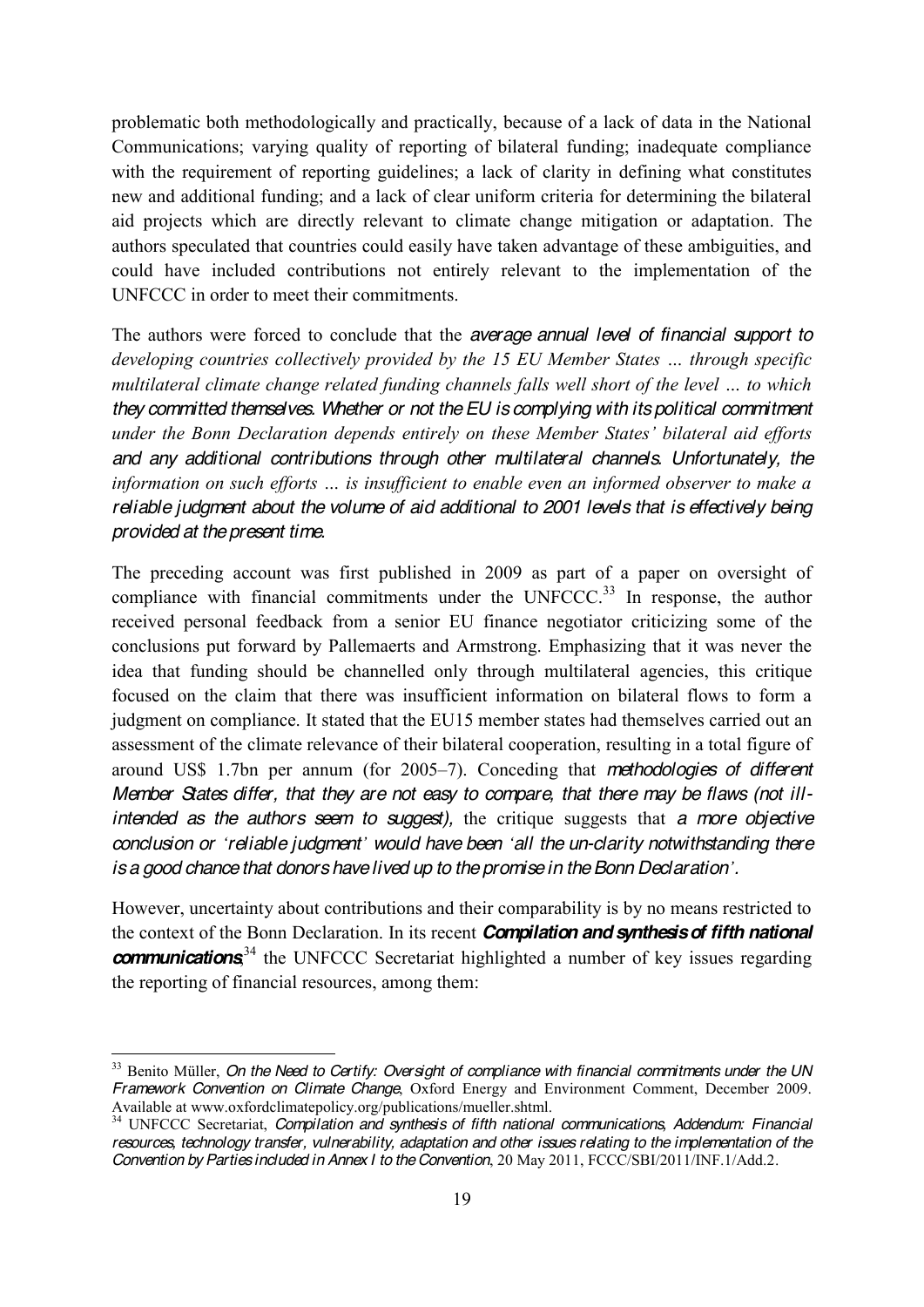- *(d) the main challenges when comparing data across Parties relate to the differences in the sectoral categories used by Annex II Parties to aggregate their financial data, and in the reporting periods/years and currency used by Annex II Parties;*
- *(e) the use of different time bases makes any comparison or aggregation of data significantly difficult. Many Annex II Parties provided information on their financial contributions by year, multi-year period or GEF replenishment cycle, or for several years over a period. Reporting periods vary across Annex II Parties. Several Annex II Parties reported for a multi-year period without annual breakdown or provided information on their contributions over a GEF replenishment cycle;*

The main lesson from these experiences must be that one has to be able to assess contributions and compliance with certainty, not merely probability. Any uncertainty will automatically be interpreted in terms of trying to avoid payments by 'doctoring the figures'. As concerns trust-building, or rather further trust-erosion, this would be worse than transparent non-compliance.

## <span id="page-19-0"></span>**SUPPLEMENTARY FUNCTIONS**

Apart from the four 'core' Standing Committee functions listed above, there are a number of tasks identified in the Agreement that either have a bearing on the Standing Committee, or indeed, would best carried out by it.

There is, for example, the task – identified in paragraph 128 of the Agreement – of establishing how the new Technology Mechanism is to relate to the Financial Mechanism. This issue, and indeed the more general question of *how the other (new) bodies of the*  UNFCCC regime, such as the new Adaptation Committee,<sup>35</sup> are to relate to the Financial *Mechanism* will need to be kept in mind when deciding on the functions of the Standing Committee.

There are also a number of tasks assigned to the Transitional Committee for designing the new Green Climate Fund in its Terms of Reference (Appendix I), which we believe should ultimately be reflected in functions of the Standing Committee. For example, the Transitional Committee has been charged with providing recommendations to the COP regarding:

- [5] *methods to enhance complementarity between the Fund's activities and those of other bilateral, regional, and multilateral funding mechanisms and institutions;* and
- [6] **a** *mechanism to ensure periodic independent evaluation of the Fund's performance*. 36

While it is debatable whether the Transitional Committee is really the right place to design these methodologies, it is clear that putting the GCF/Board in charge of them would be highly

 $^{35}$  paragraph 20.  $^{36}$  TC TOR, paragraph 1 (e) & (g).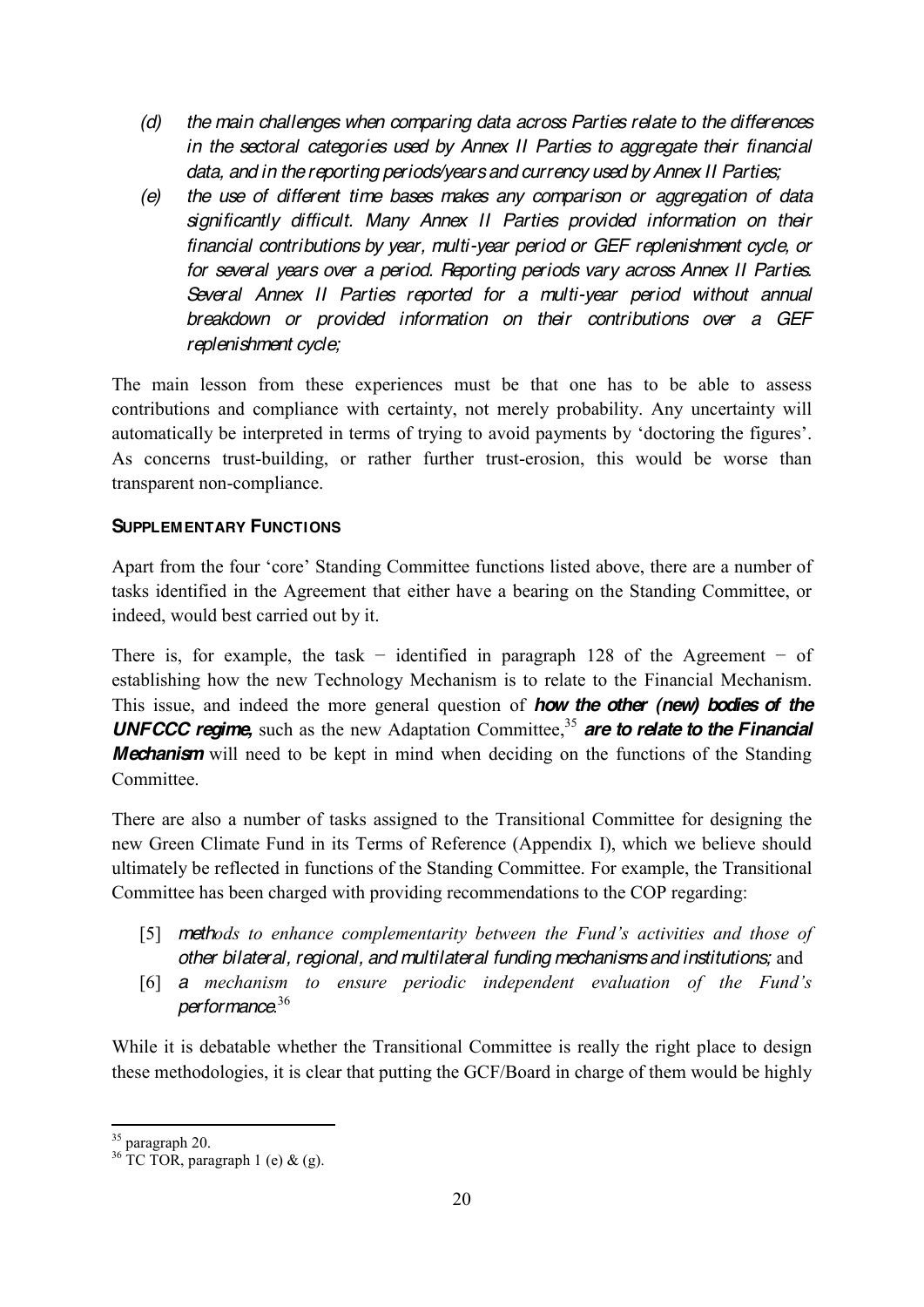problematic: <sup>37</sup> For example, having an *independent evaluation* commissioned by, and report to, the body that is to be evaluated is – as mentioned in Section  $1.2$  – suboptimal. But who else should be in charge of these functions? Since it stands to reason that other Operating Entities of the Financial Mechanism would equally benefit from independent evaluations, the Standing Committee would seem to be the natural choice, particularly if it supports the provision of COP guidance to these entities.

As to the task of *enhancing complementarity* between bilateral, regional, and multilateral funding mechanisms and institutions (including the GCF), it is equally clear that it would be inappropriate to give this sort of 'quasi regulatory' function to any of the entities that are meant to be 'regulated'. Indeed, this may well be why *improving coherence and coordination in the delivery of climate change financing* is listed in the Agreement as the first 'core' function of the Standing Committee (see above). The Standing Committee is clearly the most plausible and natural locus for this function.

Yet another function to be elaborated by the Transitional Committee ought to be carried out by the Standing Committee: According to paragraph 1 (c) of its Terms of Reference, the Transitional Committee is to:

[7] *develop and recommend to the Conference of the Parties for its approval at its seventeenth session operational documents that address* [...] *methods to manage the large scale of financial resources* [...] with the **objective of** *achieving a balanced allocation between adaptation and mitigation.*

This issue was taken up by the Transitional Committee Co-facilitators of Work Stream I in question 5 of their call for submissions by observer organizations on 13 May 2011: *How do we define and achieve 'balanced allocation' between adaptation and mitigation?* Two of the three submissions from the Research and Independent NGO (RINGO) constituency touched on this issue, and both agreed that the 'balance' in question should be seen as referring **not** to the relative sizes of the GCF mitigation and adaptation windows, but to the *overall global*  levels of mitigation and adaptation funding.<sup>38,39</sup>

It thus stands to reason that judgments regarding the need for redressing imbalances of this type need to be based on information about these global flows, which is not necessarily part of the competency of the GCF or of any other funding entity. Moreover, judgments about a global (im-) balance of funding for mitigation and adaptation are sufficiently political to be

<sup>&</sup>lt;sup>37</sup> Given that the sole purpose of the Transitional Committee is to propose the design for the new Green Climate Fund, one could be forgiven for thinking that whatever the TC designs is to be operated by the Fund. But this does not necessarily follow, and in the present case would be quite inappropriate.

<sup>&</sup>lt;sup>38</sup> Benito Müller and Anju Sharma, 'Submission of views regarding the questions for the first technical workshop of the Transitional Committee suggested by the co-facilitators of work stream I', Oxford Institute for Energy Studies, 20 May 2011; www.eurocapacity.org/finance/documents/OIES%20Submission%20final.pdf. 39 Jonathan Pickering, 'Response to question 5 of Workstream I (Scope, guiding principles, and cross-cutting

issues) of the Transitional Committee for the Design of the Green Climate Fund', The Australian National University, 20 May 2011; www.eurocapacity.org/finance/documents/Green%20Climate%20Fund%20TC%20- %20ANU.pdf.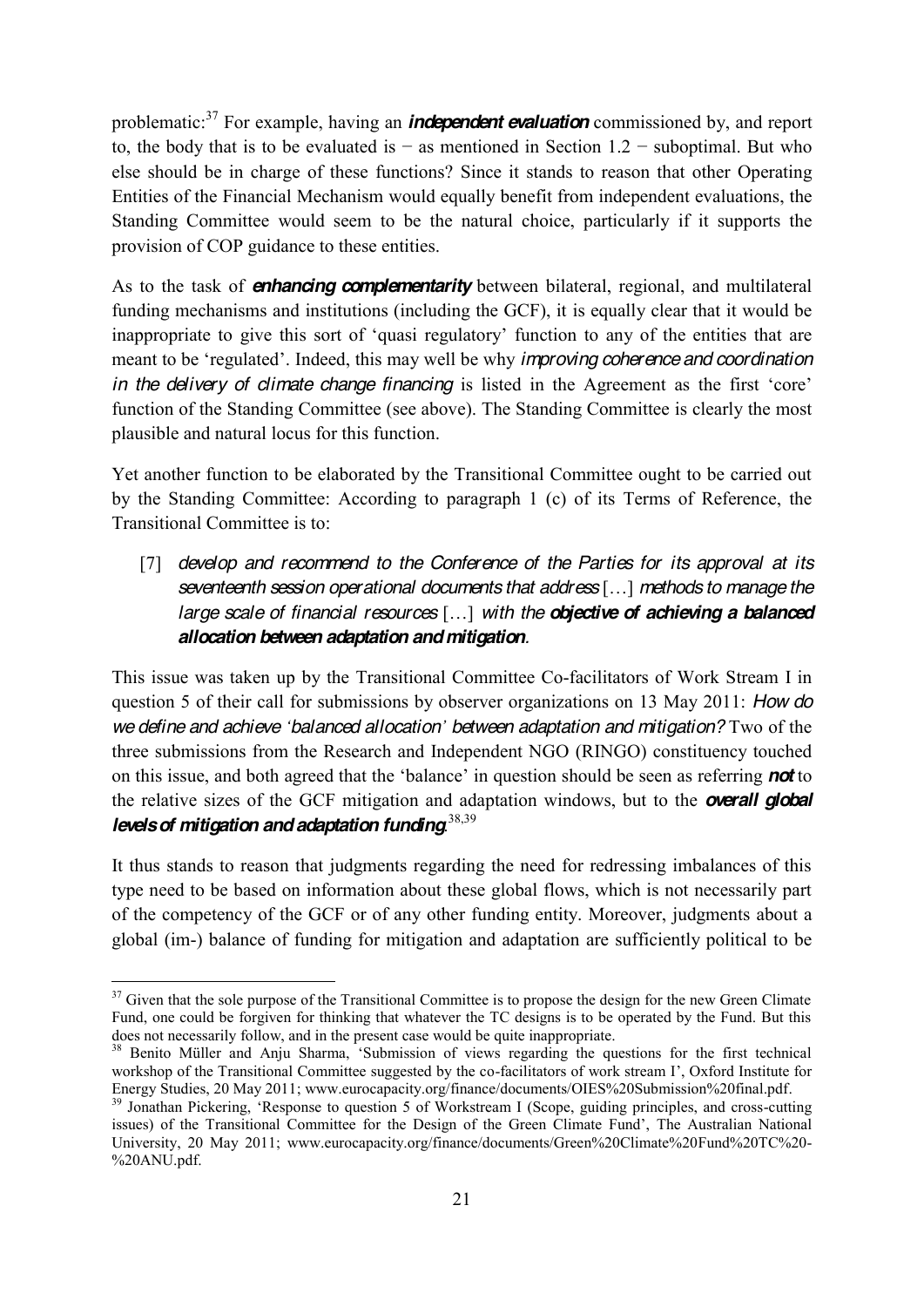taken collectively by all Parties, in which case it could clearly be within the mandate of the Standing Committee to support the COP in making these judgments. As it happens, in the Copenhagen draft LCA Decision, it was proposed to assign this function to the Finance Board, the 'predecessor' of the Standing Committee (paragraph 4 (d), see Appendix VIII). *The list of functions proposed for the Finance Board should be as much a guideline for designing the remit of the Standing Committee as the four 'core functions' identified in the Cancun Agreements*.

Finally, there are functions that depend on the future evolution of the regime, which the Standing Committee might be best suited to perform. For example, if the Parties were to agree to *assessed contributions* for financing climate change activities, then clearly there would need to be a body performing such assessments on behalf of the COP. It stands to reason that the Standing Committee would be best placed to manage such a process.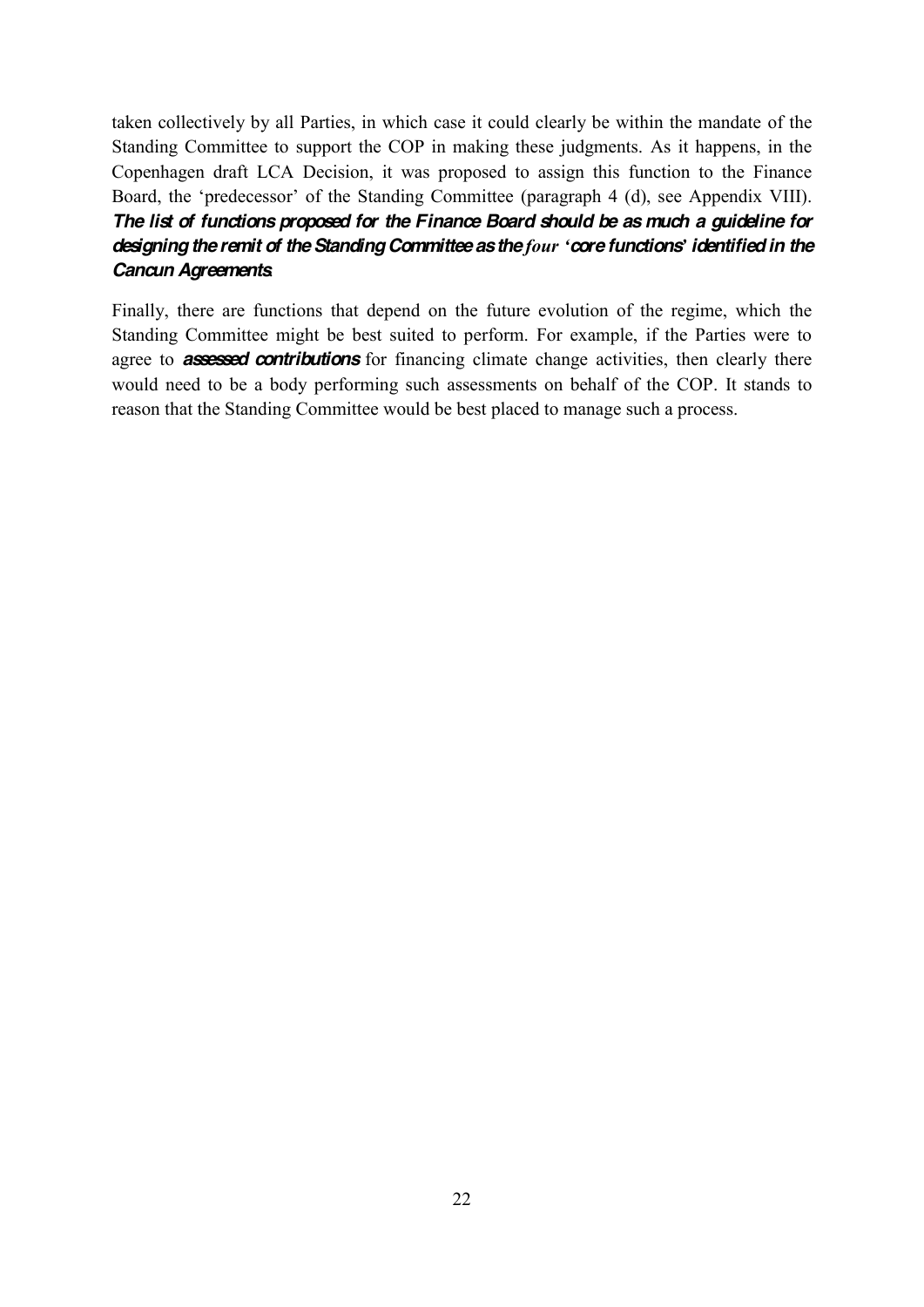# <span id="page-22-0"></span>2. Functions

The UNFCCC Standing Committee should be a *Subsidiary Body of* and *reporting directly to*  **the COP**, assisting it in exercising its functions with respect to the Financial Mechanism of the Convention. As such, the Standing Committee should carry out the tasks mandated by the COP, but  $-$  in keeping with the standard practice for parliamentary standing/oversight committees – the Standing Committee should **not** be a decision making body: *decisions remain at the level of the COP*. In order to be able to perform these functions adequately, the Standing Committee should itself be supported by a *dedicated Technical Support Unit* and the UNFCCC Secretariat.

## <span id="page-22-1"></span>2.1. Guidance, Recommendations and Review

The COP's key function with respect to the Financial Mechanism is 'oversight', i.e. the provision of guidance to, and the holding accountable of, the Operating Entities of the Financial Mechanism of the Convention. By assisting the COP in carrying out this oversight function through the *provision of draft guidance and reviews*, the Standing Committee would provide the assistance to the COP in the *coordination* (between Operating Entities) referred to in the Cancun Agreement. The Cancun Agreement task of assisting the COP in improving *coherence* of the overall climate finance regime, in turn, would be carried out by the Standing Committee through the *provision of draft recommendations*.

## <span id="page-22-2"></span>**GUIDANCE AND RECOMMENDATIONS**

The Standing Committee should support the COP by providing:

- 1. annual synthesis reports of the annual reports by the Operating Entities of the Financial Mechanism of the Convention which, for that purpose, should report directly to the Standing Committee;
- 2. draft guidance to the Operating Entities;
- 3. draft decisions on how other UNFCCC bodies, such as the Adaptation Committee or the Technology Transfer Executive Committee, are to relate to the Financial Mechanism;
- 4. draft decisions/recommendations on rationalizing the Financial Mechanism;
- 5. draft recommendations/guidance to all actors involved in climate finance, with a view to improving coherence in delivery of finance and complementarity in their approaches, including comparable standards, guidelines, and rules of allocation.
- 6. draft recommendations/guidance with regard to overcoming thematic and geographical imbalances in the international flows of climate finance.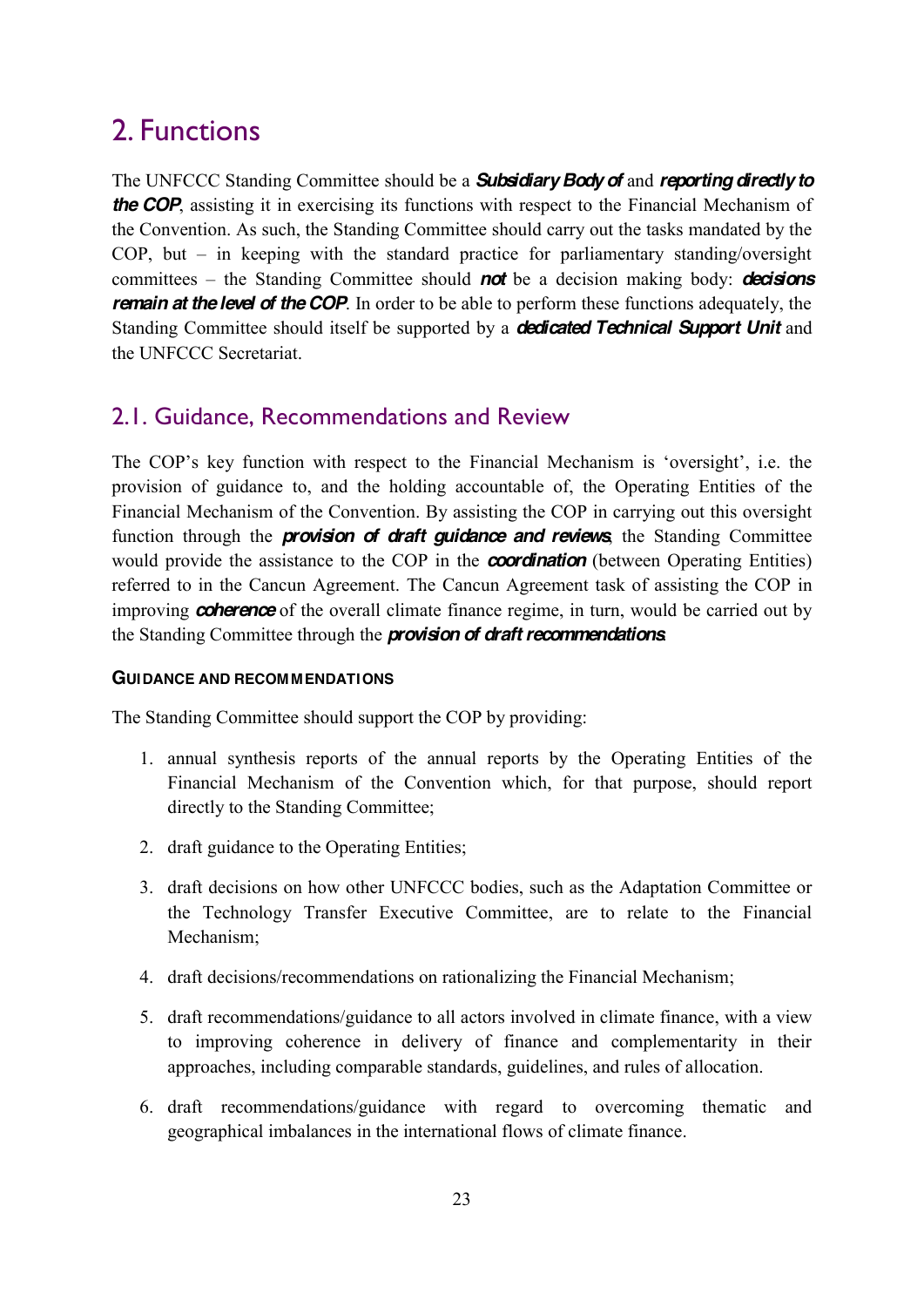## <span id="page-23-0"></span>**REVIEW**

The Standing Committee should support the COP in reviewing:

- 1. the accountability of the Operating Entities to the COP, *inter alia* through independent external evaluations;
- 2. the operational rules and modalities of Operating Entities;
- 3. the modalities of the Operating Entities with respect to implementation of Art. 11.3 (b) of the Convention;  $40$
- 4. the modalities for reporting and verifying financial support, including certification by recipient countries (if applicable);
- 5. resource access modalities, including direct access;
- 6. (and promoting) comparable standards, guidelines, and rules for the allocation of finance;
- 7. contractual arrangements between the COP and Operating Entities;
- 8. the scale of assessed contribution, if applicable;
- 9. the adequacy of resources, in particular the needs for, and sources and flows of, international financial support.

## <span id="page-23-1"></span>2.2. Reporting and verifying of financial support to developing countries

The Cancun Agreement stipulates in para. 112 that the Standing Committee is to support the COP in the *reporting and verification of support provided to developing country Parties.*<sup>41</sup> In order to provide this support, the Standing Committee should carry out the following functions:

## <span id="page-23-2"></span>**REPORTING**

- 1. set up and manage a Financial Support Registry to record all relevant information on financing channels, both inside and outside the Financial Mechanism, particularly with reference to the information required in performing the review functions;
- 2. request/invite Operating Entities and other entities involved in providing climate finance to provide required information;

 <sup>40</sup> (b) *Modalities by which a particular funding decision may be reconsidered in light of these policies, programme priorities, and eligibility criteria*; <br><sup>41</sup> Practitioners will be more familiar with the phrase 'Measurement, Reporting, and Verification' or 'MRV'.

However, as the support in question is financial, it stands to reason that 'measurement' was omitted because it is not really appropriate in the context. The first function under the 'reporting' heading would probably be the closest that one could get to measurement in this context.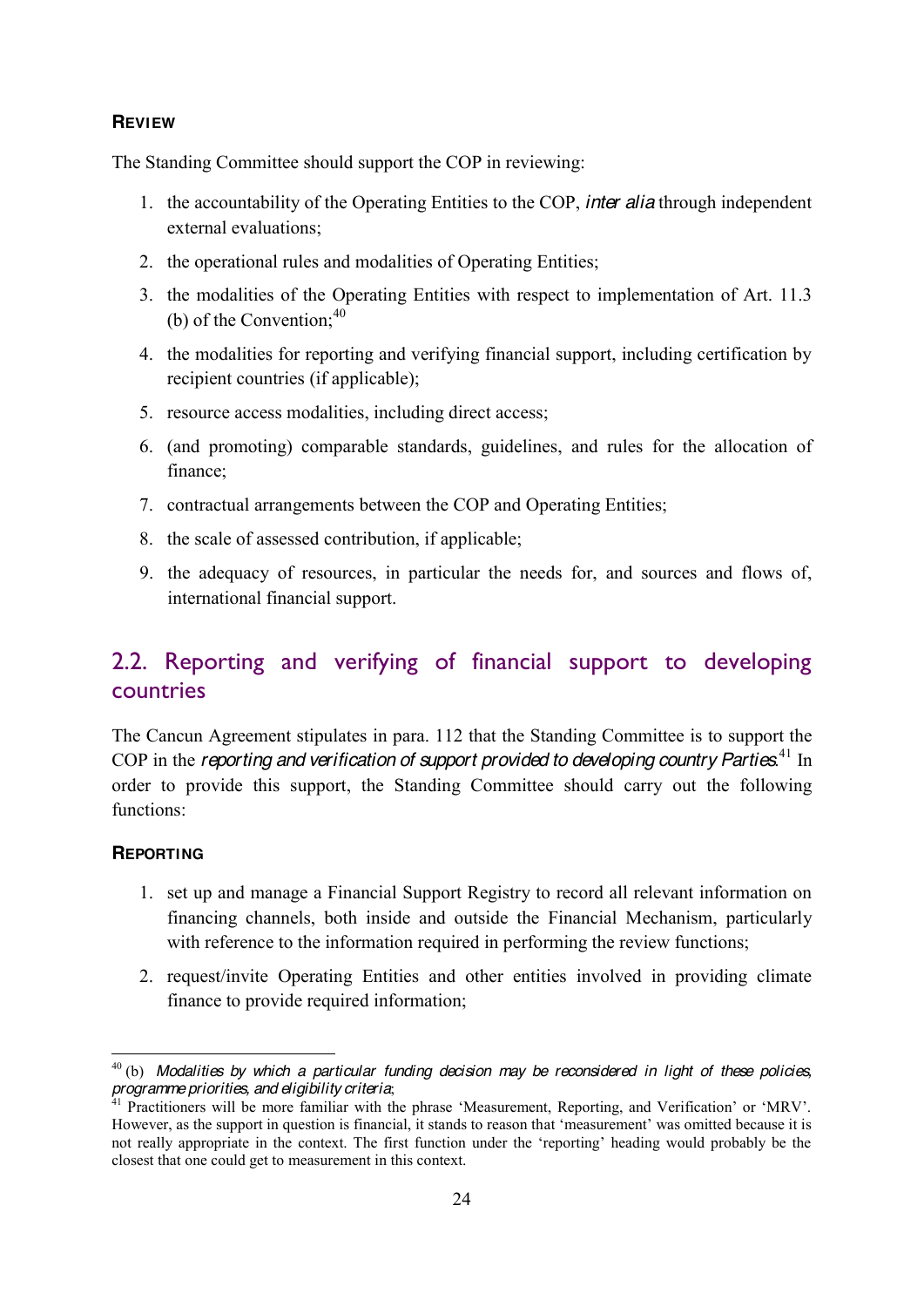- 3. act as a platform of consultation with private sector and civil society, as well as with multilateral and bilateral funding entities;
- 4. liaise on all relevant matters with other relevant bodies  $-\text{ in particular, but not solely,}$ with Convention bodies such as the Adaptation Committee and Technology Executive Committee;

## <span id="page-24-0"></span>**VERIFYING**

- 5. provide the COP with all necessary support to verify:
	- i. financial flows to be counted against financial obligations under the Convention, including, if applicable, assessed contributions;
	- ii. certification by recipient countries, if applicable.

## <span id="page-24-1"></span>2.3. Other Functions

- 1. Support the COP in the mobilization of financial resources, including from the private sector, by *inter alia*:
	- a. developing policy frameworks for mobilizing supplementary finance sources for the guidance of, and recommendation to, the Operating Entities;
	- b. commissioning independent studies on the topic.
- 2. Report directly to the COP.
- 3. Fulfil any other function assigned by the COP.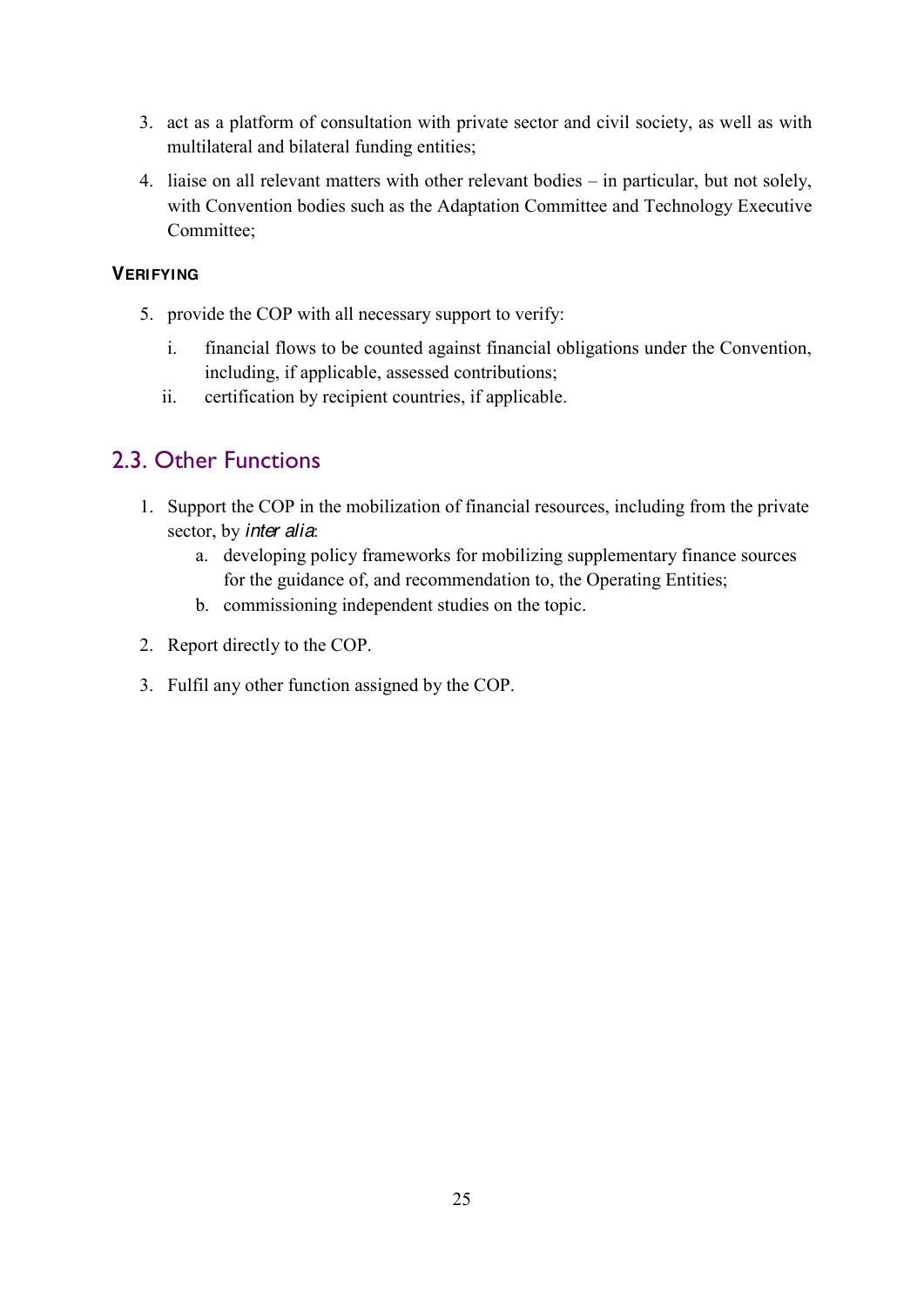# <span id="page-25-0"></span>3. Form

As mentioned in the Introduction, 'form follows function' is a widely-known principle in the design of governance architectures, yet not all functions are equally demanding on form. Certain functions can be carried out through a number of different forms. In the present context, the most demanding functions in this respect are the 'Tier One' oversight functions (Section 1.1).

## <span id="page-25-1"></span>3.1. Accountability of a 'National Treasure'

Difficulties in holding institutions to account are by no means unique to the UNFCCC, or even to the UN system. A recent report<sup>42</sup> by Kitty Ussher, Director of the London-based think tank Demos, provides some interesting reading in this context. Ussher, a former UK Treasury Minister, and her colleague Imogen Walford, had off-the-record conversations with, among others, over 30 senior UK civil servants, advisers, and ministers. They found *a unanimous view that parliamentary scrutiny of the Treasury could be more effective. The passage of the Finance Bill through Parliament was widely considered to be a joke: the technical nature of the subject matter was not conducive to meaningful discussion by MPs. At the same time Parliament was denied the ability to consider some of the big economic questions of the day* 

## **Box 3.1. Quotes from** *National Treasure*

One area in pressing need of reform is Parliament's relationship with the Treasury. There is currently a significant democratic deficit regarding Parliament's ability to hold the Treasury to account. [37]

The most effective body scrutinising government currently is the Public Accounts Committee. This is because it has the largest staff and greatest access to public accounts information, which has, in the words of a former civil servant, 'the weight of the National Audit Office behind it  $-$  a much more forensic experience'. Its reports have altered government policy. But this committee only ever engages post facto and therefore cannot help prevent poorly constructed finance bills from passing. [38]

In particular, taxation is regarded as a highly technical area and has no real consideration within Parliament.  $[\ldots]$  Such a failure to judge systematically the taxation system is an extreme example of Parliament's current inability to hold the chancellor responsible for the decisions he makes or to judge the efficacy of measures that are proposed. Against such a situation, the Treasury Select Committee is designed to hold ministers to account. Currently, this body, which has a minimum of 11 members, is given little additional research support beyond the usual hard-working handful of clerks. And from this uninspiring base, they are supposed to hold a complex and wide-ranging department responsible. [39]

We recommend that there be a separate taxation select committee that operates in parallel to the Treasury Select Committee, to hold the government to account and to provide a place where backbench MPs can increase their knowledge of the taxation system. This recommendation was supported by the vast majority of those whom we interviewed. [40]

 <sup>42</sup> Kitty Ussher and Imogen Walford, *National Treasure*, March 2011, London: Demos. Available at: www.demos.co.uk/files/National\_treasure\_-\_web.pdf?1299511925.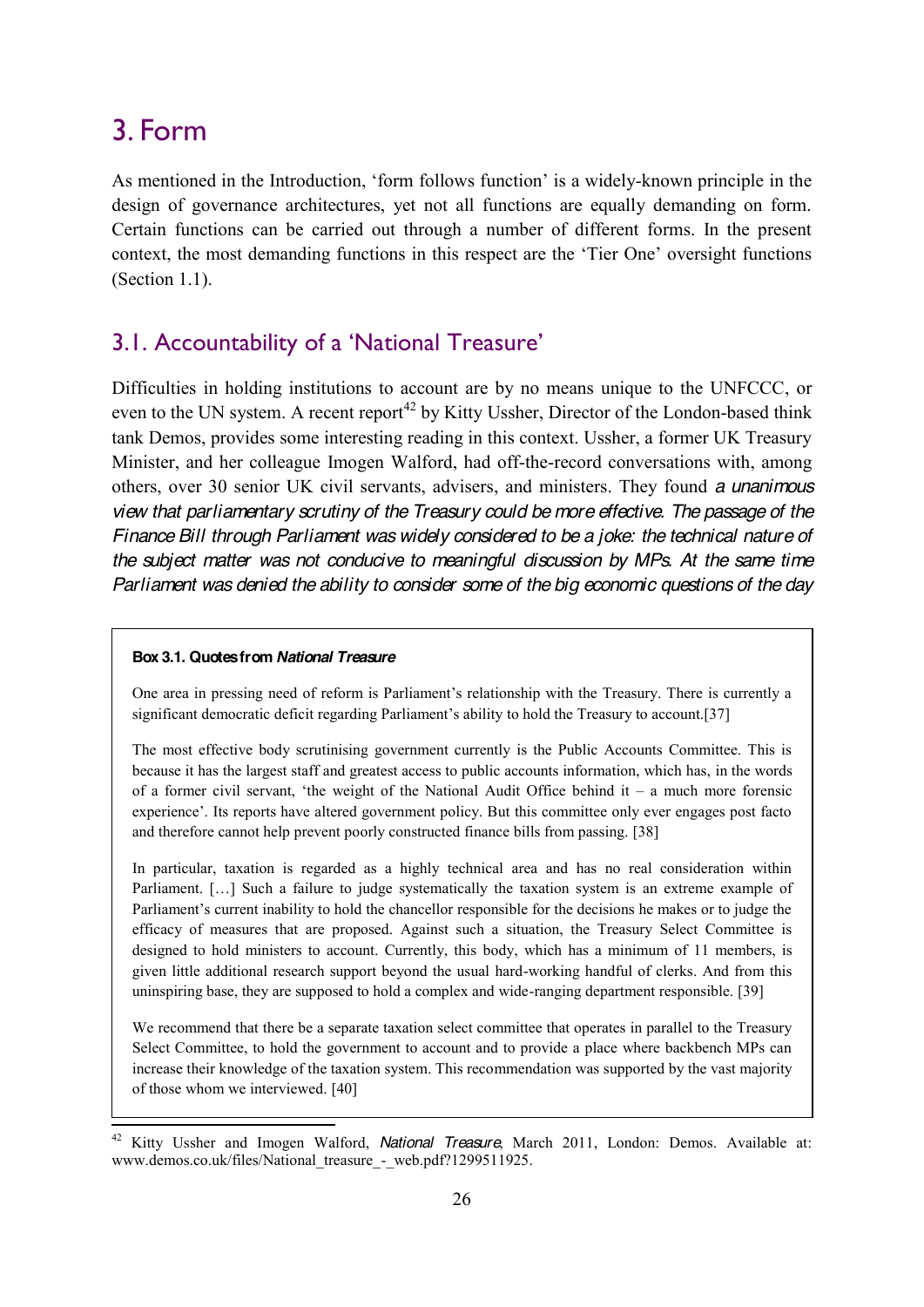*since MPs lacked rigorous independent information in a format that was useful to them*. 43 Two of their recommendations are of particular interest in the context of this paper, namely the establishment of:

- **•** *A new select committee specifically on taxation policy [...] to run in parallel with the Treasury Select Committee. ·*
- *A UK Parliamentary Budget Office, functioning as an economic library for MPs. This would be based on the US Congressional Budget Office and should be established to provide rigorous independent analysis to Parliament on topical matters relating to economic policy*. 44

The relevance of these recommendations to the discussion on the function and form of the Standing Committee is that in a difficult and highly technical area, parliamentary oversight requires that there be a small parliamentary body, dedicated to the task of holding accountable the relevant institutions on behalf of parliament, with a dedicated technical support team. The arguments put forward in support of these recommendations (excerpts of which are reproduced in Box 3.1) can easily be paraphrased for the present context.

## <span id="page-26-0"></span>3.2. Subsidiary to whom?

Rule 2.8 of the Convention draft Rules of Procedure defines 'subsidiary bodies' as 'bodies established by Articles 9 and 10 of the Convention, *as well as any body, including*  committees and working groups, established pursuant to Article 7(2)(i) of the Convention.<sup>,45</sup> Technically, it therefore stands to reason that the Standing Committee is a subsidiary body of the Convention. But, as pointed out in a recent advice by the Legal Response Initiative (see Box 3.2), this by itself does not automatically imply that the Standing Committee is to report directly to the COP.

In practical terms, there is only one alternative, namely to report to the Subsidiary Body for Implementation (SBI). To discuss the issue of whether the Standing Committee should report to the COP directly, or via the SBI, it is useful to begin by looking at the option of how it could relate to the *SBI Contact Group on the Financial Mechanism*, the body that currently reports (to the SBI) on matters relating to the Financial Mechanism.

Re-labelling the Contact Group as 'Standing Committee' would simply mean adherence to the *status quo*. Given the experiences with the current system (Section 1.2), it is unlikely that oversight over Operating Entities would be improved if the Contact Group were identified as the Standing Committee, not to speak of the other functions the Standing Committee is meant to perform. The same is true if the Standing Committee were established in parallel to the Contact Group, with the latter retaining its current functions. The only scenario that could

<sup>&</sup>lt;sup>43</sup> op. cit.:17.<br><sup>44</sup> *ibid.* Emphasis added.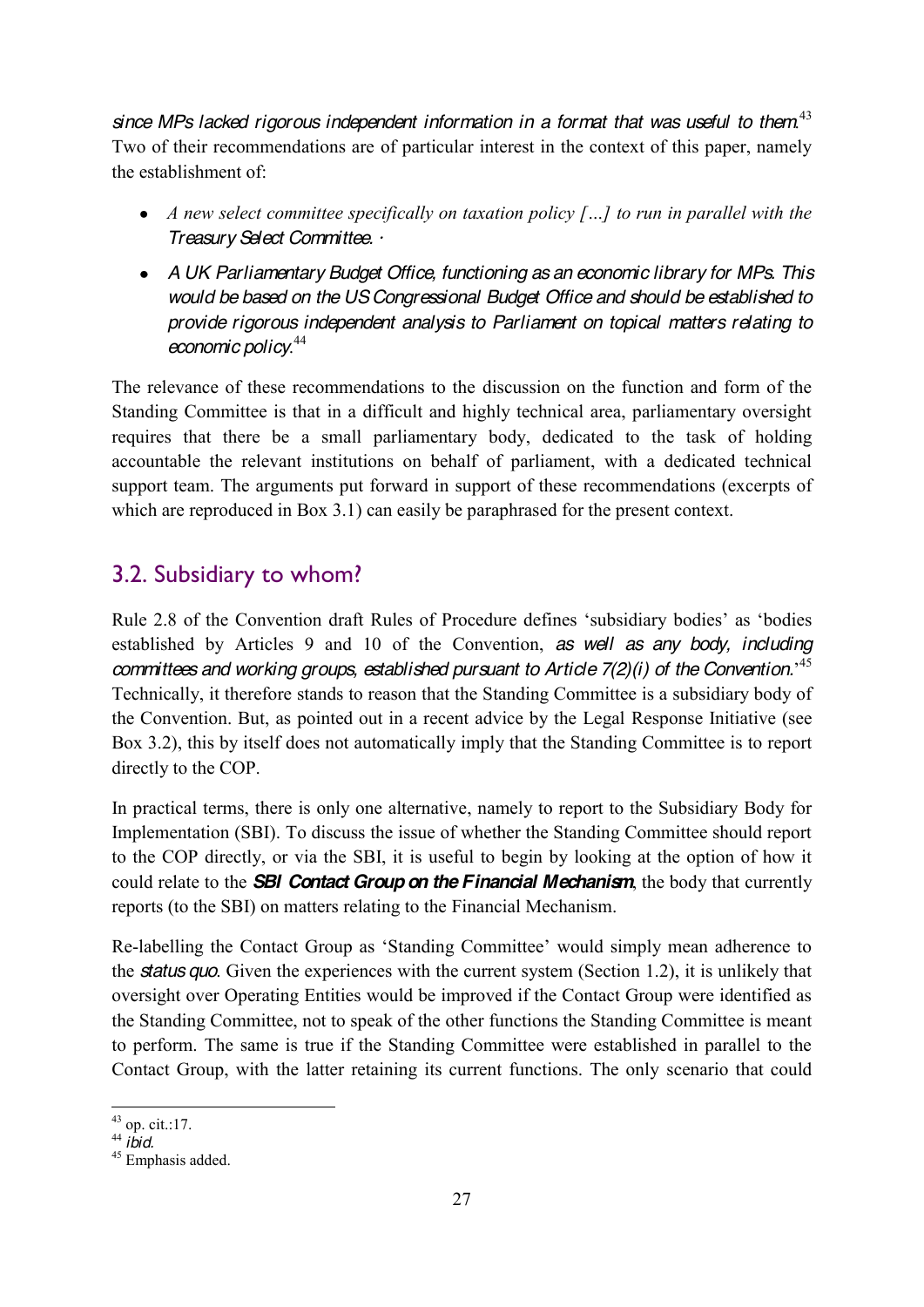#### **Box 3.2. Quotes from LRI Advice on** *Subsidiary Bodies and Finance*

All committees and specialized bodies established by the COP or CMP are technically 'subsidiary bodies' but they differ from each other (and the SBI and SBSTA) depending on the provisions (whether in the Convention or COP / CMP decisions) which establish them. These provisions will set out, amongst other things, who can participate, what the mandate of the body is and who the body reports to. In terms of the practice of participants, however, the general view is that only those bodies that have participation of all Parties should be referred to as subsidiary bodies (SBI, SBSTA, AWG-LCA and AWG-KP); but this is not, in our view, strictly correct.

The 'hierarchy' of committees/subsidiary bodies and reporting lines is a result of the explicit decision establishing the committee/body rather than established by default.

[...] we would say that the Standing Committee is technically a subsidiary body. However, whether it functions as a 'typical' subsidiary body (such as the SBI or SBSTA, with the participation of all Parties) or a specialized body (with restricted participation of the Parties) will depend on how its roles and functions are further elaborated by the Parties pursuant to paragraph 112 of Decision 1/CP.16.

Additionally, who the Standing Committee will report to (i.e. the COP or SBI/SBSTA) is not yet clear and is something the Parties will need to address when elaborating its roles and functions. Based on our responses to part 3 above, there is no reason why it could not report directly to the COP rather than through SBI or SBSTA.

lead to improvements in the current oversight regime is to *abolish the SBI Contact Group and give its current functions to the Standing Committee*.

This, of course, still leaves open the issue of whether the Standing Committee should report to the SBI or directly to the COP. As the COP and the SBI have the same membership and adhere to the same rules  $-\text{ with exception of the frequency of their meetings} - \text{the question of}$ which body the Standing Committee should report to is essentially one of **political status** is it to be accorded the same status as the existing two main subsidiary bodies, or is it to be a 'second-tier' body on par with, say, the Expert Group on Technology Transfer, or the LDC Expert Group?

Given the importance of the functions that the Standing Committee is to perform  $-$  not only regarding the enhancement of COP oversight over Operating Entities, but particularly the ones envisaged in the Cancun Agreement<sup>46</sup> – it is difficult to see how the Standing Committee could perform satisfactorily if it were relegated to a second-tier status.

This is why it is imperative that the Standing Committee not only *takes over the finance agenda items of the SBI,* but is also given equal status by *reporting directly to the COP.*

<sup>&</sup>lt;sup>46</sup> Indeed, a number of (developed country) Parties have been arguing that the sort of functions assigned to the Standing Committee in the Cancun Accords could only be performed by some high-level Panel/Forum.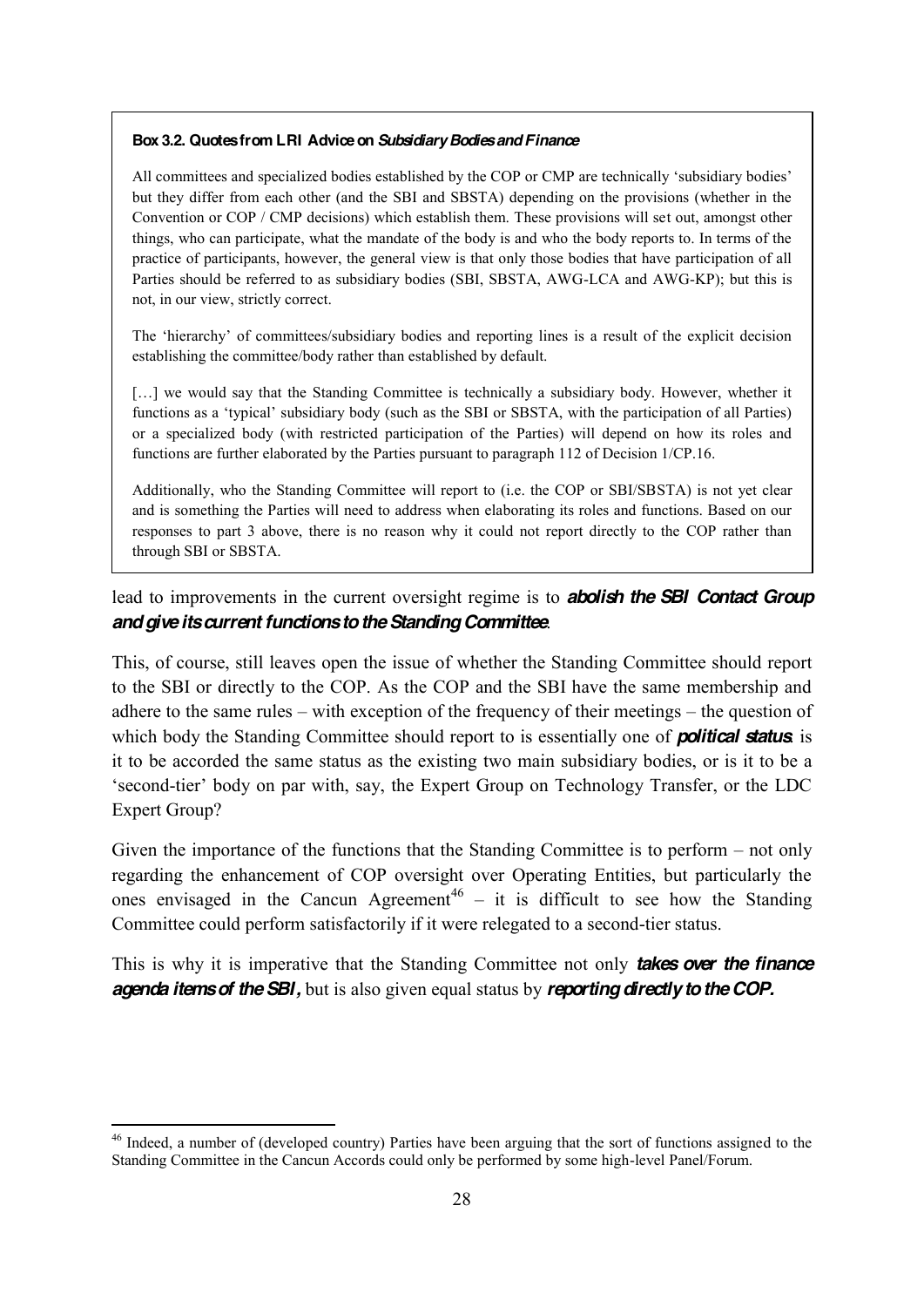## <span id="page-28-0"></span>3.3. Membership: Composition and Selection

## <span id="page-28-1"></span>**OPEN-ENDED OR REPRESENTATIVE BODY?**

Should the Standing Committee be an 'open-ended' subsidiary body – i.e. should all Parties be given direct access (as in the case of the SBI or the Subsidiary Body for Scientific and Technological Advice (SBSTA)), or should it be a representative body<sup>47</sup> with a selected number of Party representatives?

There are two key reasons why we believe that only the representative model is viable. For one, 'open-endedness' becomes meaningless if Parties do not have the means to attend. Given the constant UNFCCC budget problems, it is therefore unlikely that an open-ended Standing Committee could meet other than in conjunction with the other open-ended subsidiary bodies, that is to say (at most) twice a year. This, however, has proven to be inadequate even for the traditional functions of supporting the COP in giving guidance to, and holding accountable, the hitherto sole Operating Entity of the Financial Mechanism. It is unlikely that it would prove to be more effective in doing so for the envisaged increased number of Operating Entities, not to speak of all the new functions of the Standing Committee (see Section 2).

An open-ended approach is also questionable in light of the overwhelming practice of national parliaments when carrying out functions analogous to those envisaged for the Standing Committee. The vast majority, if not all, of parliamentary standing/oversight committees are limited in number and not open-ended. It stands to reason that this is due to a general recognition of the fact that the sort of work that these committees carry out cannot be done in plenary. And there is little reason why this should not apply to UN plenaries as well, especially if they are not populated by full-time members.

## <span id="page-28-2"></span>**BALANCED AND EQUITABLE REPRESENTATION**

Article 11.2 of the Convention stipulates that the Financial Mechanism *shall have an equitable and balanced representation of all Parties within a transparent system of governance*. While at present it is not quite clear what this refers to, it certainly would have to apply to a representative Standing Committee. So who should be on the Standing Committee?

In the same vein in which 'possession is nine-tenths of the law', **precedence** is nine-tenths of a successful argument in the present context. The most recent potential precedent in the context of establishing a small body is the Transitional Committee.

As listed in Table 3.1, the Transitional Committee has 40 members, 15 from developed and 25 from developing countries. The 63 per cent share of developing country representatives is

<sup>&</sup>lt;sup>47</sup> Note that according to the Rules of Procedures of the COP [FCCC/CP/1996/2], which are deemed to apply to all subsidiary bodies, it is clearly envisaged that they need not be open-ended: *In the case of a subsidiary body that is not open-ended, a majority of the Parties designated by the Conference of the Parties to participate therein shall constitute a quorum.*[Rule 27.3]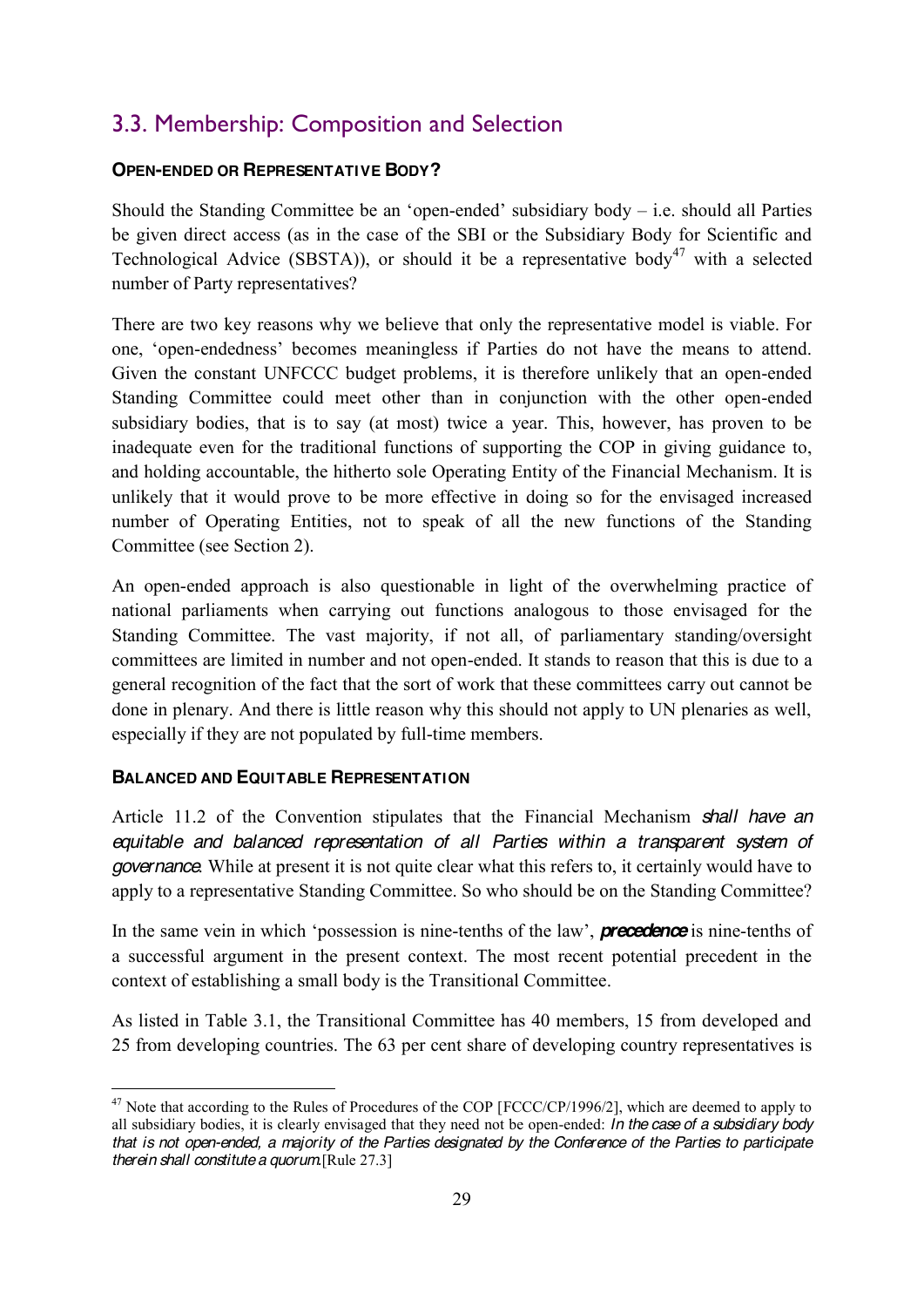|               | Africa         | Asia           | $G' L A C$ $E$ |                | <b>WEOG</b> |                |                | $\mid$ AI $\mid$ NAI $\mid$ AOSIS $\mid$ LDC $\mid$ Total $\mid$ D'ed |                |     |     | $D'$ ing |
|---------------|----------------|----------------|----------------|----------------|-------------|----------------|----------------|-----------------------------------------------------------------------|----------------|-----|-----|----------|
| <b>Bureau</b> | 2              | $\overline{2}$ | 2              | 2              | 2           |                |                |                                                                       |                | 11  | 36% | 64%      |
| <b>CDM EB</b> | 1              | 1              | 1              | 1              | 1           | 2              | $\overline{2}$ |                                                                       |                | 10  | 40% | 60%      |
| EGTT          | 3              | 3              | 3              |                | 8           |                |                |                                                                       |                | 19  | 42% | 58%      |
| <b>AFB</b>    | $\overline{2}$ | $\overline{2}$ | $\overline{2}$ | $\overline{2}$ | 2           | $\overline{2}$ | $\overline{2}$ | 1                                                                     |                | 16  | 38% | 63%      |
| TC            | 7              | 7              | 7              |                | 15          |                | $\theta$       | 2                                                                     | $\overline{2}$ | 40  | 38% | 63%      |
| <b>TEC</b>    | (3)            | (3)            | (3)            |                |             | 9              | 9              |                                                                       |                | 20  | 45% | 55%      |
|               |                |                |                |                |             |                |                |                                                                       |                | Av. | 40% | 60%      |
| <b>ECOSOC</b> | 14             | 11             | 10             | 6              | 13          |                |                |                                                                       |                | 54  | 35% | 65%      |
|               |                |                |                |                |             |                |                |                                                                       |                |     |     |          |

**Table 3.1. UNFCCC Electoral Constituencies and Seat Allocation**

#### *Legend*

|           | G'LAC: GRULAC                                        |
|-----------|------------------------------------------------------|
| Al:       | Annex I                                              |
| NAI:      | non-Annex I                                          |
| $D'ed$ :  | Developed country constituencies (EE. WEOG, Annex I) |
| $D'$ ing: | Developing country constituencies                    |
|           |                                                      |

marginally above the 60 per cent average, but still less than the 65 per cent developing country membership share in the UN Economic and Social Council ECOSOC,<sup>48</sup> which is often seen as the template for many of these small UN bodies. One option could therefore be *to follow this precedent of a 'regionally balanced' model* in selecting the members of the Standing Committee.

However, the selection of the members for the Transitional Committee has been far from easy. Indeed, apart from the Africa and the LDC Group  $-$  both incidentally negotiating groups ± none of the other regional constituencies managed to keep the deadline for nominations. Moreover, the fact that most of the political groupings straddle different regions meant that some of them managed to get what some regarded as a disproportionate representation on the Transitional Committee.<sup>49</sup>

Is there a plausible alternative, keeping in mind the strictures of Article 11.2? A recent Climate Strategies  $(CS)$  paper on the future of the UNFCCC process<sup>50</sup> considered in some

*Source***:** Table 1 in Benito Müller, *UNFCCC ± The Future of the Process: Remedial Action on Process Ownership and Political Guidance*, Climate Strategies Brief, Feb. 2011; www.oxfordclimatepolicy.org

<sup>48</sup> www.un.org/en/ecosoc/about/members.shtml <sup>49</sup> The case in point is the Environmental Integrity Group: **Republic of Korea**, Lichtenstein, **Mexico**, Monaco, and **Switzerland** (with TC members highlighted in bold).<br><sup>50</sup> Benito Müller, *UNFCCC – The Future of the Process: Remedial Action on Process Ownership and Political* 

*Guidance*, Climate Strategies Brief February 2011, available at www.oxfordclimatepolicy.org/.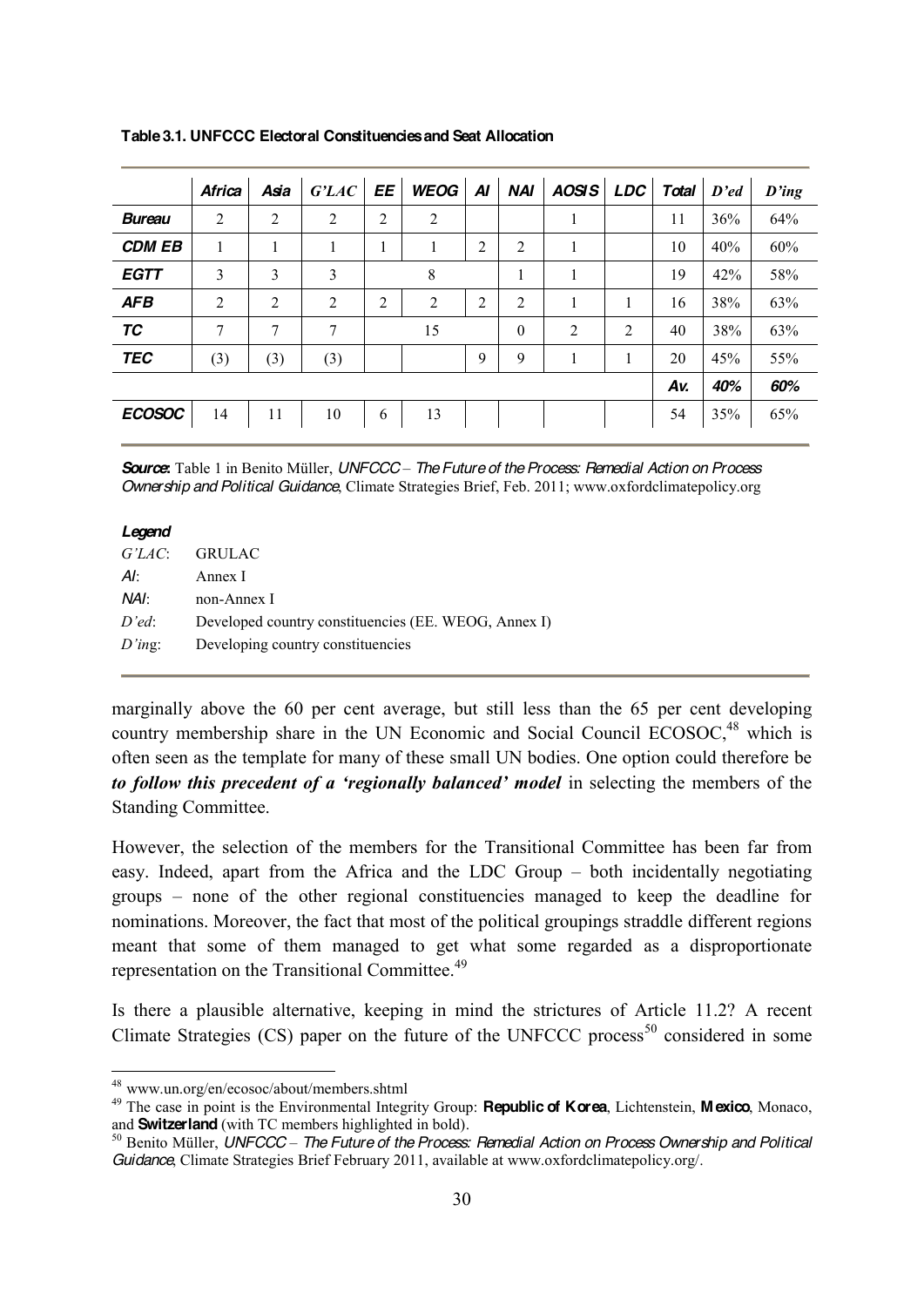detail the issue of how to select *small drafting groups*with a legitimate representation during negotiations, so as to maximize the chances of resulting draft documents being adopted by

|                                  | (A) | (B)            |
|----------------------------------|-----|----------------|
| G77 and China*                   | 9   | 18             |
| Umbrella Group**                 | 3   | 6              |
| European Union**                 | 3   | 6              |
| Least Developed Countries*       | 2   | 4              |
| Alliance of Small Island States* | 2   | $\overline{4}$ |
| Environmental Integrity Group**  | 1   | 1              |
| Non-Aligned                      | 1   |                |
| Total                            | 21  | 40             |
| $* = Developing$                 | 62% | 65.00%         |
| $***$ = Developed                | 33% | 32.50%         |
| Non-Aligned                      | 5%  | 2.50%          |
|                                  |     |                |

|  |  | Table 3.2. Two Politically Balanced Models |  |  |
|--|--|--------------------------------------------|--|--|
|--|--|--------------------------------------------|--|--|

the represented whole (COP, CMP, SBI, etc.). Keeping in mind the nature of the mandate of the Standing Committee, namely to support the COP, and the functions discussed in the previous Section, it stands to reason that the nature of the representation required on the Standing Committee is precisely the same: to a large extent the Standing Committee is simply a standing *small drafting group* with the task of producing documents for adoption by the COP.

The CS paper proposal of how to achieve this is to switch from a 'regional' to a '*political*' **balance**, in the sense that political negotiating groups are charged directly with selecting a specific number of representatives. The main problem with this approach was to find which groups should be included as constituencies, so as to ensure not only that all major interest groupings are included, but also that no Party remains unrepresented. The model suggested in Table 3.2 includes three developing country constituencies (G77 and China, AOSIS, and LDCs) and three developed country constituencies (EU, Umbrella Group, EIG), jointly covering nine-tenths of all Parties, with a 'Non-aligned' seat to be chosen by the remaining 16 Parties that do not belong to any of these six constituencies.

The CS paper puts forward a general equation concerning the number of seats to be allocated to the different constituencies. While there are many solutions, a minimum number of representatives – namely 21 – is required, and one particular solution is given as model (A) in Table 3.2; for the sake of comparison, a solution for 40 representatives is given as model (B). Possibly the best alternative to the TC model would be to use model (A) for 21 members and 21 alternates.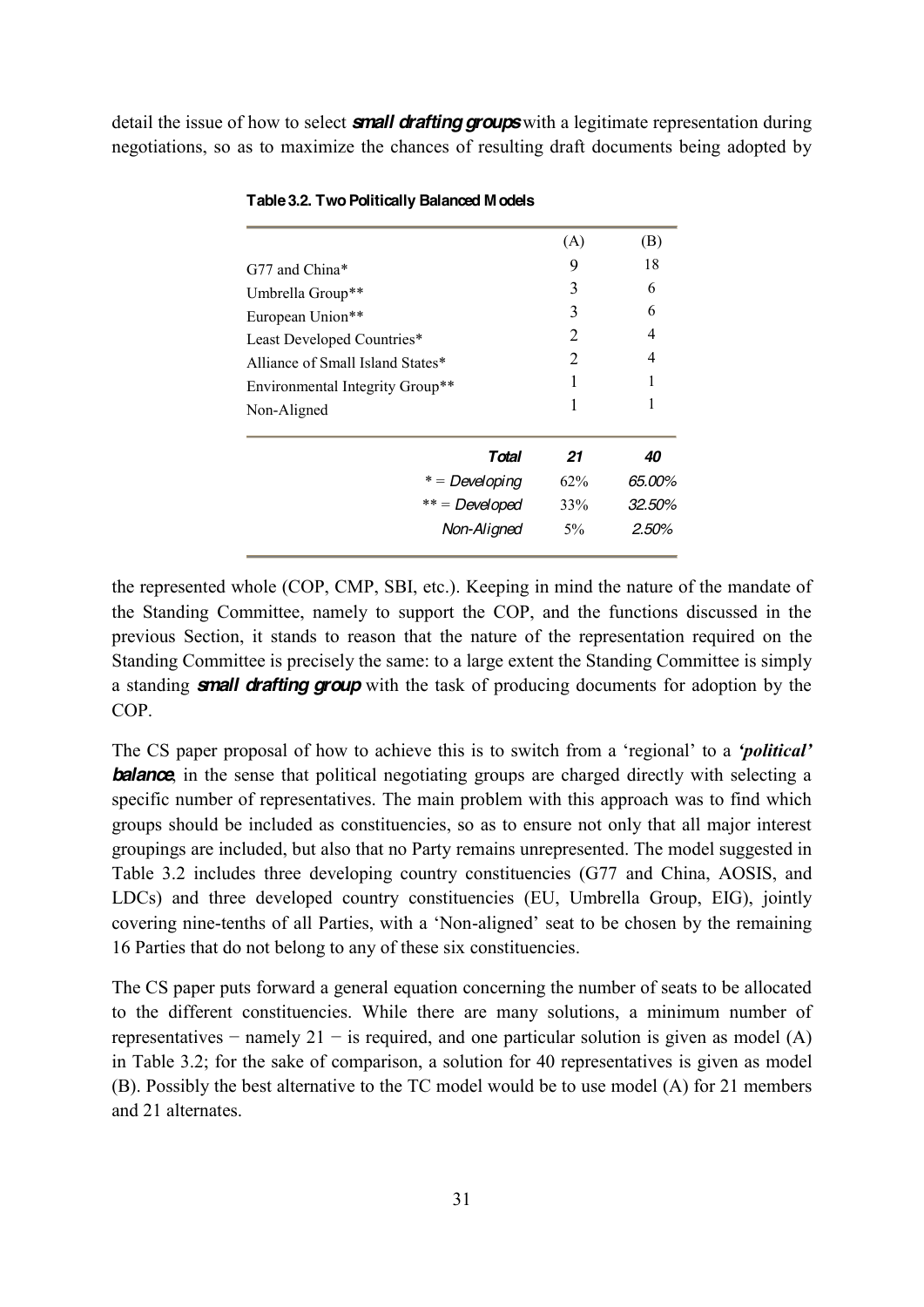## <span id="page-31-0"></span>3.4. Other Architectural Elements - Secretarial Support

The concept of 'architectural form' with reference to a body such as the Standing Committee, of course, comprises elements other than its relationship to a superordinate governing body and its composition. Indeed, a lot of energy has been put into negotiating these other elements, in the process of establishing other entities related to the Financial Mechanism, in particular the Adaptation Fund, where issues such as decision making rules, and the nature of the Trustee and Secretariat were hotly debated.

Fortunately, this is unlikely to be the case for the Standing Committee. For one, being a subsidiary body of the COP, the Rules of Procedure of the COP are deemed to *apply mutatis*  mutandis to the proceedings of the subsidiary bodies.<sup>51</sup> As to the provision of secretariat services, there is equally no choice: according to Article 12.1, the first function of the UNFCCC Secretariat is: *To make arrangements for sessions of the Conference of the Parties and its subsidiary bodies established under the Convention and to provide them with services as required*.

In this context, lessons can be learned from national examples such as the one discussed in Section 3.1, in that the effectiveness of a body such as the Standing Committee depends crucially on the provision of dedicated technical support, which is why the Standing Committee should be supported by a dedicated *Technical Support Unit* at the UNFCCC Secretariat.

 <sup>51</sup> Rule 27.1, FCCC/CP/1996/2.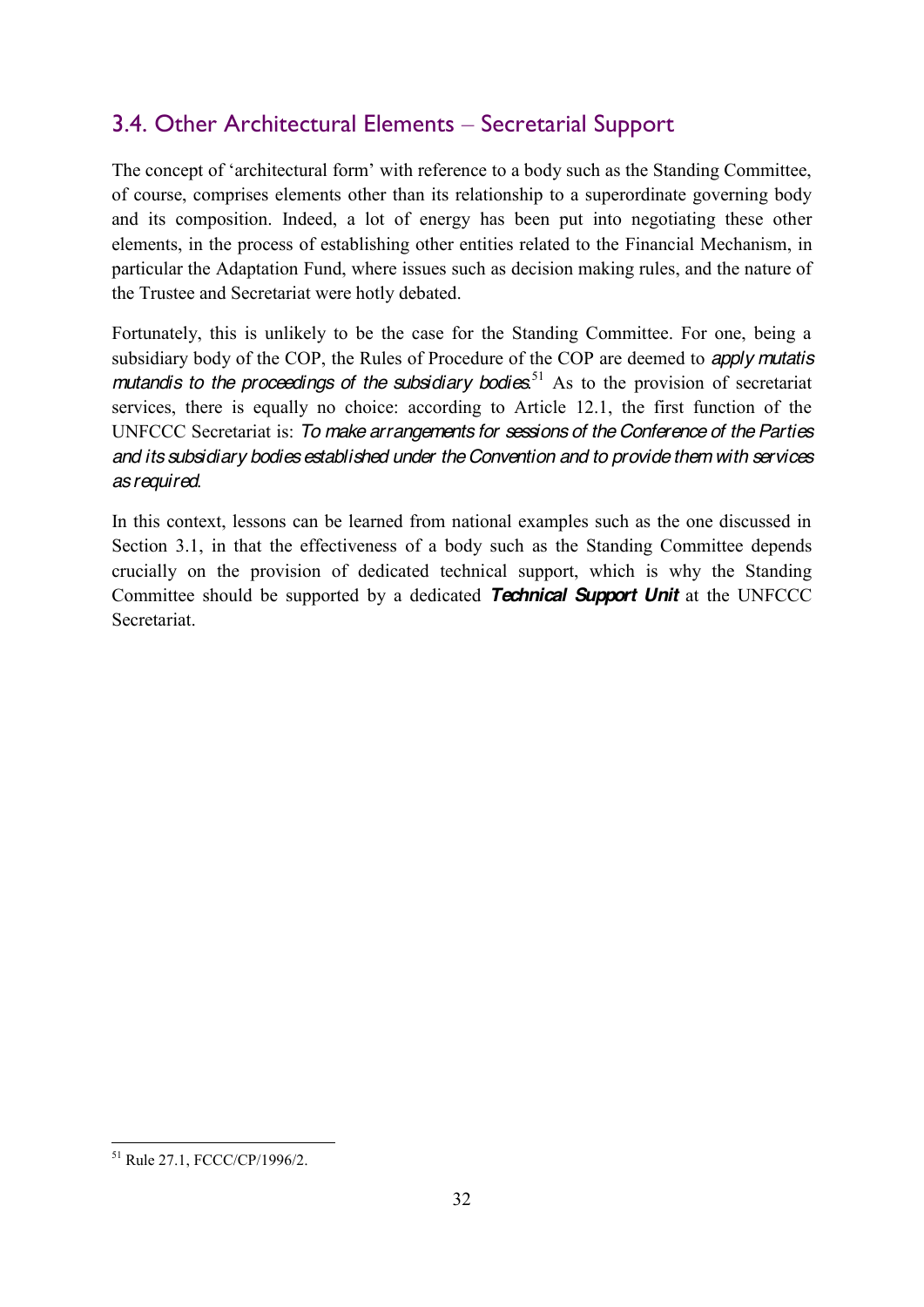# <span id="page-32-0"></span>Appendices

## <span id="page-32-1"></span>I. Cancun LCA-Agreement: Relevant language

46. *Decides* on the following work programme for the development of modalities and guidelines described above, building on existing reporting and review guidelines, processes and experiences:

- (a) The revision of guidelines, as necessary, on the reporting of national communications, including the biennial report:
	- (i) The provision of financing, through enhanced common reporting formats, methodologies for finance and tracking of climate-related support;

52. *Decides* that, in accordance with Article 4, paragraph 3, of the Convention, *developed country Parties shall provide enhanced financial, technological and capacity-building support* for the preparation and implementation of nationally appropriate mitigation actions of developing country Parties and for enhanced reporting by these Parties;

66. *Agrees* on a work programme for the development of modalities and guidelines for: facilitation of support to nationally appropriate mitigation actions through a registry; measurement, reporting and verification of supported actions **and corresponding support**...

#### **Long-term finance**

98. *Recognizes* that developed country Parties commit, in the context of meaningful mitigation actions and transparency on implementation, to a goal of mobilizing jointly USD 100 billion per year by 2020 to address the needs of developing countries;

99. *Agrees* that, in accordance with paragraph 1(e) of the Bali Action Plan, funds provided to developing country Parties may come from a wide variety of sources, public and private, bilateral and multilateral, including alternative sources;

100. *Decides* that a significant share of new multilateral funding for adaptation should flow through the Green Climate Fund;

## **Green Climate Fund**

102. *Decides* to establish a Green Climate Fund, to be designated as an Operating Entity of the Financial Mechanism of the Convention under Article 11, with arrangements to be concluded between the Conference of the Parties and the Green Climate Fund to ensure that it is accountable to and functions under the guidance of the Conference of the Parties, to support projects, programmes, policies and other activities in developing country Parties using thematic funding windows;

#### **Standing Committee**

112. *Decides* to establish a Standing Committee under the Conference of the Parties to assist the Conference of the Parties in exercising its functions with respect to the Financial Mechanism of the Convention in terms of improving coherence and coordination in the delivery of climate change financing, rationalization of the Financial Mechanism, mobilization of financial resources and measurement, reporting and verification of support provided to developing country Parties; Parties agree to further define the roles and functions of this Standing Committee.

## **Work programme for the Ad Hoc Working Group on Long-term Cooperative Action under the Convention in 2011 on technology development and transfer**

128. *Underlines* the importance of continued dialogue among Parties in 2011 through the Ad Hoc Working Group on Long-term Cooperative Action under the Convention, including on the following matters, with a view to the Conference of the Parties taking a decision at its seventeenth session, in order to make the Technology Mechanism fully operational in 2012: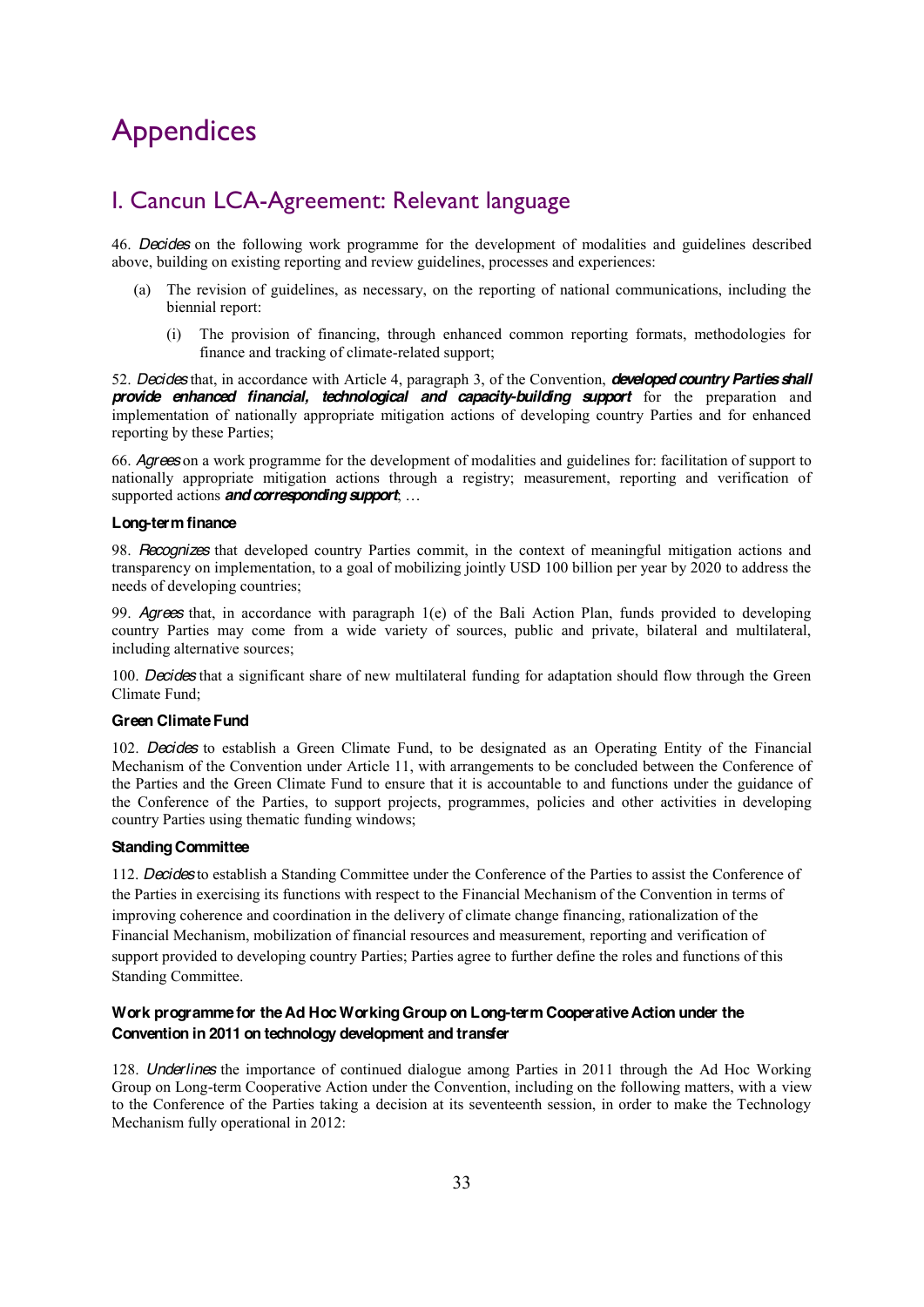(d) The potential links between the Technology Mechanism and the Financial Mechanism;

#### **Capacity Building**

131. *Also decides* that financial resources for enhanced action on capacity-building in developing country Parties should be provided by Parties included in Annex II to the Convention and other Parties in a position to do so through the current and any future Operating Entities of the Financial Mechanism, as well as through various bilateral, regional and other multilateral channels, as appropriate;

#### **Terms of reference for the design of the Green Climate Fund**

1. The Transitional Committee shall recommend to the Conference of the Parties for its approval at its seventeenth session and shall develop operational documents that address, inter alia:

(c) Methods to manage large scale of financial resources from a number of sources and deliver through a variety of financial instruments, funding windows and access modalities, including direct access, with the *objective of achieving balanced allocation between adaptation and mitigation*;

(e) Methods to enhance complementarity between the Fund's activities and those of other bilateral, regional and multilateral funding mechanisms and institutions;

 $(g)$  A mechanism to ensure periodic independent evaluation of the Fund's performance;

## <span id="page-33-0"></span>II. The Convention

## <span id="page-33-1"></span>**ARTICLE 11. FINANCIAL MECHANISM**

1. A mechanism for the provision of financial resources on a grant or concessional basis, including for the transfer of technology, is hereby defined. It shall function under the guidance of and be accountable to the Conference of the Parties, which shall decide on its policies, programme priorities and eligibility criteria related to this Convention. Its operation shall be entrusted to one or more existing international entities.

2. The Financial Mechanism shall have an equitable and balanced representation of all Parties within a transparent system of governance.

3. The Conference of the Parties and the entity or entities entrusted with the operation of the Financial Mechanism shall agree upon arrangements to give effect to the above paragraphs, which shall include the following:

(a) Modalities to ensure that the funded projects to address climate change are in conformity with the policies, programme priorities and eligibility criteria established by the Conference of the Parties;

(b) Modalities by which a particular funding decision may be reconsidered in light of these policies, programme priorities and eligibility criteria;

(c) Provision by the entity or entities of regular reports to the Conference of the Parties on its funding operations, which is consistent with the requirement for accountability set out in paragraph 1 above; and

(d) Determination in a predictable and identifiable manner of the amount of funding necessary and available for the implementation of this Convention and the conditions under which that amount shall be periodically reviewed.

4. The Conference of the Parties shall make arrangements to implement the above-mentioned provisions at its first session, reviewing and taking into account the interim arrangements referred to in Article 21, paragraph 3, and shall decide whether these interim arrangements shall be maintained. Within four years thereafter, the Conference of the Parties shall review the Financial Mechanism and take appropriate measures.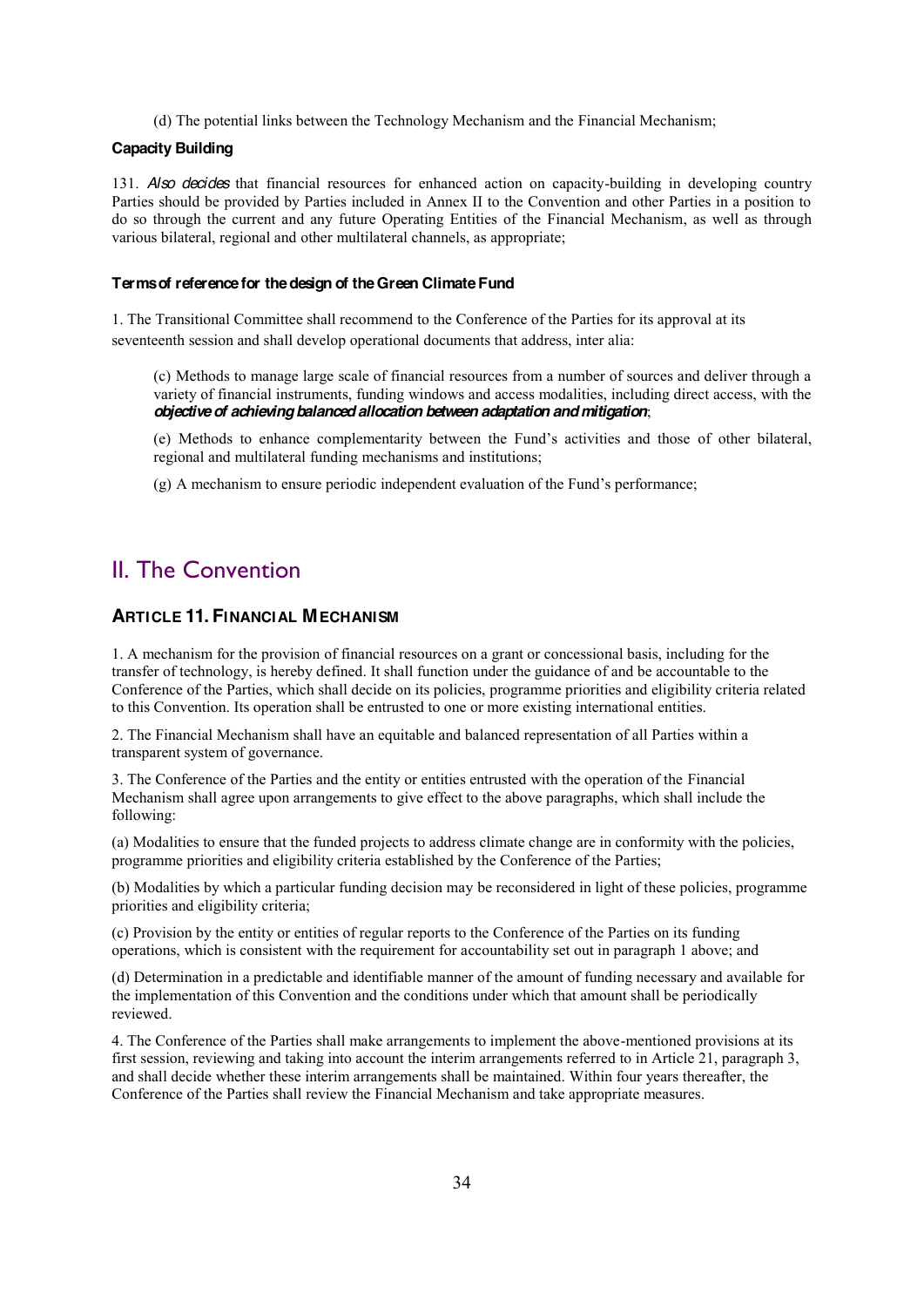## <span id="page-34-0"></span>**ARTICLE 10. SUBSIDIARY BODY FOR I MPLEMENTATION**

1. A subsidiary body for implementation is hereby established to assist the Conference of the Parties in the assessment and review of the effective implementation of the Convention. This body shall be open to participation by all Parties and comprise government representatives who are experts on matters related to climate change. It shall report regularly to the Conference of the Parties on all aspects of its work.

2. Under the guidance of the Conference of the Parties, this body shall:

- (a) Consider the information communicated in accordance with Article 12, paragraph 1, to assess the overall aggregated effect of the steps taken by the Parties in the light of the latest scientific assessments concerning climate change;
- (b) Consider the information communicated in accordance with Article 12, paragraph 2, in order to assist the Conference of the Parties in carrying out the reviews required by Article 4, paragraph 2 (d); and
- (c) Assist the Conference of the Parties, as appropriate, in the preparation and implementation of its decisions.

## <span id="page-34-1"></span>**ARTICLE 4. COMMITMENTS**

2. The developed country Parties and other Parties included in Annex I commit themselves specifically as provided for in the following:

(a) Each of these Parties shall adopt national policies and take corresponding measures on the mitigation of climate change, by limiting its anthropogenic emissions of greenhouse gases and protecting and enhancing its greenhouse gas sinks and reservoirs. These policies and measures will demonstrate that developed countries are taking the lead in modifying longer-term trends in anthropogenic emissions consistent with the objective of the Convention, recognizing that the return by the end of the present decade to earlier levels of anthropogenic emissions of carbon dioxide and other greenhouse gases not controlled by the Montreal Protocol would contribute to such modification, and taking into account the differences in these Parties' starting points and approaches, economic structures and resource bases, the need to maintain strong and sustainable economic growth, available technologies and other individual circumstances, as well as the need for equitable and appropriate contributions by each of these Parties to the global effort regarding that objective. These Parties may implement such policies and measures jointly with other Parties and may assist other Parties in contributing to the achievement of the objective of the Convention and, in particular, that of this subparagraph;

(b) In order to promote progress to this end, each of these Parties shall communicate, within six months of the entry into force of the Convention for it and periodically thereafter, and in accordance with Article 12, detailed information on its policies and measures referred to in subparagraph (a) above, as well as on its resulting projected anthropogenic emissions by sources and removals by sinks of greenhouse gases not controlled by the Montreal Protocol for the period referred to in subparagraph (a), with the aim of returning individually or jointly to their 1990 levels these anthropogenic emissions of carbon dioxide and other greenhouse gases not controlled by the Montreal Protocol. This information will be reviewed by the Conference of the Parties, at its first session and periodically thereafter, in accordance with Article 7;

(d) The Conference of the Parties shall, at its first session, review the adequacy of subparagraphs (a) and (b) above. Such review shall be carried out in the light of the best available scientific information and assessment on climate change and its impacts, as well as relevant technical, social and economic information. Based on this review, the Conference of the Parties shall take appropriate action, which may include the adoption of amendments to the commitments in subparagraphs (a) and (b) above. The Conference of the Parties, at its first session, shall also take decisions regarding criteria for joint implementation as indicated in subparagraph (a) above. A second review of subparagraphs (a) and (b) shall take place not later than 31 December 1998, and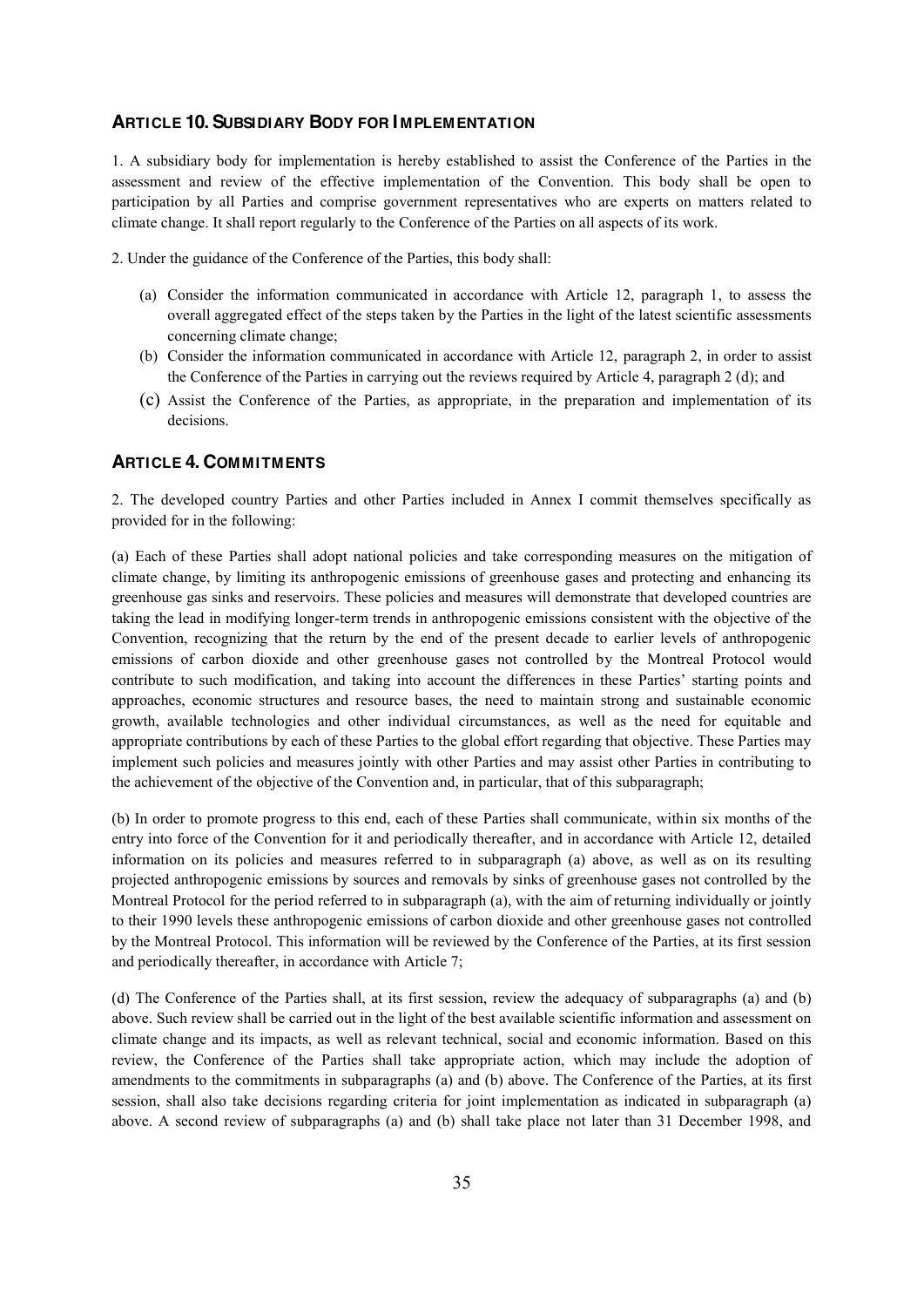thereafter at regular intervals determined by the Conference of the Parties, until the objective of the Convention is met;

3. The developed country Parties and other developed Parties included in Annex II shall provide new and additional financial resources to meet the agreed full costs incurred by developing country Parties in complying with their obligations under Article 12, paragraph 1. They shall also provide such financial resources, including for the transfer of technology, needed by the developing country Parties to meet the agreed full incremental costs of implementing measures that are covered by paragraph 1 of this Article and that are agreed between a developing country Party and the international entity or entities referred to in Article 11, in accordance with that Article. The implementation of these commitments shall take into account the need for adequacy and predictability in the flow of funds and the importance of appropriate burden sharing among the developed country Parties.

## <span id="page-35-0"></span>**ARTICLE 12. COMMUNICATION OF INFORMATION RELATED TO I MPLEMENTATION**

1. In accordance with Article 4, paragraph 1, each Party shall communicate to the Conference of the Parties, through the secretariat, the following elements of information:

- (a) A national inventory of anthropogenic emissions by sources and removals by sinks of all greenhouse gases not controlled by the Montreal Protocol, to the extent its capacities permit, using comparable methodologies to be promoted and agreed upon by the Conference of the Parties;
- (b) A general description of steps taken or envisaged by the Party to implement the Convention; and
- (c) Any other information that the Party considers relevant to the achievement of the objective of the Convention and suitable for inclusion in its communication, including, if feasible, material relevant for calculations of global emission trends.

2. Each developed country Party and each other Party included in Annex I shall incorporate in its communication the following elements of information:

- (a) A detailed description of the policies and measures that it has adopted to implement its commitment under Article 4, paragraphs 2 (a) and 2 (b); and
- (b) A specific estimate of the effects that the policies and measures referred to in subparagraph (a) immediately above will have on anthropogenic emissions by its sources and removals by its sinks of greenhouse gases during the period referred to in Article 4, paragraph 2 (a).

## <span id="page-35-1"></span>**ART. 21. INTERIM ARRANGEMENTS**

3. The Global Environment Facility of the United Nations Development Programme, the United Nations Environment Programme and the International Bank for Reconstruction and Development shall be the international entity entrusted with the operation of the Financial Mechanism referred to in Article 11 on an interim basis. In this connection, the Global Environment Facility should be appropriately restructured and its membership made universal to enable it to fulfil the requirements of Article 11.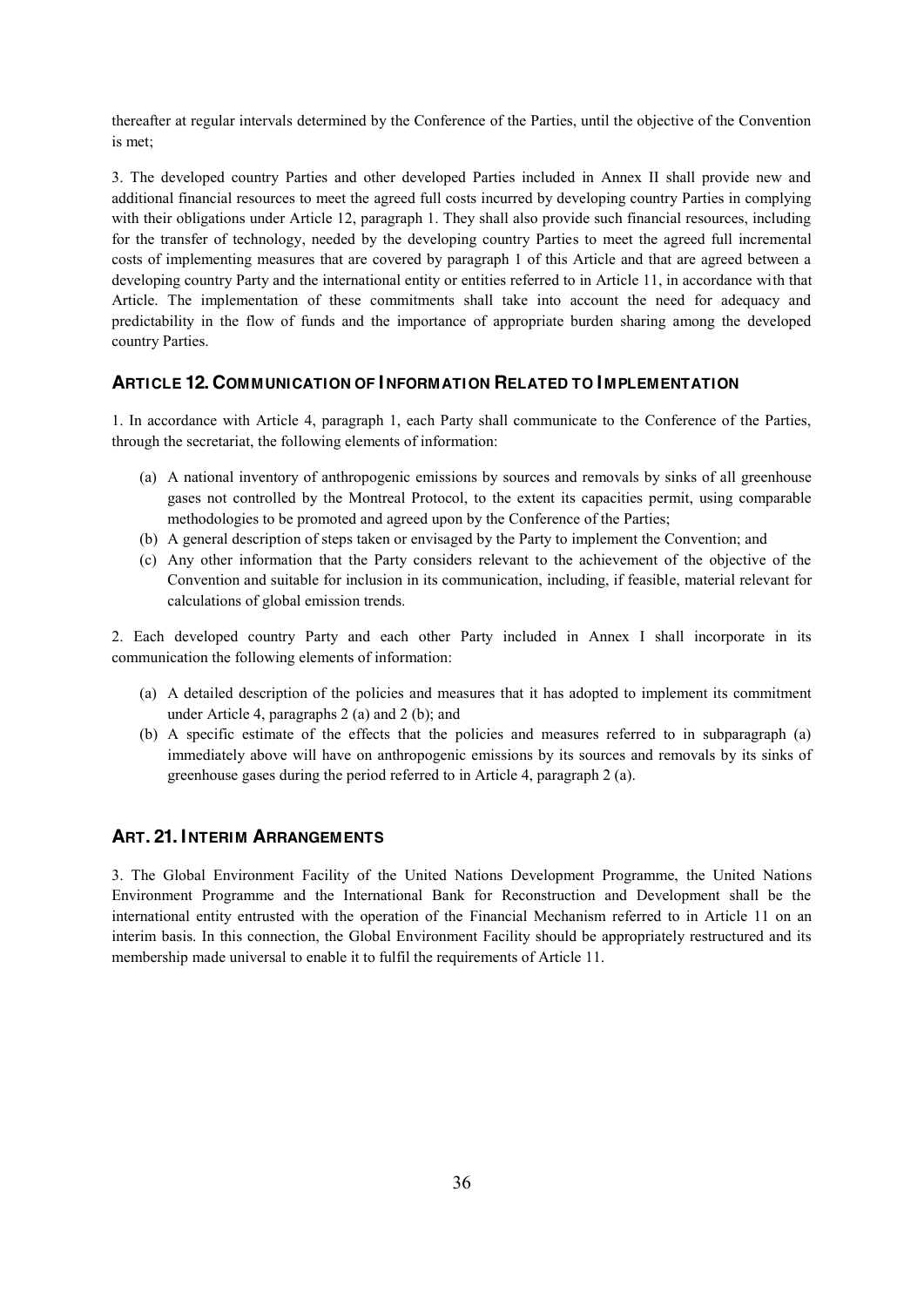## <span id="page-36-0"></span>III. MOU between the COP and the GEF Council

## <span id="page-36-1"></span>**MEMORANDUM OF UNDERSTANDING BETWEEN THE CONFERENCE OF THE PARTIES AND THE COUNCIL OF THE GLOBAL ENVIRONMENT FACILITY**

## <span id="page-36-2"></span>*Purpose of arrangements*

1. The purpose of this Memorandum is to give effect to the respective roles and responsibilities of the COP, the supreme body of the Convention, and the GEF, the international entity entrusted with the operation of the Financial Mechanism and to provide for the required interaction between them under Article 11 of the Convention and paragraphs 26 and 27 of the Instrument.

## <span id="page-36-3"></span>*Determination and communication of guidance from the COP*

2. The COP will, pursuant to Article 11.1, decide on policies, programme priorities and eligibility criteria related to the Convention for the Financial Mechanism which shall function under the guidance of and be accountable to the COP.

3. The COP will, after each of its sessions, communicate to the Council of the GEF any policy guidance approved by the COP concerning the Financial Mechanism.

## <span id="page-36-4"></span>*Conformity with COP guidance*

4. The Council will ensure the effective operation of the GEF as a source of funding activities for the purposes of the Convention in conformity with the guidance of the COP. It will report regularly to the COP on its activities related to the Convention and on the conformity of those activities with the guidance received from the COP.

#### <span id="page-36-5"></span>*Reconsideration of funding decisions*

5. The funding decisions for specific projects should be agreed between the developing country Party concerned and the GEF in conformity with policy guidance from the COP. The Council of the GEF is responsible for approving the GEF work programmes. If any Party considers that a decision of the Council regarding a specific project in a proposed work programme does not comply with the policies, programme priorities and eligibility criteria established by the COP in the context of the Convention, the COP should analyse the observations presented to it by the Party and take decisions on the basis of compliance with such policies, programme priorities and eligibility criteria. In the event that the COP considers that this specific project decision does not comply with the policies, programme priorities and eligibility criteria established by the COP, it may ask the Council of the GEF for further clarification on the specific project decision and in due time may ask for a reconsideration of that decision.

#### <span id="page-36-6"></span>*Reports from the GEF to the COP*

6. Annual reports of the GEF will be made available to the COP through its secretariat. Other official public documentation of the GEF will also be made available to the COP through its secretariat. In order to meet the requirement of its accountability to the COP, the Annual Report of the GEF will cover all GEF-financed activities carried out in implementing the Convention, whether such activities are carried out by the GEF Implementing Agencies, the GEF Secretariat or by executing agencies implementing GEF-financed projects. To this end, the Council of the GEF will require all such bodies, with respect to GEF-financed activities, to comply with GEF policy on disclosure of information.

7. In its reporting on GEF-financed activities under the Financial Mechanism, the GEF should include specific information on how it has applied the guidance and decisions of the COP in its work related to the Convention. This report should be of a substantive nature and incorporate the programme of GEF activities in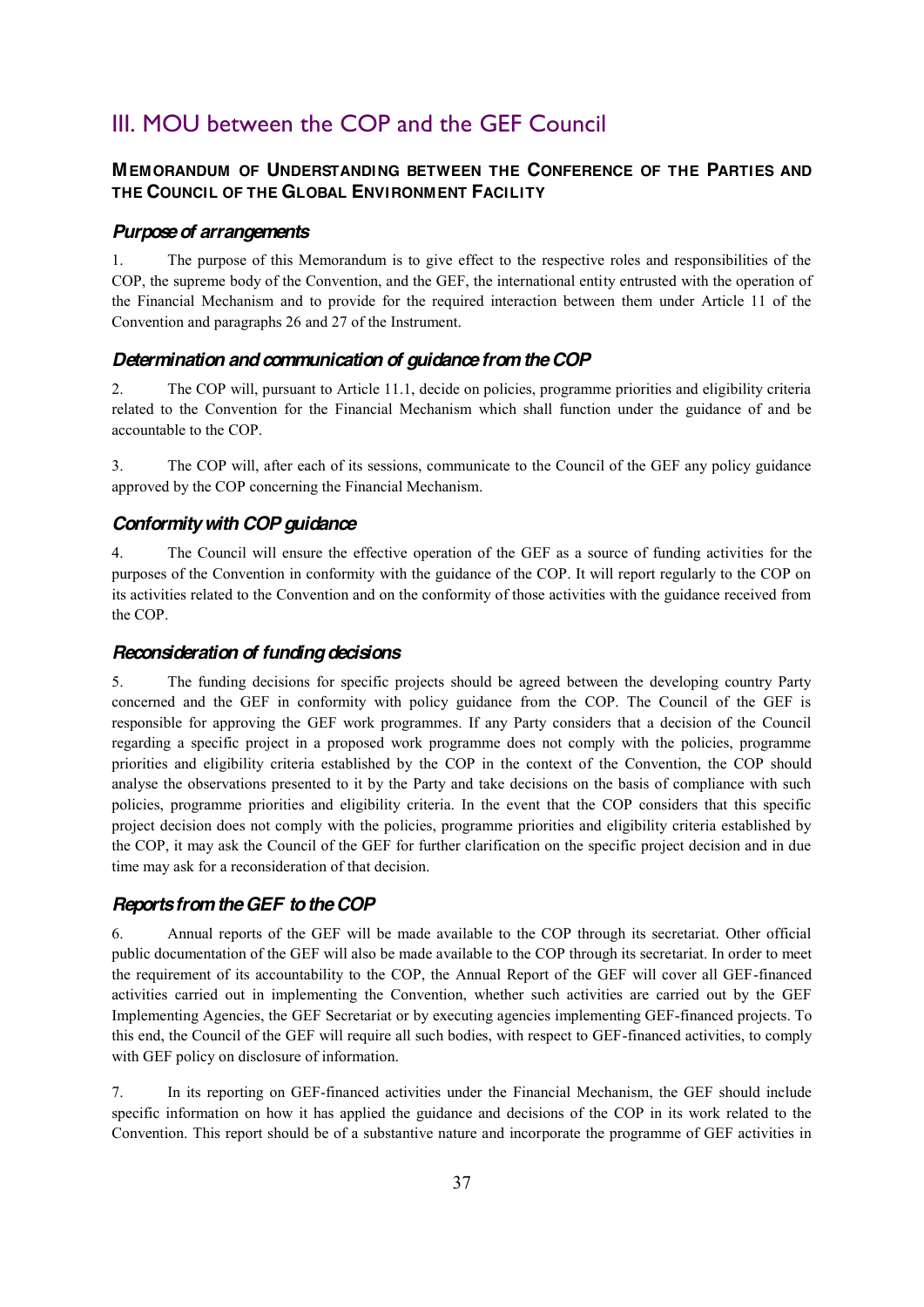the areas covered by the Convention and an analysis of how the GEF, in its operations related to the Convention, has implemented the policies, programme priorities and eligibility criteria established by the COP. In particular, a synthesis of the different projects under implementation and a listing of the projects approved by the Council in the climate change focal area as well as a financial report with an indication of the financial resources required for those projects should be included. The Council should also report on its monitoring and evaluation activities concerning projects in the climate change focal area.

8. The Council of the GEF may seek guidance from the COP on any matter it considers relevant to the operation of the Financial Mechanism of the Convention.

## <span id="page-37-0"></span>*Determination of funding necessary and available*

9. In accordance with Article 11.3(d) of the Convention, which calls for arrangements to determine in a predictable and identifiable manner the amount of funding necessary and available for the implementation of the Convention and the conditions under which that amount shall be periodically reviewed, the COP and the Council shall jointly determine the aggregate GEF funding requirements for the purpose of the Convention. Procedures to facilitate such a joint determination will be developed by the COP and the Council and annexed to this Memorandum. [Decision 12/CP.2; FCCC/CP/1996/15/Add.1:p.58]

## <span id="page-37-1"></span>IV. Guidelines for the Review of the Financial Mechanism

## <span id="page-37-2"></span>**ANNEX TO DECISION 3/CP.4, FCCC/CP/1998/16/ADD.1**

## <span id="page-37-3"></span>*A. Objectives*

In accordance with Article 11.4 of the Convention, the objectives will be to review the Financial Mechanism and take appropriate measures regarding:

(a) Its conformity with the provisions of Article 11 of the Convention;

(b) Its conformity with the guidance of the Conference of the Parties (COP);

(c) The effectiveness of the activities it funds in implementing the Convention;

(d) Its effectiveness in providing financial resources on a grant or concessional basis, including for the transfer of technology, for the implementation of the Convention's objective on the basis of the guidance provided by the COP;

(e) Its effectiveness in providing resources to developing country Parties under Article 4.3 of the Convention.

#### <span id="page-37-4"></span>*B. Methodology*

The review shall draw upon the following sources of information:

(a) Information provided by the Parties on their experiences regarding the Financial Mechanism;

(b) Annual reviews by the COP on the conformity of the activities of the Financial Mechanism with the guidance of the COP;

(c) The annual report of the Global Environment Facility (GEF) to the COP on its activities as the Operating Entity of the Financial Mechanism, the annual reports of the GEF and other relevant GEF policy and information documents;

(d) Reports from the GEF monitoring and evaluation programme;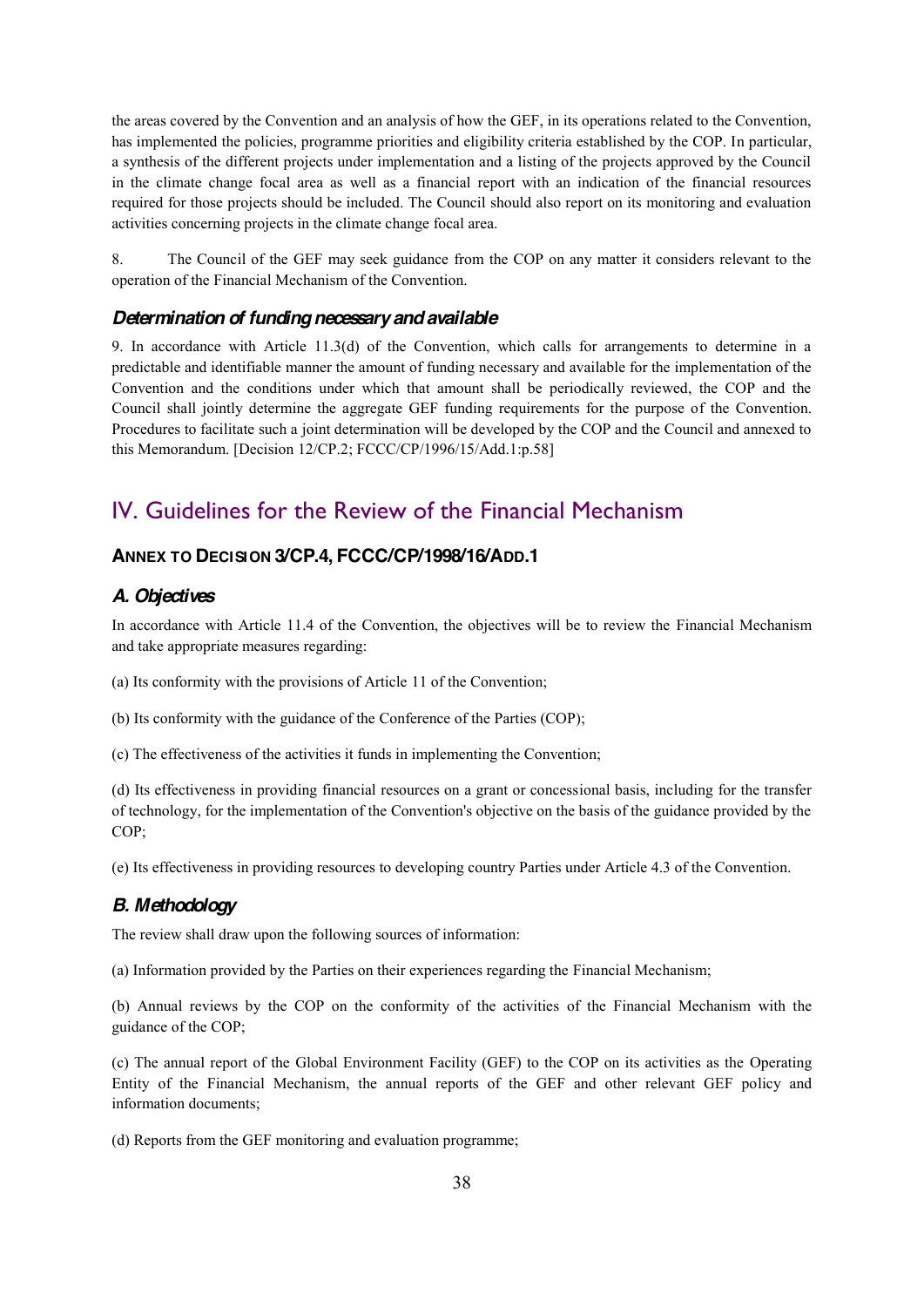(e) Reports from the United Nations Commission on Sustainable Development and relevant bilateral and multilateral funding institutions;

(f) Relevant information provided by other intergovernmental and non-governmental organizations.

## <span id="page-38-0"></span>*C. Criteria*

The effectiveness of the Financial Mechanism will be assessed taking into account the following:

(a) The transparency of decision-making processes;

(b) The adequacy, predictability and timely disbursement of funds for activities in developing country Parties;

(c) The responsiveness and efficiency of the GEF project cycle and expedited procedures, including its operational strategy, as they relate to climate change;

(d) The amount of resources provided to developing country Parties, including financing for technical assistance and investment projects;

(e) The amount of finance leveraged;

(f) The sustainability of funded projects.

## <span id="page-38-1"></span>V. Determination of Funding Needs

## <span id="page-38-2"></span>**ANNEX ON THE DETERMINATION OF FUNDING NECESSARY AND AVAILABLE FOR THE IMPLEMENTATION OF THE CONVENTION**

1. *Decides* to refer the text of the annex on the determination of funding necessary and available for the implementation of the Convention adopted by the Council of the Global Environment Facility and the draft annex submitted by the Group of 77 and China (FCCC/SBI/1996/L.4) for consideration by the Subsidiary Body for Implementation at its next session; [Decision 13/CP.2; FCCC/CP/1996/15/Add.1:p.60]

#### <span id="page-38-3"></span>**DRAFT PROPOSAL SUBMITTED BY THE GROUP OF 77 AND CHINA**

Recalling Article 11.1 of the Convention which, in the relevant part, states that the Financial Mechanism of the Convention shall function under the guidance of and be accountable to the Conference of the Parties, as well as Article 4.7 and 4.8 of the Convention;

Mindful that, in accordance with Article 11.3(d) of the Convention, the amount of funding necessary and available for the implementation of the Convention and the conditions under which that amount is to be reviewed, shall be determined in a predictable and identifiable manner;

The aggregate GEF funding requirements for the purpose of the Convention shall be determined in accordance with the following procedures

## <span id="page-38-4"></span>*Determination of funds necessary*

1. In anticipation of a replenishment of the GEF, the COP will make an assessment of the amount of funds that are necessary to assist developing countries, in accordance with the guidance provided by the COP, in fulfilling their commitments under the Convention over the next GEF replenishment cycle, taking into account: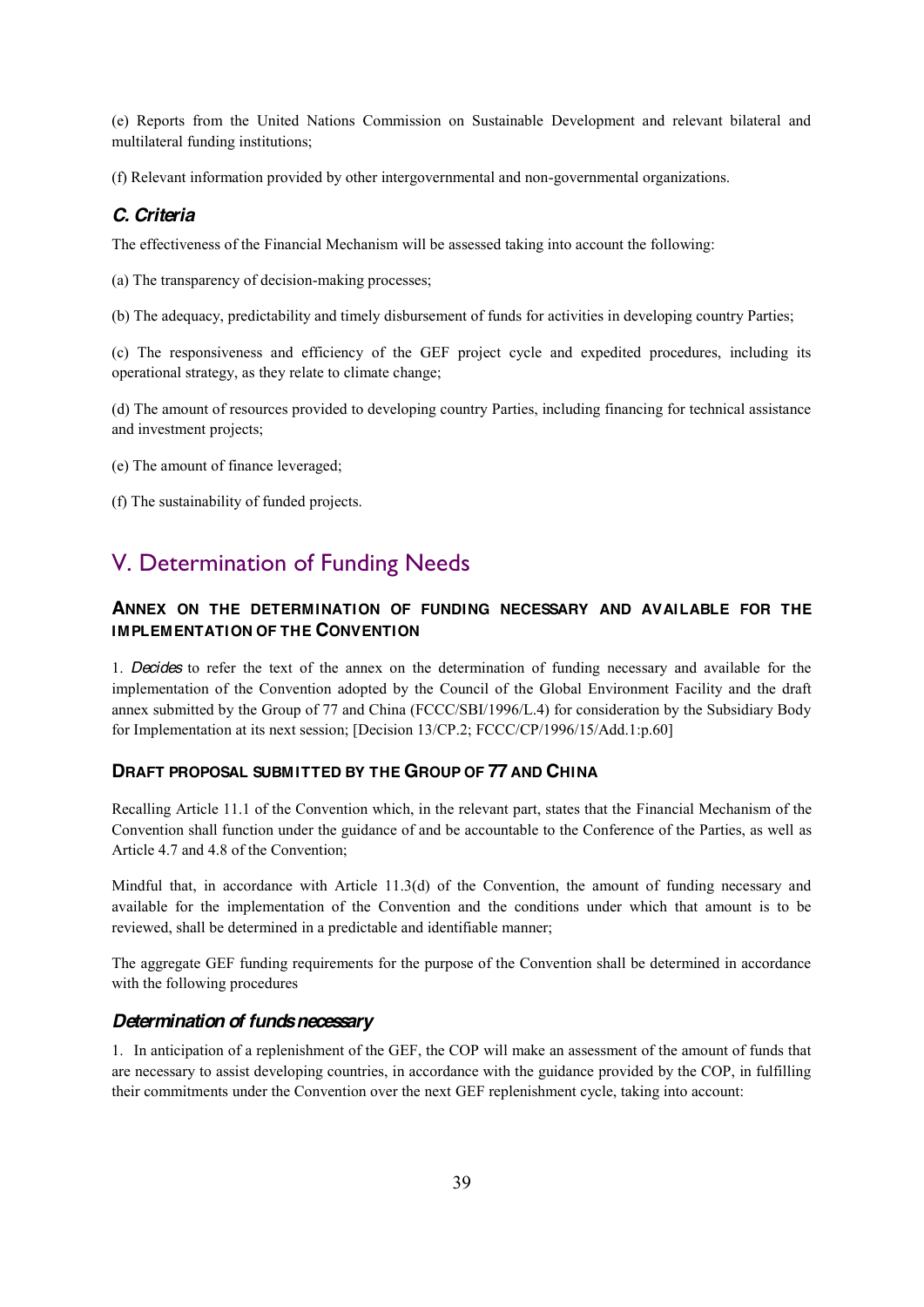- (a) The amount of funds necessary to meet the agreed full costs to be incurred by developing country Parties in order to prepare their national communications under Article 12.1 of the Convention on the basis of the guidelines for national communications of non-Annex I Parties adopted by the Conference of the Parties at its second session;
- (b) Financial resources requested by developing country Parties to meet the agreed full incremental costs of measures covered by Article 4.1 of the Convention;
- (c) Financial resources requested by developing country Parties to meet the costs of adaptation to the adverse effects of climate change;
- (d) Information communicated to the COP from the GEF on the number of eligible programmes and projects that were submitted to the GEF, the number that were approved for funding, and the number that were turned down owing to lack of resources.

## *Availability of funding*

- 2. The GEF will intimate to the COP the funds that are likely to be available over the next replenishment period.
- 3. The GEF replenishment will be based on the COP's assessment.

4. On the occasion of each replenishment, the GEF will, in its regular report to the COP as provided for in paragraphs 6 and 7 of this Memorandum of Understanding, indicate how it has responded during the replenishment cycle to the COP's previous assessment prepared in accordance with paragraph 1 of this annex, inform the COP of the conclusion of replenishment negotiations and indicate the amount of new and additional funding to be contributed to the GEF trust fund in the next replenishment cycle for the purposes of the GEF, including the implementation of the Convention. The GEF shall clearly indicate the rationale by which the amount described as "new and additional" is regarded as such, *vis-à-vis* other sources of Official Development Assistance.

## **I MPLEMENTATION OF DECISIONS 12/CP.2 AND 12/CP.3: DETERMINATION OF FUNDING FOR THE IMPLEMENTATION OF THE CONVENTION, NOTE BY THE UNFCCC SECRETARIAT**

FCCC/SBI/2004/6; 6 April 2004

## *I. Introduction*

## **A. Mandate**

1. The Conference of the Parties (COP) by its decision 5/CP.8, requested the secretariat, in consultation with the secretariat of the Global Environment Facility (GEF), to prepare for consideration by the Subsidiary Body for Implementation (SBI) at its twentieth session a report on the implementation of decisions 12/CP.2 and 12/CP.3 in accordance with Article 11 of the Convention on the determination of funding necessary and available for the implementation of the Convention.

#### **B. Scope of the note**

2. This document outlines the arrangements for the determination of funding necessary and available for the implementation of the Convention as contained in the annex to the memorandum of understanding (MOU) between the COP and Council of the GEF adopted by the COP at its third session. It also summarizes the process adopted by the GEF to replenish its Trust Fund in 1995, 1998 and 2002. It further presents the timeline of the forthcoming replenishment and a possible timeline for inputs by the COP so that the funding needs assessment can be taken into consideration during the negotiations on the fourth replenishment of the GEF Trust Fund.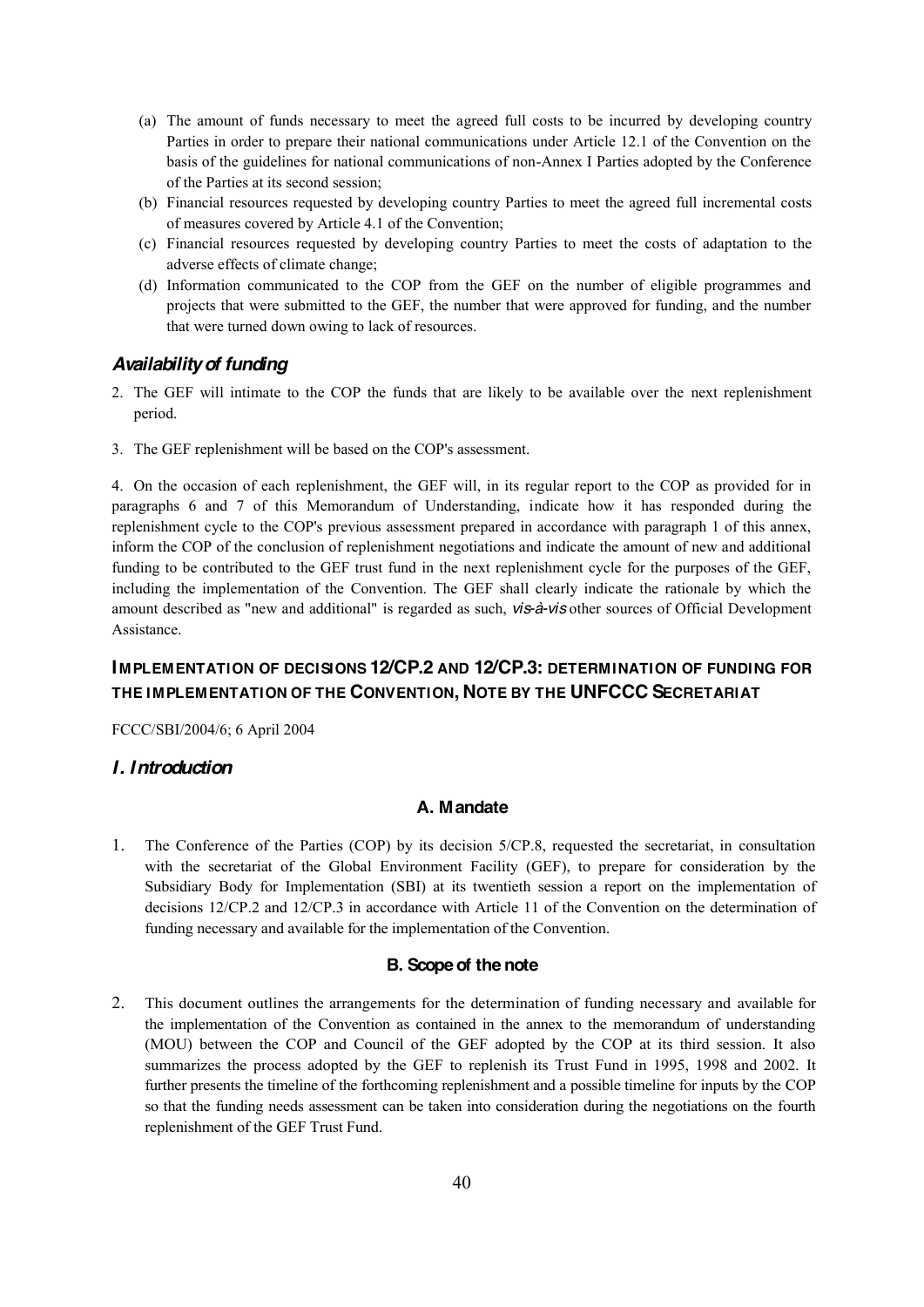#### **C. Possible action by the Subsidiary Body for Implementation**

3. The SBI may wish to agree on the steps to be taken to assess the funding needs for the implementation of the Convention, prior to the fourth replenishment of the GEF Trust Fund.

## *II. Agreement between the Conference of the Parties and the Council of the Global Environment Facility*

- 4. Article 11.3(d) of the Convention specifies that arrangements must be put in place to determine in a predictable and identifiable manner the amount of funding necessary and available for the implementation of the Convention and the conditions under which that amount shall be periodically reviewed. The COP, by its decision 12/CP.3, approved and brought into force the annex to the MOU on the determination of funding necessary and available for the implementation of the Convention. The text of this annex is contained in document FCCC/SBI/1996/14, annex I. The COP and the Council of the GEF will jointly determine the aggregate GEF funding requirements for the purpose of the Convention in accordance with the procedures outlined in the annex to the MOU.
- 5. The annex to the MOU prescribes that in anticipation of a replenishment of the GEF, the COP will make an assessment of the amount of funds that are necessary to assist developing countries, in accordance with the guidance provided by the COP, in fulfilling their commitments under the Convention over the next GEF replenishment cycle. It outlines information that should be taken into consideration in determining the amount of funding necessary and available for the implementation of the Convention. These include:
	- (a) The amount of funds necessary to meet the agreed full costs to be incurred by developing country Parties in order to prepare their national communications under Article 12.1 of the Convention on the basis of the guidelines for national communications of non-Annex I Parties adopted by the COP at its second session, and the information communicated to the COP under Article 12 of the Convention;
	- (b) Financial resources needed by the developing country Parties to meet the agreed full incremental costs of implementing measures that are covered by Article 4.1 of the Convention and that are agreed between a developing country Party and the international entity or entities referred to in Article 11 of the Convention;
	- (c) Information communicated to the COP from the GEF on the number of eligible programmes and projects that were submitted to the GEF, the number that were approved for funding, and the number that were turned down owing to lack of resources;
	- (d) Other sources of funding available for the implementation of the Convention.
- 6. The GEF replenishment negotiations will fully and comprehensively take into account the assessment by the COP.
- 7. On the occasion of each replenishment, the GEF is expected, in its regular report to the COP, to indicate how it has responded during the replenishment cycle to the previous assessment by the COP. The GEF is also to inform the COP of the conclusion of replenishment negotiations and indicate the amount of new and additional funding to be contributed to the GEF Trust Fund in the next replenishment cycle. In deliberating on the reports submitted to it by the GEF, the COP may consider the adequacy of the resources available for implementation of the Convention.
- 8. The reiteration of this process on the occasion of each replenishment will present the opportunity to review the amount of funding necessary and available for the implementation of the Convention in accordance with Article 11.3(d).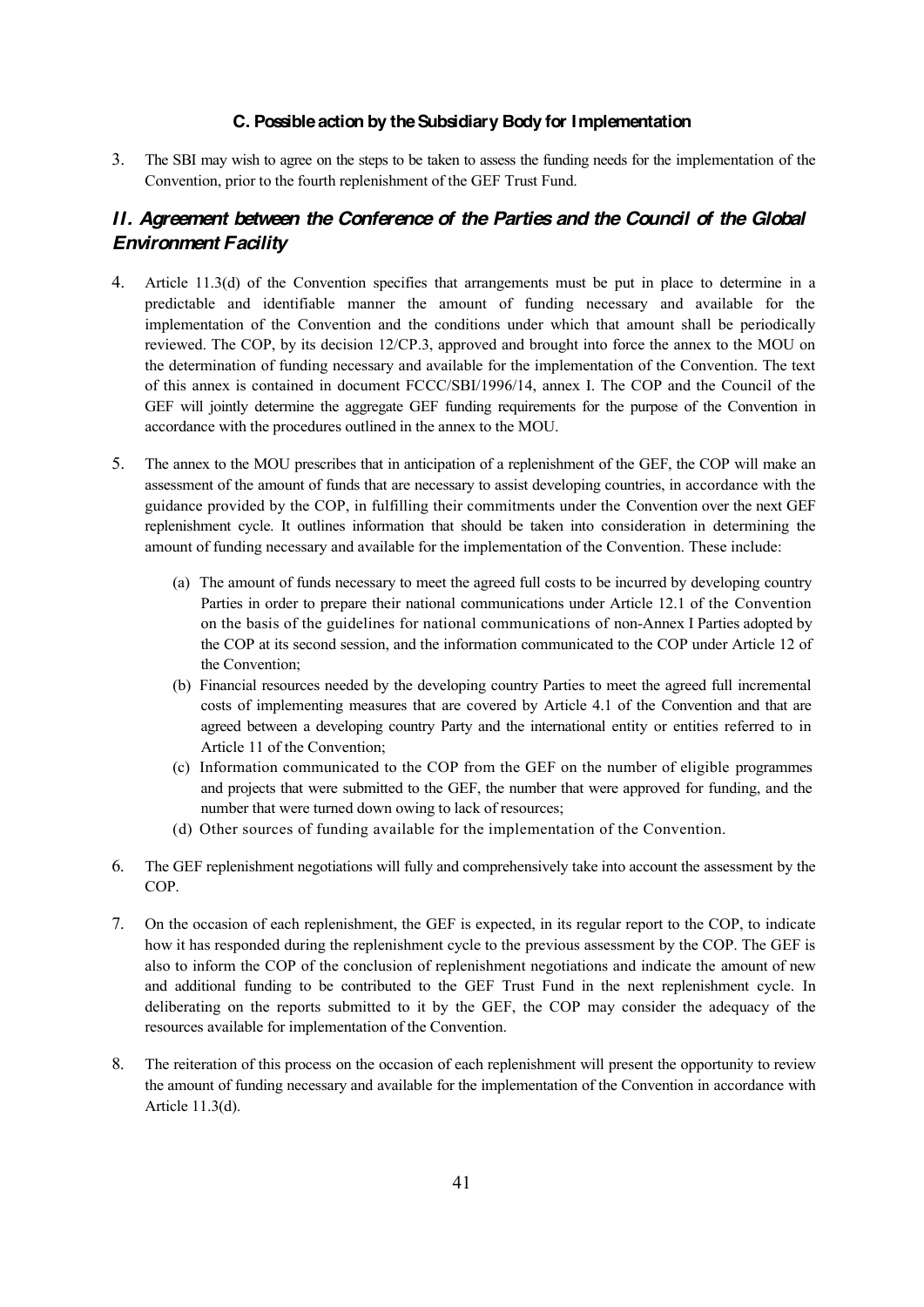## <span id="page-41-0"></span>VI. Initial COP Guidance

## <span id="page-41-1"></span>**INITIAL GUIDANCE ON POLICIES, PROGRAMME PRIORITIES AND ELIGIBILITY CRITERIA TO THE OPERATING ENTITY OR ENTITIESOF THE FINANCIAL MECHANISM [11/CP.1]**

2. *Also decides* to take note of the following conclusions of the Intergovernmental Negotiating Committee for a Framework Convention on Climate Change:

(a) Outside the framework of the Financial Mechanism,

Consistency should be sought and maintained between activities (including those related to funding) relevant to climate change undertaken outside the framework of the Financial Mechanism and the policies, programme priorities and eligibility criteria for activities as relevant, established by the Conference of the Parties. Towards this end and in the context of Article 11.5 of the Convention, the secretariat should collect information from multilateral and regional financial institutions on activities undertaken in implementation of Article 4.1 and Article 12 of the Convention; this should not introduce new forms of conditionalities.

## <span id="page-41-2"></span>VII. Additional (Draft) Guidance to the GEF as adopted in the SBI regarding National Communications

## <span id="page-41-3"></span>**2010**

4. Requests the Global Environment Facility:

(c) To work with its implementing agencies to further simplify its procedures and improve the effectiveness and efficiency of the process through which non-Annex I Parties receive funding to meet their obligations under Article 12, paragraph 1, of the Convention, with the aim of ensuring the timely disbursement of funds to meet the agreed full costs incurred by developing country Parties in complying with these obligations, and to avoid gaps between enabling activities of current and subsequent national communications, recognizing that the process of preparation of national communications is a continuous cycle;

(d) To finalize any remaining operational procedures to ensure the timely disbursement of funds for those Parties that decide to access resources for the preparation of their national communications through direct access;

(e) To provide detailed information on funding for projects that have been identified in the national communications of non-Annex I Parties in accordance with Article 12, paragraph 4, of the Convention and subsequently submitted and approved.

(e) To provide detailed information on funding for projects that have been identified in the national communications of non-Annex I Parties in accordance with Article 12, paragraph 4, of the Convention and subsequently submitted and approved.

## <span id="page-41-4"></span>**200852**

2. Requests the Global Environment Facility:

(f) To ensure, as a top priority, that sufficient financial resources are provided to meet the agreed full costs incurred by developing country Parties in complying with their obligations under Article 12, paragraph 1, of the Convention, noting and welcoming that a number of Parties not included in the Annex I to the Convention (non-Annex I Parties) plan to initiate the preparation of their third or fourth national communications by the end of the fourth replenishment of the Global Environmental Facility;

3. Invites the Global Environmental Facility to inform its implementing agencies of the guidelines for the preparation of national communications from non-Annex I Parties and of relevant provisions of the Convention,

 <sup>52</sup> Apparently, there was no guidance adopted in 2009 (Copenhagen)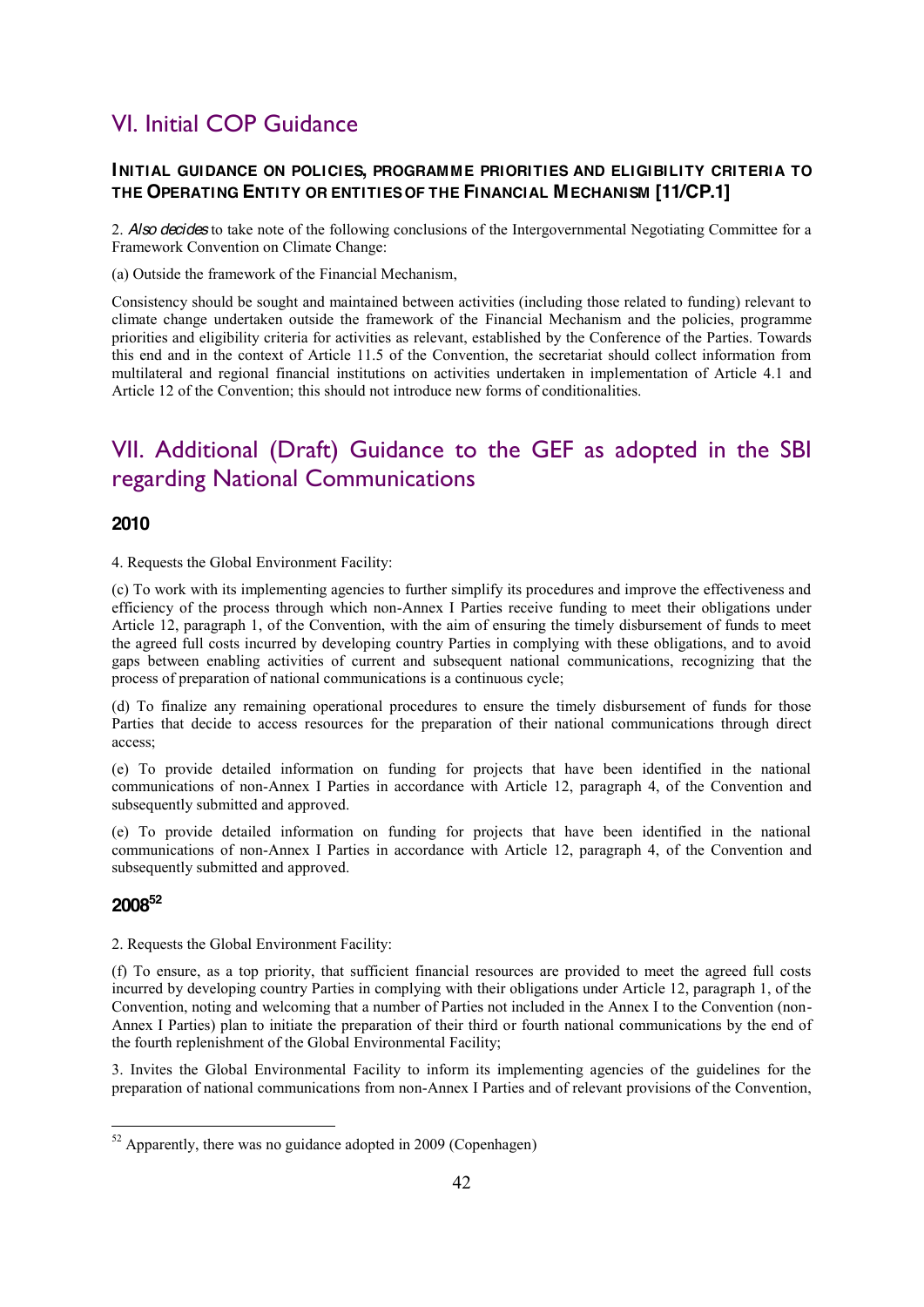in particular its Article 4, paragraph 3, on the provision of new and additional financial resources to meet the agreed full costs incurred by developing country Parties in complying with their obligations under Article 12, paragraph 1, of the Convention;

4. Reiterates the following requests to the Global Environmental Facility made by the Conference of Parties at its thirteenth session to the Global Environmental Facility:

(a) To continue to ensure that financial resources are provided to meet the agreed full costs incurred by developing country Parties in complying with their obligations under Article 12, paragraph 1, of the Convention;

(b) To refine, as appropriate, operational procedures to ensure the timely disbursement of funds to meet the agreed full costs incurred by those non-Annex I Parties that are in the process of preparing their third and, where appropriate, fourth national communications;

(c) To assist, as appropriate, non-Annex I Parties in formulating and developing project proposals identified in their national communications in accordance with Article 12, paragraph 4, of the Convention and decision 5/CP.11, paragraph 2;

(d) To invite the Global Environmental Facility to continue to provide information on funding for projects that have been identified in the national communications of non-Annex I Parties in accordance with Article 12, paragraph 4, of the Convention and subsequently submitted and approved;

(e) To work with its agencies to continue to simplify their procedures and improve the effectiveness and efficiency of the process through which non-Annex I Parties receive funding to meet their obligations under Article 12, paragraph 1, of the Convention, with the aim of ensuring the timely disbursement of funds to meet the agreed full costs incurred by developing country Parties in complying with these obligations;

## <span id="page-42-0"></span>**2007**

1. Requests the Global Environment Facility, as an Operating Entity of the Financial Mechanism of the Convention:

(g) To continue to ensure that financial resources are provided to meet the agreed full costs incurred by developing country Parties in complying with their obligations under Article 12, paragraph 1, of the Convention;

(i) To work with its implementing agencies to continue to simplify its procedures and improve the effectiveness and efficiency of the process through which Parties not included in non-Annex I to the Convention (non-Annex I Parties) receive funding to meet their obligations under Article 12, paragraph 1, of the Convention, with the aim of ensuring the timely disbursement of funds to meet the agreed full costs incurred by developing country Parties in complying with these obligations;

(j) To refine, as appropriate, operational procedures to ensure the timely disbursement of funds to meet the agreed full costs incurred by those non-Annex I Parties that are in the process of preparing their third and, where appropriate, fourth national communications, in the light of paragraphs  $1(g)$ –(i) above;

(k) To assist, as appropriate, non-Annex I Parties in formulating and developing project proposals identified in their national communications in accordance with Article 12, paragraph 4, of the Convention and decision 5/CP.11, paragraph 2;

(l) To ensure, together with its implementing agencies, that the analysis of project proposals for the financing of second and subsequent national communications is consistent with the guidelines for the preparation of national communications from non-Annex I Parties;3

2. Invites the Global Environment Facility:

(a) To continue to provide information on funding for projects identified in the national communications of non-Annex I Parties4 in accordance with Article 12, paragraph 4, of the Convention and subsequently submitted and approved;

(b) To consider the views of, and any concerns expressed by, Parties regarding their current experiences with the Global Environment Facility and its implementing agencies in relation to the provision of financial support for the preparation of national communications from non-Annex I Parties, as contained in documents FCCC/SBI/2007/MISC.13 and Add.1;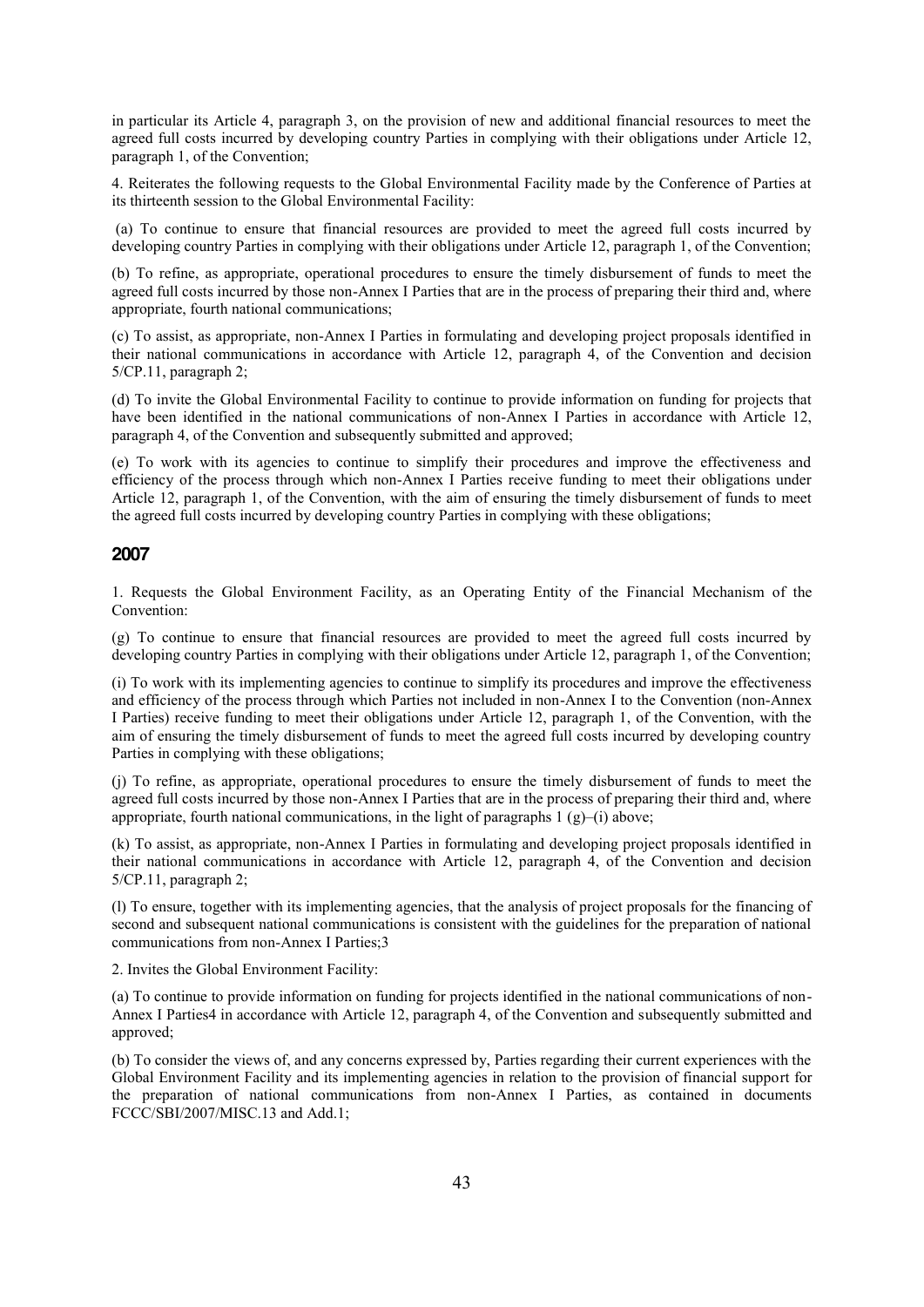#### <span id="page-43-0"></span>**2006**

2. Invites the Global Environment Facility, as an Operating Entity of the Financial Mechanism of the Convention:

(a) To further simplify its procedures and improve the efficiency of the process by which non-Annex I Parties receive funding to meet their obligations under Article 12, paragraph 1, of the Convention, with the aim of ensuring the timely disbursement of funds to meet the agreed full costs incurred by developing country Parties in complying with these obligations;

(b) To provide updated information on the operational procedures for the expedited financing of national communications from Parties not included in Annex I to the Convention, for consideration by the Subsidiary Body for Implementation at its twentysixth session;

## <span id="page-43-1"></span>VIII. Enhanced action on the provision of financial resources and investment

## <span id="page-43-2"></span>**OUTCOME OF THE WORK OF THE AD HOC WORKING GROUP ON LONG-TERM** COOPERATIVE ACTION UNDER THE CONVENTION **-DRAFT CONCLUSIONS PROPOSED BY THE AWG-LCA CHAIR IN COPENHAGEN**

#### FCCC/AWGLCA/2009/L.7/Add.2/Rev.1

#### <span id="page-43-3"></span>*[Finance Board]*

- [2. A Finance Board of the Financial Mechanism shall be established under the guidance of and be accountable to the Conference of the Parties;]
- [3. The Finance Board shall have an equitable and balanced representation of all Parties within a transparent system of governance in accordance with Article 11, paragraph 2, of the Convention;
- [4. The Finance Board of the Financial Mechanism shall:
	- (a) Provide [guidance][assistance] to, and ensure accountability to the Conference of the Parties of, all Operating Entities of the Financial Mechanism in accordance with Article 11 of the Convention;
	- (b) Assess the needs for, and sources and flows of, international finance to support activities to address climate change;
	- (c) Recommend a balanced allocation of funding across thematic areas of the Operating Entities of the Financial Mechanism based on the information provided by all operating entities;
	- (d) Recommend provisions for unifying modalities to measure, report and verify the support provided to developing country Parties for enhanced action on mitigation, and to monitor, report and review the support provided to developing country Parties for enhanced action on adaptation;
	- (e) Review modalities of Operating Entities in order to provide simplified, improved, effective and equitable access to financial resources in a timely manner, including direct access;
	- (f) Upon request, provide advice and information to assist developing country Parties in matching financial support for their mitigation and adaptation needs;
	- (g) Report to the Conference of the Parties on a regular basis;
	- (h) Fulfil any other functions assigned to it by the Conference of the Parties;]
- [5. The Finance Board shall be serviced by a secretariat;]